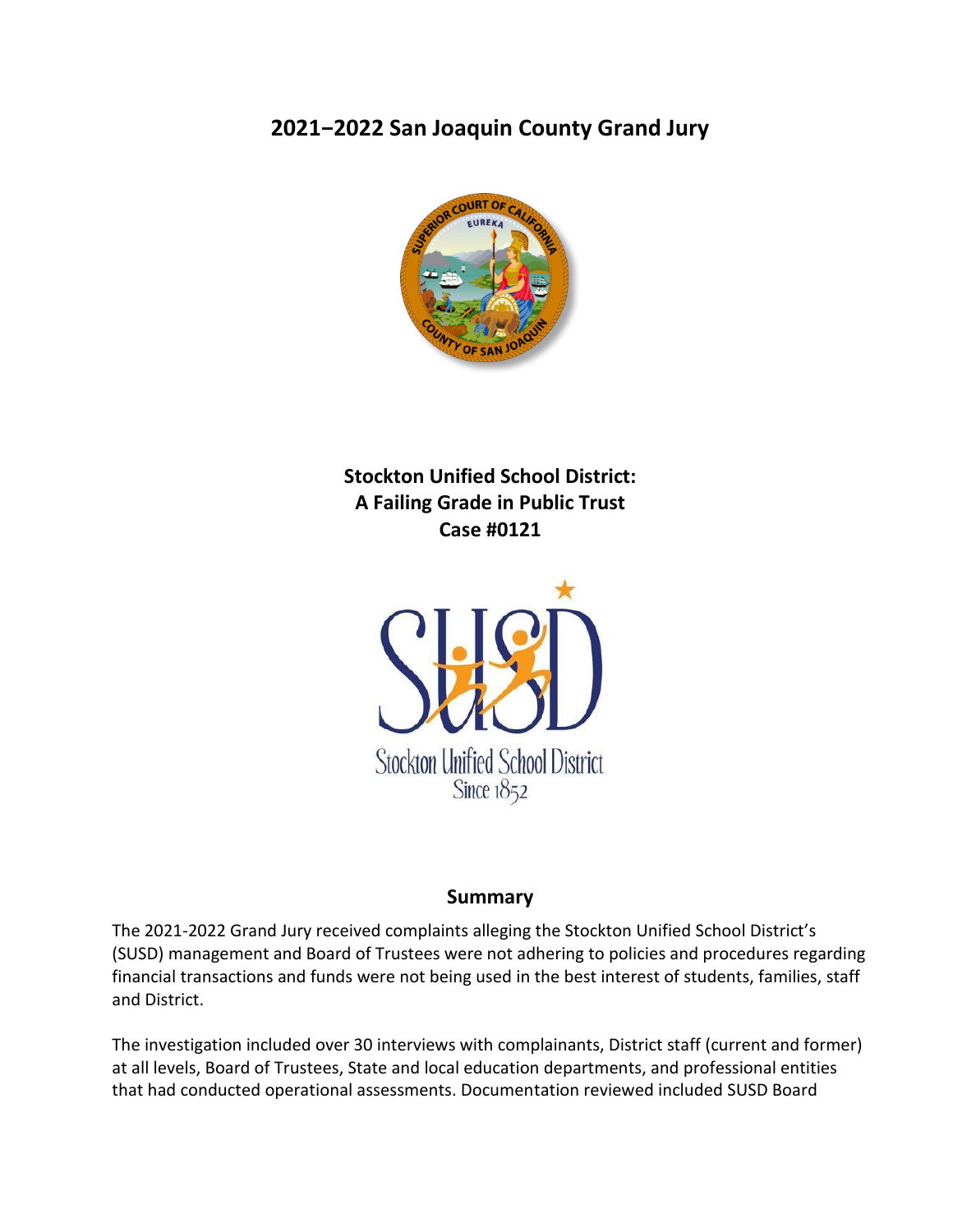documents, California Education Code, SUSD contracts and billings, correspondence, government codes, the 2022 Fiscal Crisis Management Assistance Team (FCMAT) Work Study Report, portions of the California Education and Government Codes, and many other documents pertinent to the investigation.

The Grand Jury found multiple examples supporting the conclusion of poor business practices, inadequate duty of care by the administration and Board, and lack of transparency to the public and Board, potentially risking the District's solvency.

SUSD and FCMAT project that the District is headed toward at least a \$30 million deficit by fiscal year 2024-2025. As a result of this projected deficit, the San Joaquin County Office of Education (SJCOE) has hired FCMAT, the State agency charged with conducting fiscal oversight of public education, to conduct an AB139 Extraordinary Audit, a comprehensive examination of the fiscal issues of the District. This is the first such audit of a public school district in San Joaquin County since 2015 and only the second since conception of AB 139 in 2001. The 2015 AB139 Extraordinary Audit involved a small Independent Charter School. The current Extraordinary Audit of SUSD is the first such audit of a public school district in San Joaquin County.

If SUSD continues to operate as is, the District deficit will likely escalate. The Grand Jury recommends the following actions by the SUSD Board of Trustees to avoid a possible State-ordered takeover by SJCOE due to fiscal mismanagement and poor District leadership:

- align the Business Services Department (BSD) software to that used by SJCOE;
- follow established Board policies regarding duty of care, purchasing, Request for Qualifications (RFQ), Request for Proposal (RFP), contract terms, change orders, acquisition of legal services and transparency;
- develop new policies to address specific issues in purchasing;
- reinstate the Grant Development Office;
- complete fully and accurately all forms that are submitted to the Board of Trustees;
- complete all California School Board Association (CSBA) Masters in Governance (MIG) trainings;
- avoid real or perceived conflicts of interest;
- shift the salaries of essential department directors, teachers and support staff from onetime money to the appropriate General Fund category to better reflect the status of solvency; and
- follow staff recommendations and matrix scores on contracts submitted to the Board of Trustees.

Among other issues found to be of concern were deficiencies in duty of care by senior administration and the Board of Trustees and lack of transparency to the public and Board. The Grand Jury uncovered issues with Board agenda items having minimal information and limited discussion by Trustees, Board of Trustee conflicts of interest, Board lack of preparedness for meetings and the inability of Trustees to recall how they voted on major contracts. In addition, the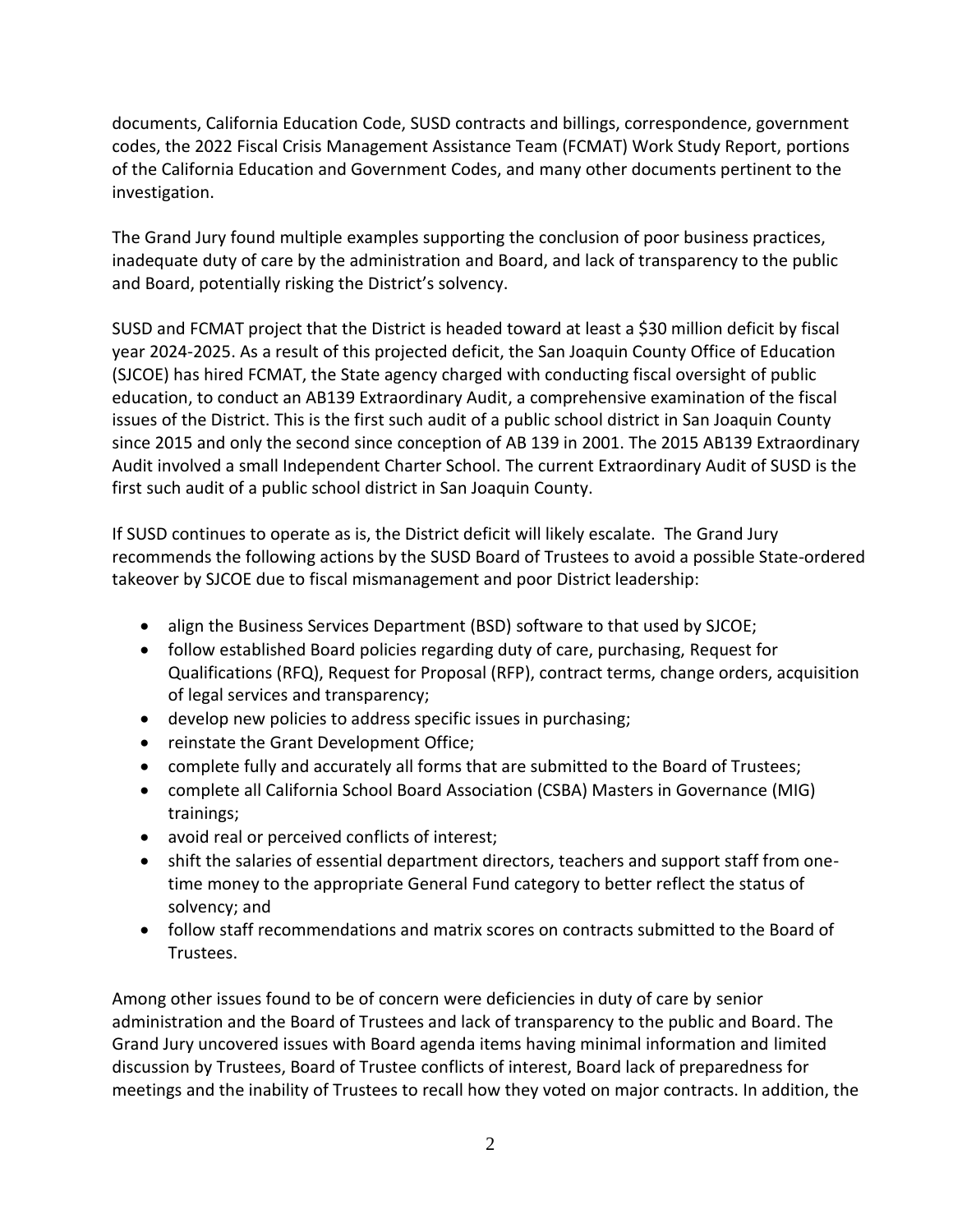Grand Jury had difficulty reviewing Board actions as many Board meeting minutes were not publicly posted and the District did not fully comply with a subpoena for minutes and recordings.

## **Glossary**

- **AB139 Extraordinary Audit:** A comprehensive review or audit of expenditures and internal controls to determine fraud, misappropriation of funds or other illegal fiscal practices. An AB139 audit is requested by a county superintendent of schools as stipulated by California Education Code Section 1241.5 (b) and (c).
- **ADA:** Average Daily Attendance. California uses a school district's ADA to determine its funding.
- **Alliance:** A vendor that provides ultraviolet equipment for indoor air quality. See also **IAQ**.
- **Allowance:** An amount specified and included in a construction contract for a certain item where exact costs are not determined at the time of contracting.
- **BAI:** Board Agenda Item.
- **BB:** Board Bylaw.
- **Board of Trustees (Board or Trustee):** The members of a board of trustees, commonly known as the school board, are elected representatives of their community. Putting the interest of students' futures first, they are charged with making decisions about the local public school system based on the community's expectations, goals and needs.
- **BP:** Board Policy.
- **BSD:** Business Services Department. Business services provides non-instructional services to district schools and departments. Though most of the activities occur behind the scenes, the services are essential to the smooth delivery of classroom instruction.
- **Brown Act:** Ralph M. Brown Act "requires local government business to be conducted at open and public meetings, except in certain limited situations. The Brown Act is based upon state policy that the people must be informed so they can keep control over their government." California Government Code beginning at Section 54950.
- **CARB:** California Air Resource Board.
- **CARES:** The Coronavirus Aid, Relief, and Economic Security Act or, CARES Act, was passed by Congress on March 27th, 2020. This bill allotted \$2.2 trillion to provide fast and direct economic aid to the American people negatively impacted by the COVID-19 pandemic.
- **CASBO:** California Association of School Business Officers.
- **CBO:** Chief Business Officer. Under the general direction of the Superintendent, the Chief Business Officer provides leadership and management over the business and financial operations of the District office and serves as chief financial officer.
- **CDE:** California Department of Education.
- **COE:** County Office of Education.
- **CSBSA:** California School Boards Association.
- **Consent Agenda:** Groups routine, procedural, informational and self-explanatory **noncontroversial** items into a single agenda item so that the grouped items can be approved in one action.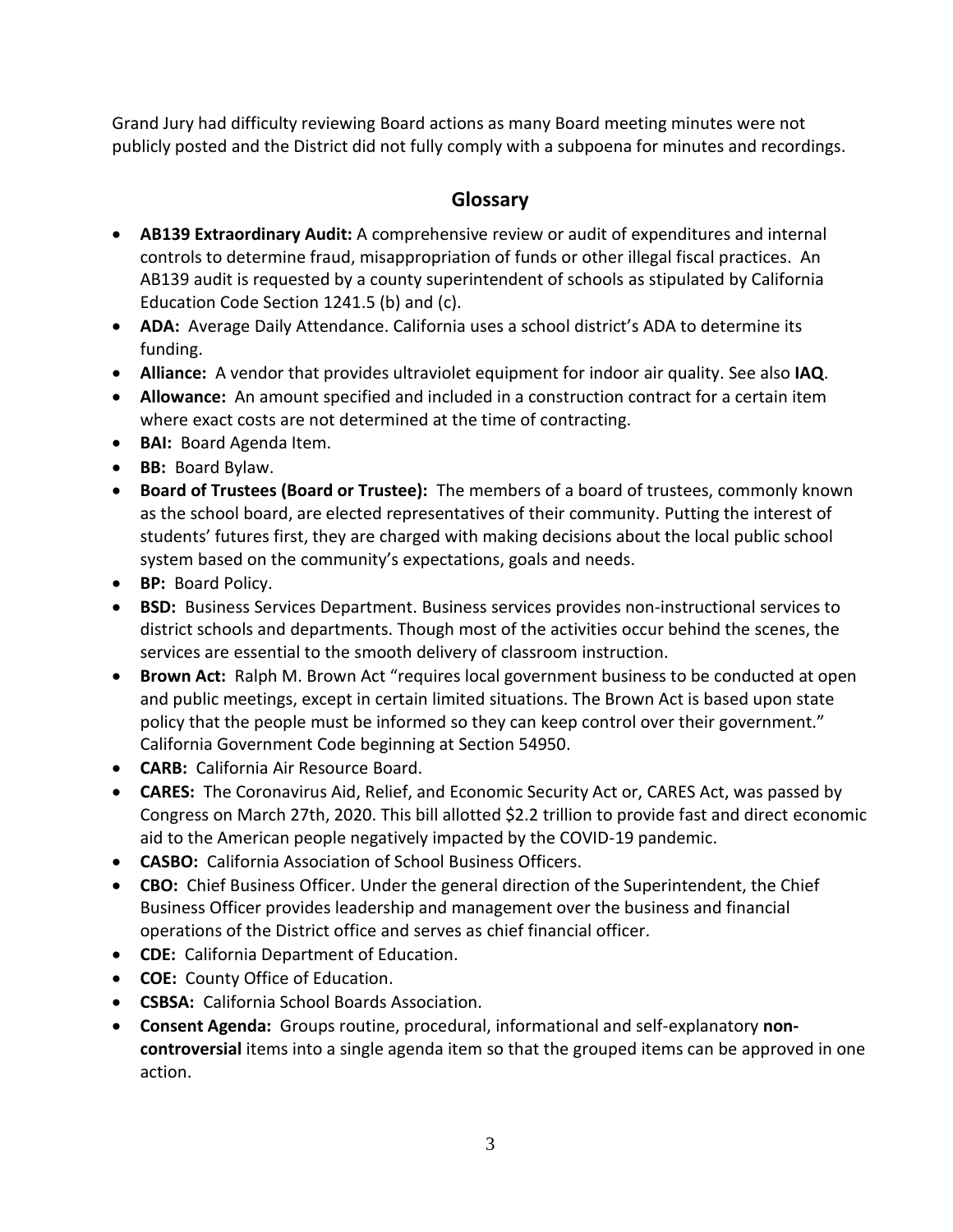- **Contingency:** A designated amount of money within a construction budget that can be used to pay for unexpected costs that may occur while completing the project.
- **Duty of Care:** A fiduciary duty requiring directors and/or officers of a board to make decisions that pursue the public's interests with reasonable diligence and prudence.
- **ESSER:** Elementary and Secondary School Emergency Relief Fund (Federal).
- **FCMAT:** Fiscal Crisis and Management Assistance Team. A California State agency, FCMAT's mission is to help California's local educational agencies fulfill their financial and management responsibilities by providing fiscal advice. FCMAT provides audits to help avert fiscal crises and promote sound financial practices; supports the training and development of chief business officials; and helps to create efficient organizational operations. FCMAT's data management services are used to help local educational agencies (LEAS) meet state reporting responsibilities, improve data quality and make informed decisions.
- **Fiduciary:** An individual in whom another has placed the utmost trust and confidence to manage and protect property or money.
- **Fiduciary Responsibility:** Board members act as trustees of the district's assets and must exercise due diligence and oversight to ensure that the district is well managed and that its financial situation remains sound.
- **GDO:** Grant Development Office.
- **General Fund:** This fund is the primary operating fund of the school district. It is used to account for all financial resources of the school district except those accounted for and reported in a categorical fund. A district may have only one general fund.
- **Governance Norms:** Agreed-upon behavioral expectations and protocols.
- **Government Code § 1090:** Prohibits an officer, employee or agency from participating in making government contracts in which the official or employee within the agency has a financial interest. Section 1090 applies to virtually all state and local officers, employees, and multimember bodies, whether elected or appointed, at both the state and local level.
- **HVIP:** Hybrid and Zero-Emission Truck and Bus Voucher Incentive Project.
- **IAQ:** Indoor Air Quality, a vendor contracted by the SUSD Board of Trustees to provide indoor air quality equipment and installation. See also **Alliance**.
- **IFB:** Invitation for Bid.
- **LCAP:** Local Control and Accountability Plan. The LCAP is a three-year projection tool for local educational agencies to set goals, plan actions and prioritize resources to meet those goals to improve student outcomes.
- **MOU:** Memorandum of Understanding.
- **MYFP:** Multi-Year Financial Projections.
- **PRA:** California Code Government Code Title 9-**P**olitical **R**eform **A**ct 87100. Amended January 1, 2022. A public official at any level of state or local government shall not make, participate in making, or in any way attempt to use the public official's official position to influence a governmental decision in which the official knows or has reason to know the official has a financial interest.
- **RAISE Grant:** Rebuilding American Infrastructure Sustainability and Equity**.** This is the first discretionary funding program to accept applications as directed by President Biden's Bipartisan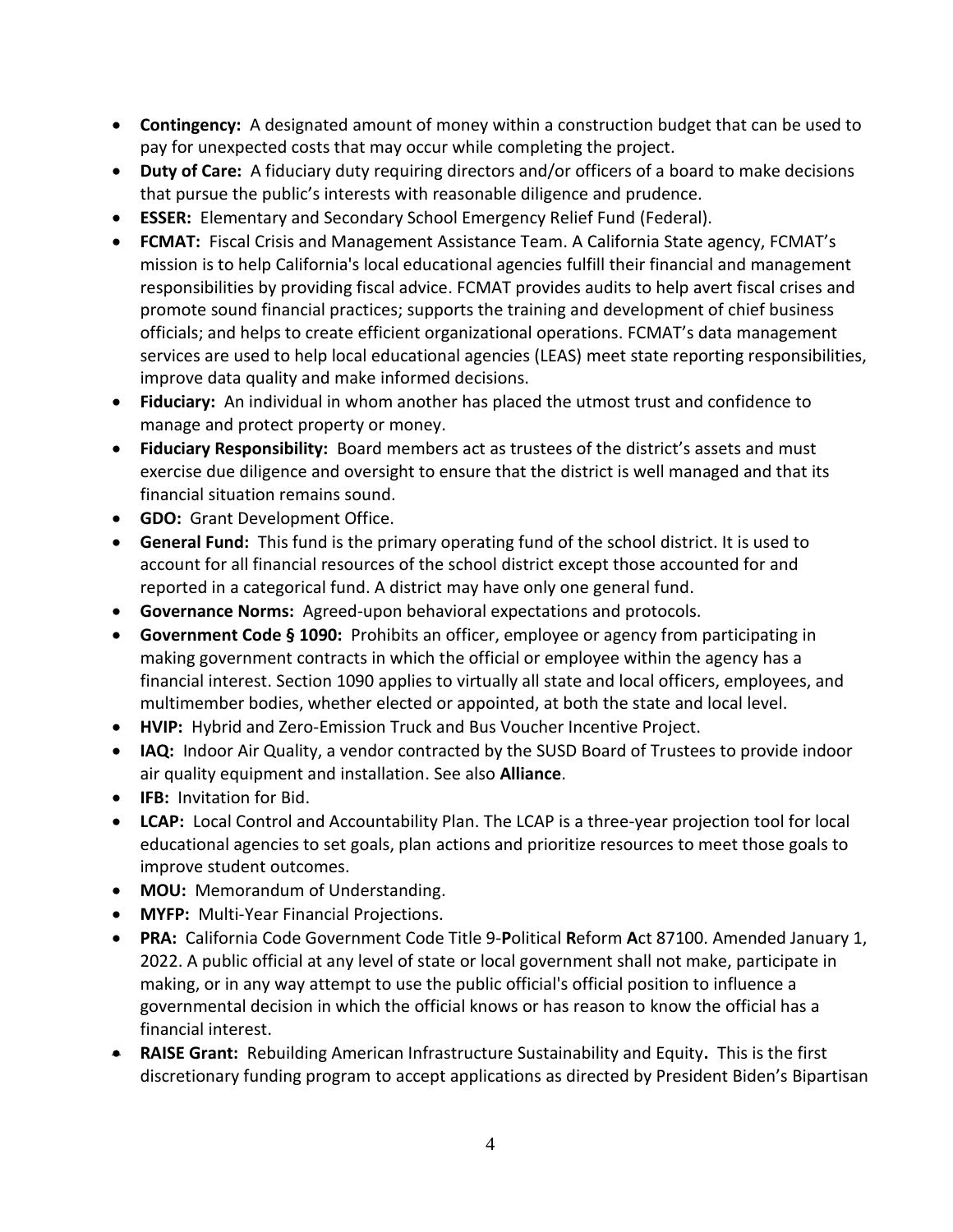Infrastructure Law. The \$1.5 billion in available funding for 2022 represents a 50% increase in available funds compared to last year.

- **RFP:** Request for Proposal. A formal document that outlines an organization's intent to purchase goods and/or services and used to determine the best provider of product or service.
- **RFQ:** Request for Qualifications. An RFQ determines the best fit for a job based on the qualifications of the applying vendor.
- **SJCOE:** San Joaquin County Office of Education.
- **SUSD:** Stockton Unified School District.
- **Scoring rubric:** A rubric is a scoring tool that describes performance expectations for an assignment or piece of work. A rubric divides the assigned work into parts and provides clear descriptions of the characteristics of the work associated with each part, at varying levels of performance.
- **Superintendent:** The superintendent is the top executive in the school district. The role is to promote the success of all students and support the efforts of the board of trustees to keep the district focused on learning and achievement. The superintendent is hired and evaluated by the board of trustees.
- **TSS:** Total School Solutions is a private firm serving the interests of school districts and students that offers comprehensive services in the areas of education, budget and finance, facilities and planning, human resources, leadership and governance, operations, technology, professional development and legal compliance training.
- **UVC:** UVC light technology is a radiation method that makes use of a specific wavelength of ultraviolet light to neutralize microorganisms.
- **WestEd & Partners:** A nonpartisan, nonprofit research, development and service agency which works with education to promote excellence, achieve equity and improve learning.

# **Background**

**Stockton Unified School District Mission**

Our Mission is to graduate every student college, career, and community ready. In doing so we lift all youth out of circumstances of poverty and scarcity.

Stockton Unified School District (SUSD) has served students and families since 1852. SUSD currently employs 1,585 full-time classroom teachers and over 1,500 support staff. The District serves 37,559 **Goals for Students** students at 54 school sites and is the 15<sup>th</sup> largest school district in California. SUSD has an annual budget of \$585 million. The District has one of the highest rates of minority enrollment in California budget of \$585 million. The District has one of the highest rates of minority enrollment in California at 94%. With an overall graduation rate of 78%, SUSD is in the lower 50% of all districts in<br>Calif California.  $3r$ de ville ingriest rates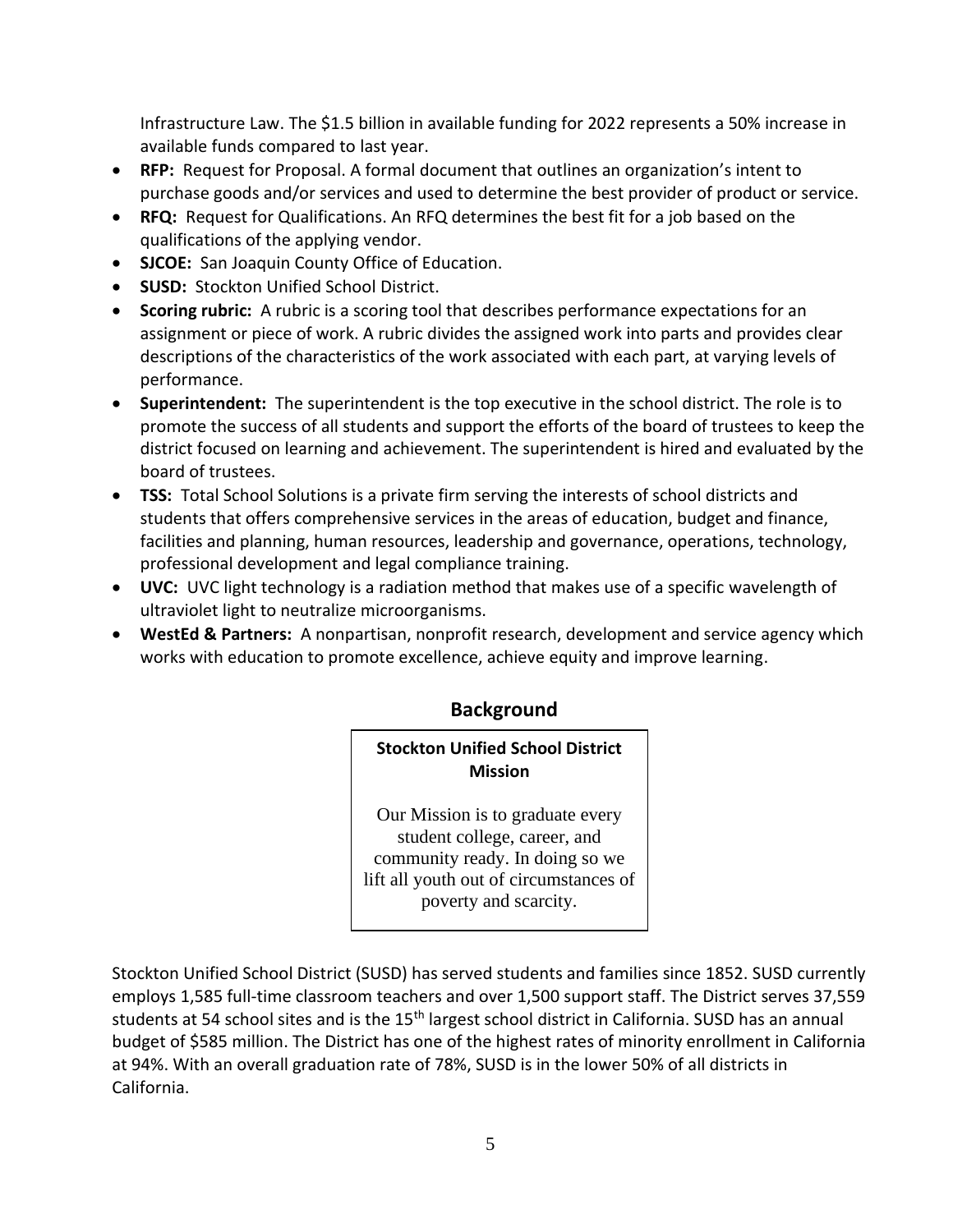### **Reason for Investigation**

The 2021-2022 Grand Jury received public and staff complaints alleging dysfunction of the Stockton Unified School District regarding financial management, transparency, Board conduct and the historic influx of one-time money, totaling more than \$250 million, being used for long-term spending commitments.

### **Method of Investigation**

The 2021-2022 Grand Jury concentrated on SUSD's financial management, Board transparency and Board duty of care. Preparation for this report included conducting more than 30 interviews, attending virtual Board meetings and listening to recordings of Board meetings, and reviewing relevant documents, websites and newspaper articles.

### **Materials Reviewed**

- AB139 Extraordinary Audit
- Applicable federal and California state laws
- Board minutes from 13 school districts in San Joaquin County
- California Education Code
- California school district surveys
- California Secretary of State Department nonprofit filings
- Complaints against SUSD
- FCMAT Indicators of Risk or Potential Insolvency 8/14/2019 (Appendix A)
- FCMAT Work Study Report requested by SUSD
- Financial records, including audits, budget projections, purchase orders, warrant ledgers and invoices
- Health and Environmental Impacts of Diesel Exhaust, Oklahoma Department of Environmental Quality
- Newspaper articles regarding SUSD and SUSD personnel
- Scoring rubrics
- State and federal Government Codes
- SUSD Board meeting agendas, minutes and recordings
- SUSD bylaws and Board policies
- SUSD charter school documents
- SUSD consultant contracts, proposals and memoranda of understanding
- SUSD contracts for legal services, investigations and mediation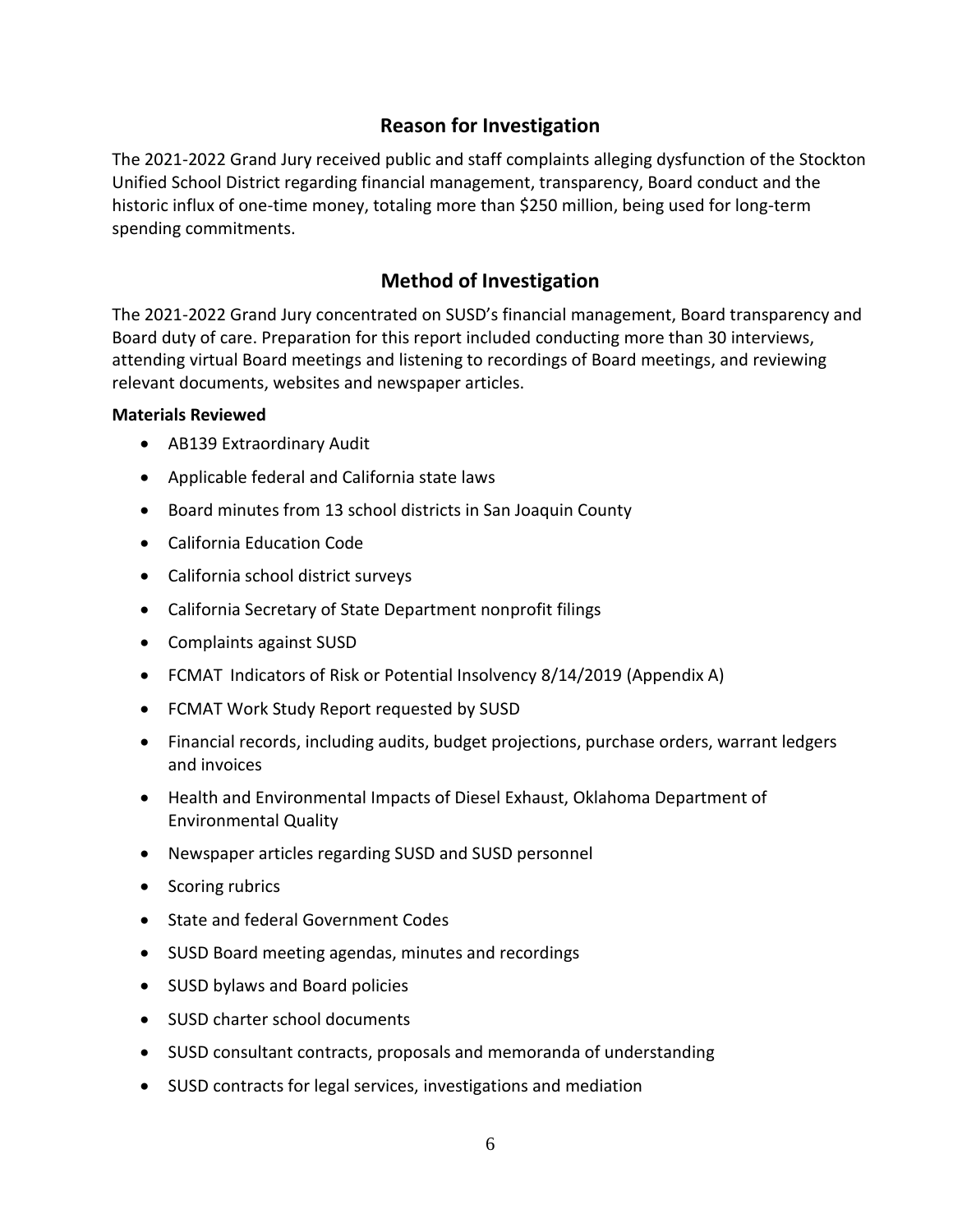- SUSD correspondence
- SUSD LCAP progress reports
- SUSD State and federal grants (air quality, construction, program development, etc.)
- Total School Solutions Facility and Planning Efficiency Study
- WestEd report

### **Websites Searched**

- *12 uses for ESSER funds*. (2020, July 29). Districtadministration.com. https://districtadministration.com/12-uses-for-esser-funds/. Accessed 5/28/2022.
- California Air Resources Board https://ww2.arb.ca.gov/capp-cag. Accessed 5/28/2022.
- *California Department of Education*. (2019). Ca.gov. https://www.cde.ca.gov. Accessed 5/28/2022.
- California School Boards Association https://www.csba.org/. Accessed 5/28/2022.
- *Chapter 6: Account Classification Descriptions — Fund Classifications* https://nces.ed.gov/pubs2015/fin\_acct/chapter6\_1.asp. Accessed 5/28/2022.
- *Codes: Codes Tree - Education Code - EDC*. Leginfo.legislature.ca.gov. Retrieved May 10, 2022, from https://leginfo.legislature.ca.gov/faces/codesTOCSelected.xhtml?tocCode=EDC.
- Commission, C. E. *Home Page*. California Energy Commission. https://www.energy.ca.gov. Accessed 5/28/2022.
- *Demystifying ESSER Funding Questions: Managing Short-term Financial Needs While Ensuring Long-term Sustainability*. (2021, December 20). Frontline Research & Learning Institute. https://www.frontlineinstitute.com/blog/demystifying-esser-funding-questions/. Accessed 5/28/2022.
- *Education Department General Administrative Regulations (EDGAR) and Other Applicable Grant Regulations*. (2015, February 11). www2.Ed.gov. https://www2.ed.gov/policy/fund/reg/edgarReg/edgar.html. Accessed 5/28/2022.
- *Elementary and Secondary School Emergency Relief Fund*. Office of Elementary and Secondary Education. https://oese.ed.gov/offices/education-stabilization-fund/elementarysecondary-school-emergency-relief-fund/. Accessed 5/28/2022.
- *eSchoolBus4Kids | Clean Electric School Buses for America's Kids*. ESchoolBus4Kids. Retrieved May 10, 2022, from https://www.eschoolbus4kids.org. Accessed 5/28/2022.
- *ESSER Funds May Subject Charter School to Federal Single Audit*. (2020, December 4). AAFCPAs. https://www.aafcpa.com/2020/12/04/esser-funds-may-subject-charter-schoolto-federal-single-audit/. Accessed 5/28/2022.
- *ESSER I Funding - Federal Stimulus Funding (CA Dept of Education)*. www.cde.ca.gov. Retrieved May 10, 2022, from https://www.cde.ca.gov/fg/cr/esser.asp.
- *ESSER III: Receiving and spending your district's dollars*. Bricker & Eckler Attorneys at Law. Retrieved May 10, 2022, from https://www.bricker.com/industriespractices/schools/insights-resources/publications/esser-iii-receiving-and-spending-yourdistricts-dollars.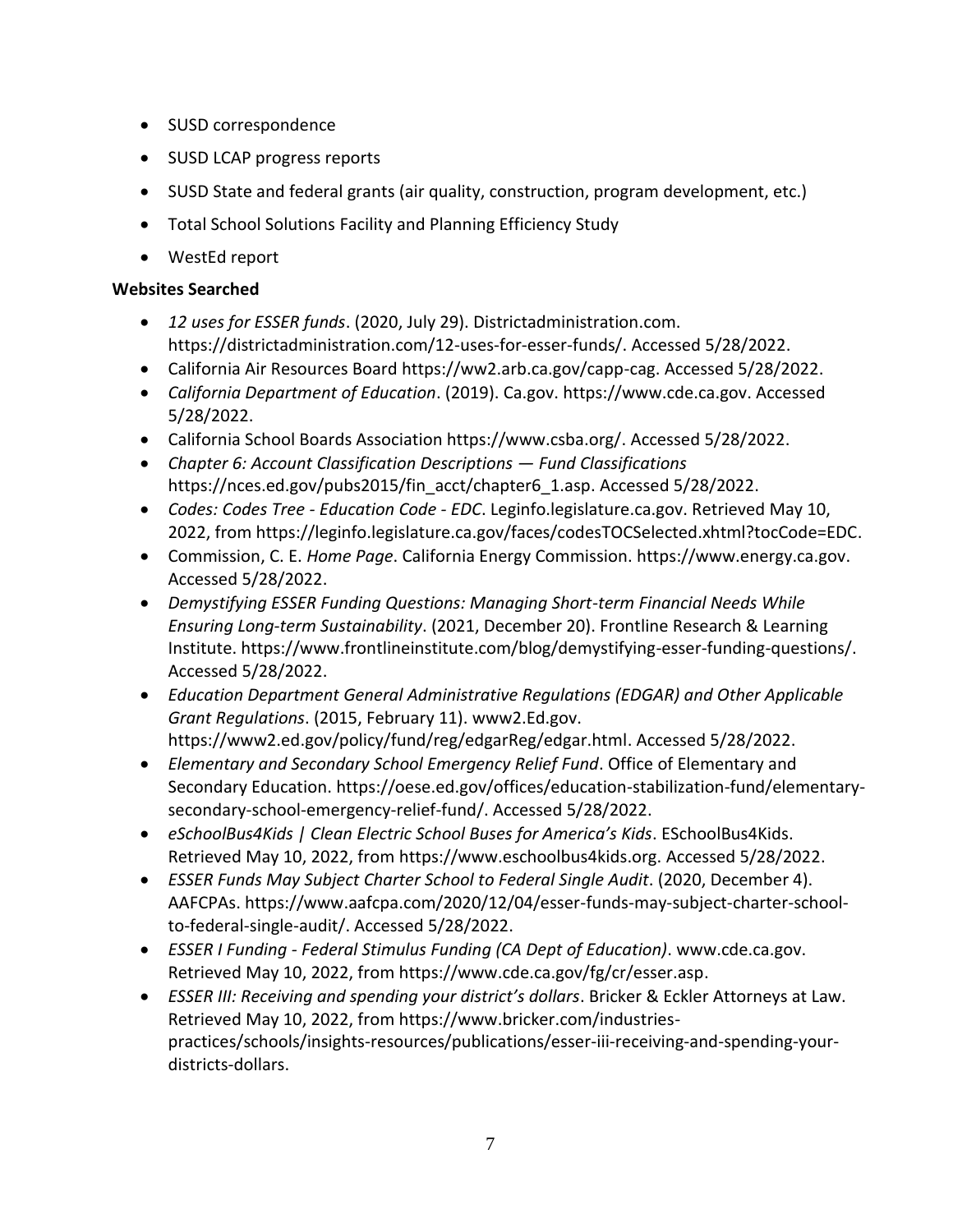- Fair Political Practices Commission: *FPPC Home*. www.fppc.ca.gov. Retrieved May 10, 2022, from https://www.fppc.ca.gov.
- *FCMAT*. www.fcmat.org. Retrieved May 10, 2022, from https://www.fcmat.org.
- *Funding Results: ESSER III (ARP Act Section 2001) (CA Dept of Education)*. www.cde.ca.gov. Retrieved May 10, 2022, from https://www.cde.ca.gov/fg/fo/r14/esseriii20result.asp.
- *General Information / District Profile*. www.stocktonusd.net. Retrieved May 10, 2022, from https://www.stocktonusd.net/Domain/160.
- Total School Solutions. Retrieved May 10, 2022, from https://www.totalschoolsolutions.net.
- *Improving Education: Research, Development, Services*. www.wested.org. https://www.wested.org. Accessed 5/28/2022.
- Miller, B. (2019). *Government Technology State & Local Articles - e.Republic*. Govtech.com. https://www.govtech.com. Accessed 5/28/2022.
- *Monitoring Requirements for ESSER Funding*. (2021). https://www.nd.gov. Accessed 5/28/2022.
- *National Center for Education Statistics (NCES) Home Page, part of the U.S. Department of Education*. Nces.ed.gov. https://www.nces.ed.gov. Accessed 5/28/2022.
- NCBI. (2019). *National Center for Biotechnology Information*. Nih.gov. https://www.ncbi.nlm.nih.gov. Accessed 5/028/2022.
- *OMB Uniform Guidance (2014) | GRANTS.GOV*. www.grants.gov. https://www.grants.gov/learn-grants/grant-policies/omb-uniform-guidance-2014.html. Accessed 5/28/2022.
- *Search for Public School Districts - District Detail for Stockton Unified*. Nces.ed.gov. Retrieved May 10, 2022, from https://nces.ed.gov/ccd/districtsearch/district\_detail.asp?Search=2&ID2=0638010.
- *Stockton Unified School District (2022) | Stockton, CA*. www.publicschoolreview.com. Retrieved May 10, 2022, from https://www.publicschoolreview.com/california/stocktonunified-school-district/638010-school-district.
- Stockton. (2022). *Stockton Unified School District / Homepage*. Stocktonusd.net. https://www.stocktonusd.net. Accessed 5/28/2022.
- *The San Joaquin County Office of Education*. www.sjcoe.org. https://www.sjcoe.org. Accessed 5/28/2022.
- US Census Bureau. (2010). *Census.gov*. Census.gov. https://www.census.gov. Accessed 5/28/2022.
- US Census Bureau. (2019, July 1). *QuickFacts: United States*. Census Bureau QuickFacts; United States Census Bureau. https://www.census.gov/quickfacts/fact/table/US/PST045219. Accessed 5/28/2022.
- *U.S. DEPARTMENT OF EDUCATION FACT SHEET American Rescue Plan Act of 2021 ELEMENTARY AND SECONDARY SCHOOL EMERGENCY RELIEF FUND (ARP ESSER) ARP ESSER OVERVIEW*. https://oese.ed.gov/files/2021/03/FINAL\_ARP-ESSER-FACT-SHEET.pdf. Accessed 5/28/2022.
- *US Department of Transportation*. (2019). US Department of Transportation. https://www.transportation.gov. Accessed 5/28/2022.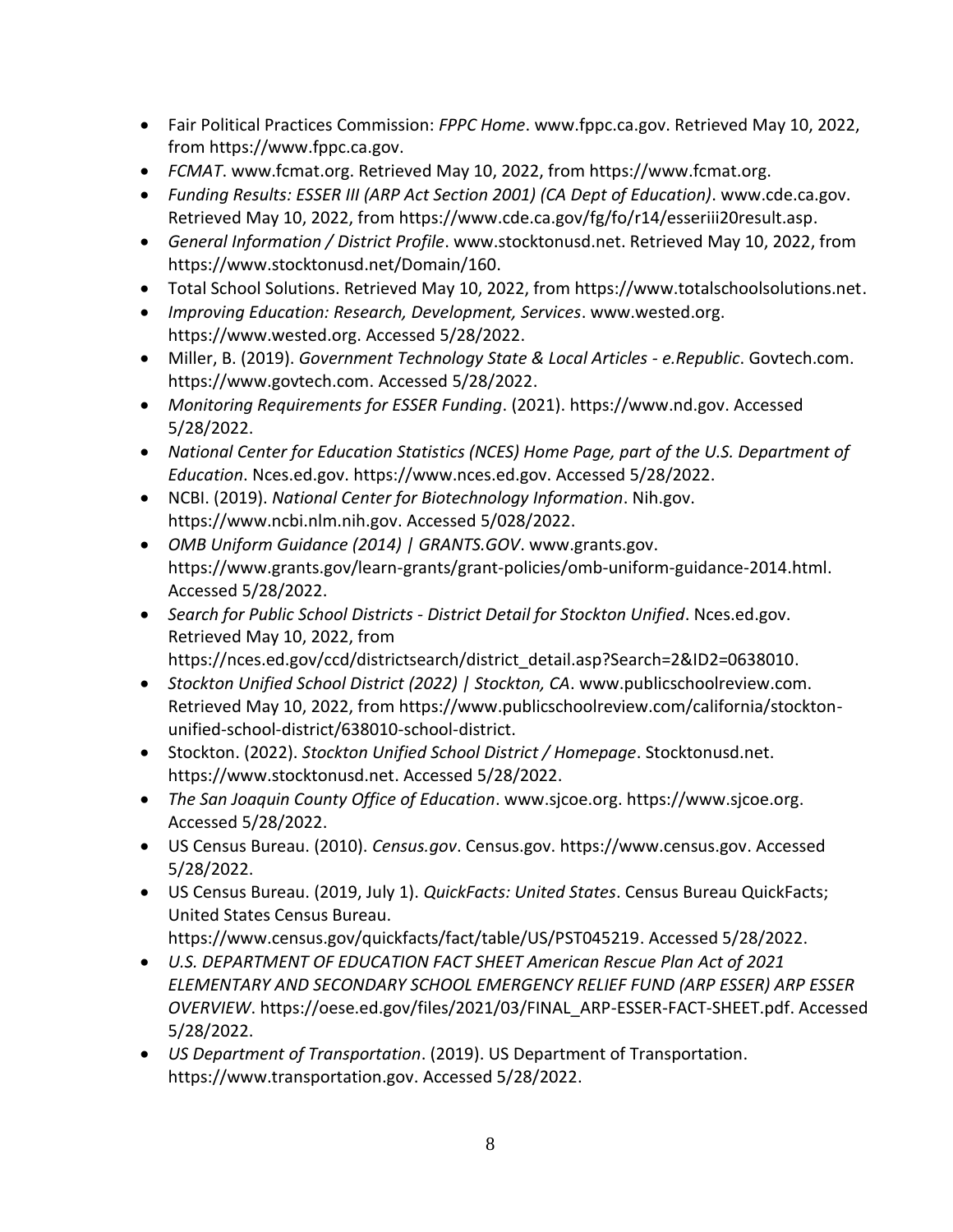- *U*.S. *EPA Research Webinar-COVID19 UV-C Devices & Methods for Surface Disinfection*  https://www.youtube.com/watch?v=cWvKIVxQIgE. Accessed 5/28/2022.
- *Understanding ESSER and ARP*. Great Schools Partnership. Retrieved May 10, 2022, from https://www.greatschoolspartnership.org/esser/.
- https://www.americanbar.org/groups/litigation/committees/commercialbusiness/practice/ 2017/5-billing-tips-for-young-lawyers/. Accessed 5/28/2022.

## **Discussions, Findings and Recommendations**

### **1.0 Finance**

### **Elementary and Secondary Emergency Relief (ESSER) Fund (Appendix B)**

SUSD received allocations of approximately \$15 million ESSER I funds; \$70 million ESSER II funds; and \$156 million ESSER III funds for a total of more than \$241 million. These funds must be expended by 2024 or will revert to the federal government. Use of these funds is subject to internal audits by the District as well as audits by the Federal Office of the Inspector General.

|                                      | <b>CARES/ESSER I</b>                                                                                                                                                                                                                                                                                                                                           | <b>CRRSA/ESSER II</b>                                                    | <b>ARP/ESSER III</b> |
|--------------------------------------|----------------------------------------------------------------------------------------------------------------------------------------------------------------------------------------------------------------------------------------------------------------------------------------------------------------------------------------------------------------|--------------------------------------------------------------------------|----------------------|
| <b>Funding</b><br>for K 12           | \$15,082,312                                                                                                                                                                                                                                                                                                                                                   | \$69,724,874                                                             | \$156,704,513        |
| <b>Obligation</b><br><b>Deadline</b> | Sep 2022                                                                                                                                                                                                                                                                                                                                                       | Sep 2023                                                                 | Sep 2024             |
| <b>Uses</b>                          | <b>Summer Learning</b>                                                                                                                                                                                                                                                                                                                                         | Same as CARES plus:                                                      |                      |
|                                      | Providing mental health<br><b>Services</b>                                                                                                                                                                                                                                                                                                                     | Activities to address "learning loss"<br>Preparing schools for reopening |                      |
|                                      |                                                                                                                                                                                                                                                                                                                                                                |                                                                          |                      |
|                                      | <b>Educational technology</b><br>including hardware and<br>software<br>Activities to address the<br>unique needs of various<br>subgroups, including<br>students with disabilities,<br><b>BIPOC students, English</b><br>learners, as well as students<br>experiencing homeless, low<br>income, or in foster care<br>Preparedness and continuity<br>of services | Projects to improve air quality in school buildings                      |                      |

### **SUSD ESSER FUNDS**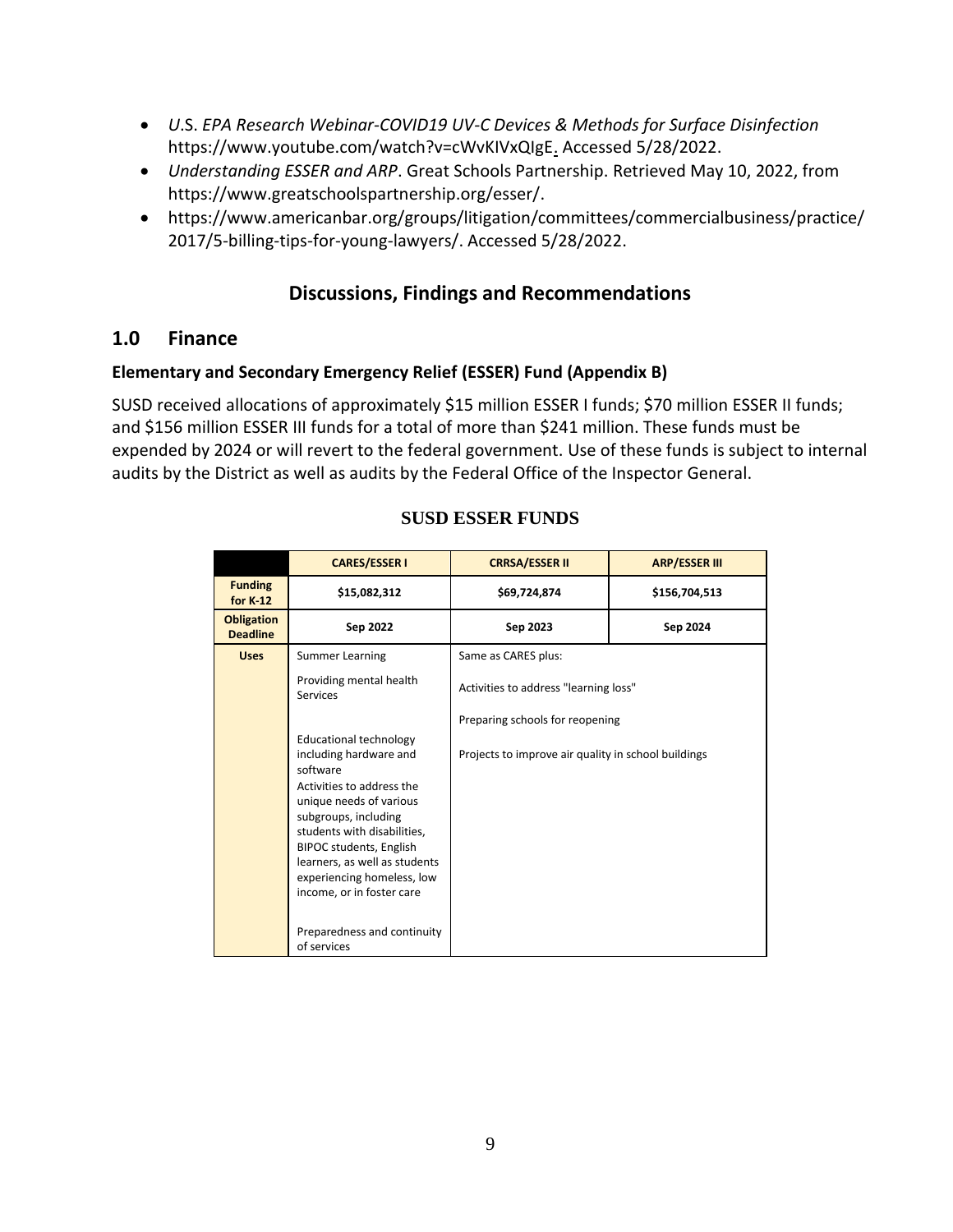### **1.1 Business Services Department**

The Business Services Department (BSD) is directly responsible for all financial management of the District:

- accounting
- budgeting
- compliance with State and federal reporting requirements
- insurance policies
- investments
- payroll
- purchasing.

Due to the retirement and separation of numerous long-term employees, including the Chief Business Officer in the past year, there has been a loss of institutional knowledge and experience in this department. Key budget and management personnel have been in their positions for only a short time. SUSD is the **only** district of the 14 in San Joaquin County not using the same software as SJCOE. SUSD staff who are new and unfamiliar with the District's software system are not able to seek SJCOE assistance and training needed to access key financial reports necessary for budget analysis and projections.

The BSD is not able to provide the data and accounting for key reports such as the Local Control Accountability Plan (LCAP), ESSER or grant expenditures. The most recent mid-year LCAP report was submitted to SJCOE but lacked completed data and ancillary reports. The BSD staff lacks understanding of and training in the requirements of the LCAP report. The deficiencies in the report resulted in the rejection and return of the LCAP to SUSD by SJCOE, calling it "dramatically incomplete." The corrective action taken by the BSD was to request another SUSD department correct the report to bring the SUSD LCAP into alignment with County and State standards and regulations.

On March 27, 2020, Congress set aside approximately \$13.2 billion of the \$30.75 billion allotted to the Education Stabilization Fund through the Coronavirus Aid Relief and Economic Security (CARES) Act for the ESSER Fund (Appendix B). Congress required that school districts spend at least 20% of the funding to address lost instructional time during the pandemic due to school closures and distance learning and to address students' social, emotional and mental health needs. Based on testimony, the Grand Jury was unable to determine specifically how spending of relief money or the budgeting process for those funds was conducted.

The BSD is currently unable to produce required and requested operational budget reports for regular day-to-day operations and has hired a consulting firm for assistance. The January 11, 2022, Board Agenda Item (BAI) 6.4 states, "The District is currently experiencing difficulty in recruiting an experienced Fiscal Services Director to help manage our \$800+ million budget. District staff in our fiscal services department are feeling **overwhelmed** and are in need of additional support, expertise, and training." The contract was initially approved using ESSER funds in the amount of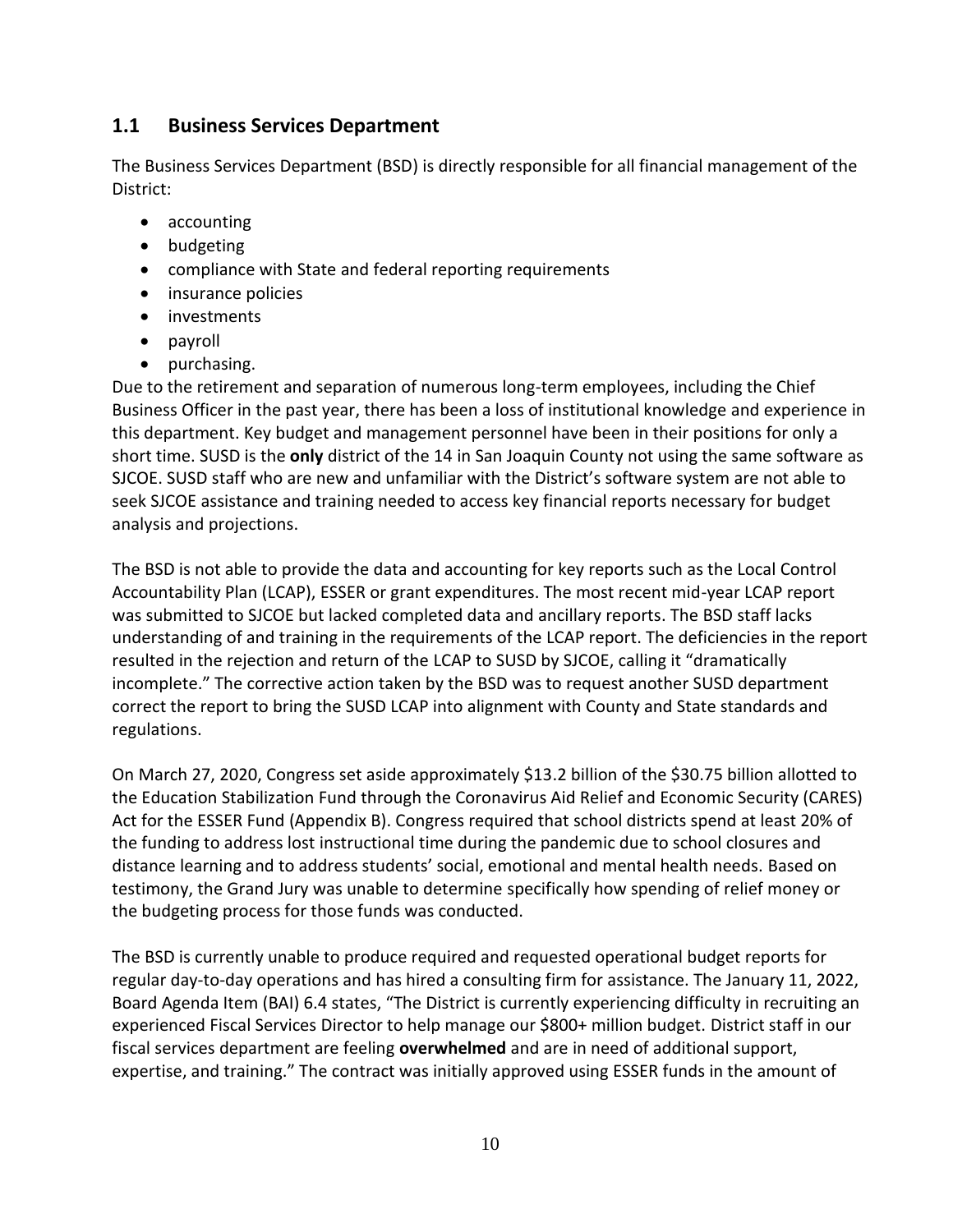\$39,000 in January 2022 and was amended on April 12, 2022, to \$89,000 because of the need for additional training and support.

A lack of communication exists between BSD staff and the office of the Chief Business Officer (CBO). Some key department heads have not been provided their operational budgets and have concerns about how to manage and move forward in their respective departments. The FCMAT study team noted similar issues in their report. Inefficiencies in the BSD caused at least one delay in payroll.

Selection of the current CBO was made contrary to Board Policy (BP) 4211.2. The CBO was hired without a search, screening process or interviews.

The District shall engage in *fair and sound personnel practices in the appointment of all employees.* The administration shall be responsible for establishing recruitment, selection and appointment procedures which *include:*

a. Assessment of the District's needs to determine those areas where specific skills, knowledge and abilities are lacking.

b. Development of job descriptions which accurately portray the position.

c. Dissemination of vacancy announcements to ensure a *wide range of candidates.*

d. Screening procedures which will identify the best possible candidates for *interviews.*

SUSD Board Policy (BP) 4211.2

## **Findings**

**F1.1.1** Stockton Unified School District does not utilize financial software that aligns with the San Joaquin County Office of Education software, making analysis and review by the San Joaquin County Office of Education difficult.

**F1.1.2** Stockton Unified School District Business Services staff lacks necessary training and guidance to execute complex District business needs, resulting in the need to hire outside consultants at an increased cost to the District.

**F1.1.3** The current Chief Business Officer was hired without following Board Policy 4211, creating an appearance of partiality and creating diminished internal and external confidence.

### **Recommendations**

**R1.1.1** By January 1, 2023, the Stockton Unified School District Board of Trustees direct the Superintendent to assess the current financial software to be compatible with the San Joaquin County Office of Education software.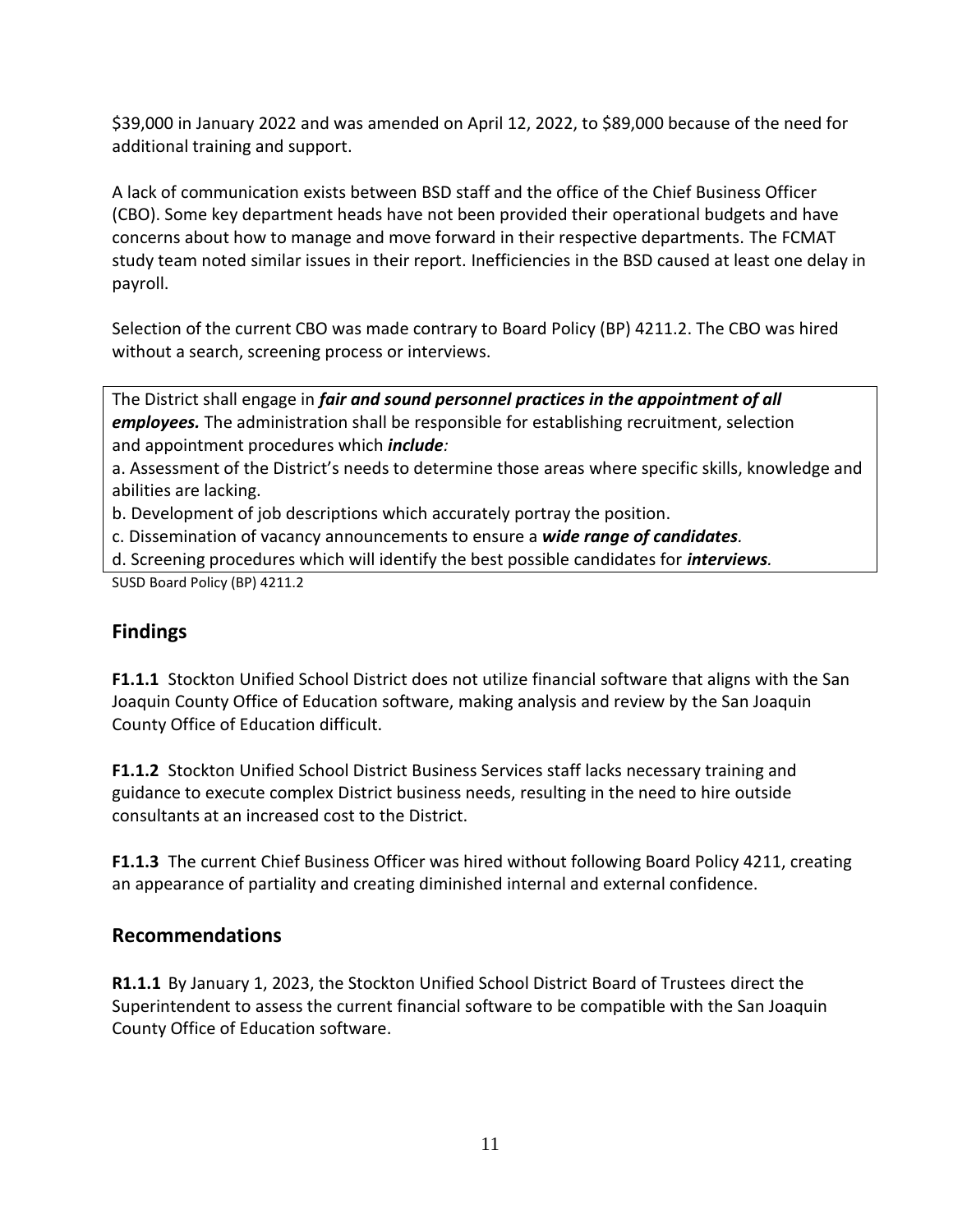**R1.1.2** By December 1, 2022, Stockton Unified School District Board of Trustees, in conjunction with the Business Services Department, develop, adopt and implement training policies with protocols consistent with California Association of School Business Officers best practices.

**R1.1.3** By December 1, 2022, the Stockton Unified School District Board of Trustees publicly commit through a Board resolution to adhere to Board Policy 4211.2 in recruitment efforts, candidate screenings and interview processes for all open positions.

# **1.2 Change Orders**

Change orders are an inevitable part of construction projects. Most projects will require a change order over time due to increased project costs, delays in hitting contract milestones, interruption of workflow and not completing a project on time. Change orders that are not properly managed can quickly derail the progress of a project and delay senior management and the Board learning of cost-overruns in a timely manner.

Project and program-wide budget management can be a relatively simple process. As noted in the FCMAT Work Study Report, "The master program budget and all project and program wide budget and expenditure reports should be updated monthly for maximum ability to respond to unexpected costs, budget overages, and issues such as changes in budget assumptions. These reports are relatively simple to maintain and update using Excel spreadsheets. A best practice is to have an accounting position in the Facilities and Planning Department to complete the reports, with at least two people cross trained to ensure that the reports are updated in a timely manner when employees are absent or leave the district."

TSS conducted an SUSD Facility and Planning Efficiency Study in the fall of 2021. The Grand Jury conducted separate interviews and reviewed construction contracts. SUSD failed to follow up on the receipt of change orders and to appropriately administer change orders. According to Public Contract Code §21152, the contractor is required to submit all change orders to the Board. This requirement, according to TSS, should be met even if the change order is being charged to the project's contingency account. SUSD agenda items have included contract amendments, but change orders and an accounting for allowances have not been included. Change orders are not presented to the appropriate District administrators for review, and few change orders are presented to the Board. Change orders are not complete when submitted to the Board for ratification or approval. Most do not contain a complete description of the change or resulting cost adjustment. These details are critical to ensure proper oversight of construction projects, many of which are funded by bonds. For example, athletic facility projects at Franklin High School had an overrun of approximately \$6 million. No change order was submitted to the Board for approval.

Of the 31 contracts reviewed, TSS found that only one change order was taken to the Board for information, approval, or ratification. While not submitting change orders may expedite the process, it conflicts with best practices. Change orders, as set forth in the California Code, Public Contract Code §10126, are to have a separate contingency budget outside of the construction contract which is drawn down as changes occur.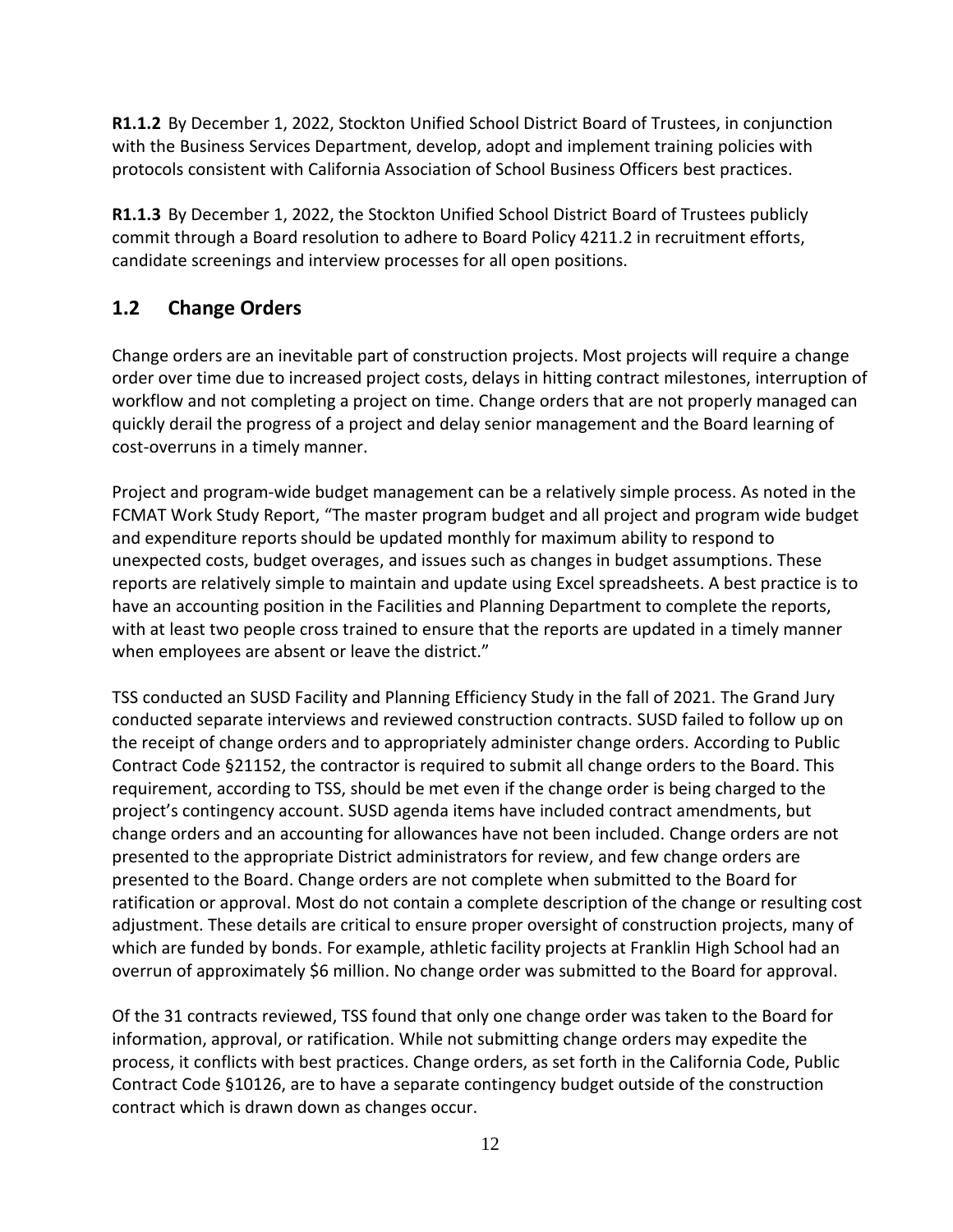When allowances are used, the best practice is to provide funds for conditions known to exist but for which the quantity and cost are unknown. Scope changes, agency requirements, errors and omissions, and unforeseen conditions should be treated as change orders. The use of allowances in the contract amount expedites the authorization of change orders and minimizes time spent in obtaining SUSD and Board approval on change orders prior to the execution of work. According to TSS, professional service contracts, construction contracts, contract amendments and construction change orders should be presented to the Board as distinct agenda items. Professional services and construction projects are controlled by the California Code, Public Contract Code §21152.

### **Finding**

**F1.2.1** Not all change orders are brought to the Board of Trustees for approval or ratification, leaving the Board and senior management unaware of overruns and total cost of projects and causing possible cost overages and budget deficits.

### **Recommendations**

**R1.2.1** By August 30, 2022, the Stockton Unified School District Board of Trustees develop, adopt and implement a policy with procedures for tracking adjustments to contracts.

**R1.2.2** By August 30, 2022, the Stockton Unified School District Board of Trustees develop, adopt and implement a policy to require the Facilities and Planning Department to submit all construction change orders to the Board for review, approval and ratification under one standard agenda heading.

**R1.2.3** By August 30, 2022, the Stockton Unified School District Board of Trustees direct the Director of Facilities and Planning to designate an individual to monitor and update change orders monthly and to ensure other employees in the department are cross trained in this process.

## **1.3 Grants**

There are many reasons why school districts should and do apply for grants. Grants provide opportunity for a district to bring in new funding and allow for creation or expansion of programs. Grant funds, when used as authorized, do not require repayment of funds. The process of collecting and reviewing data on areas of need, reviewing resources, forming goals, and then generating a responsive action plan is beneficial in identifying grant opportunities. Applying for a grant, whether awarded or not, is an opportunity to reach out to other organizations with similar goals and to develop valuable community partnerships.

It is a standard practice to utilize a grant tracking system to handle applications and monitor grants in progress. Centralizing grant data facilitates report generation and effective grant management.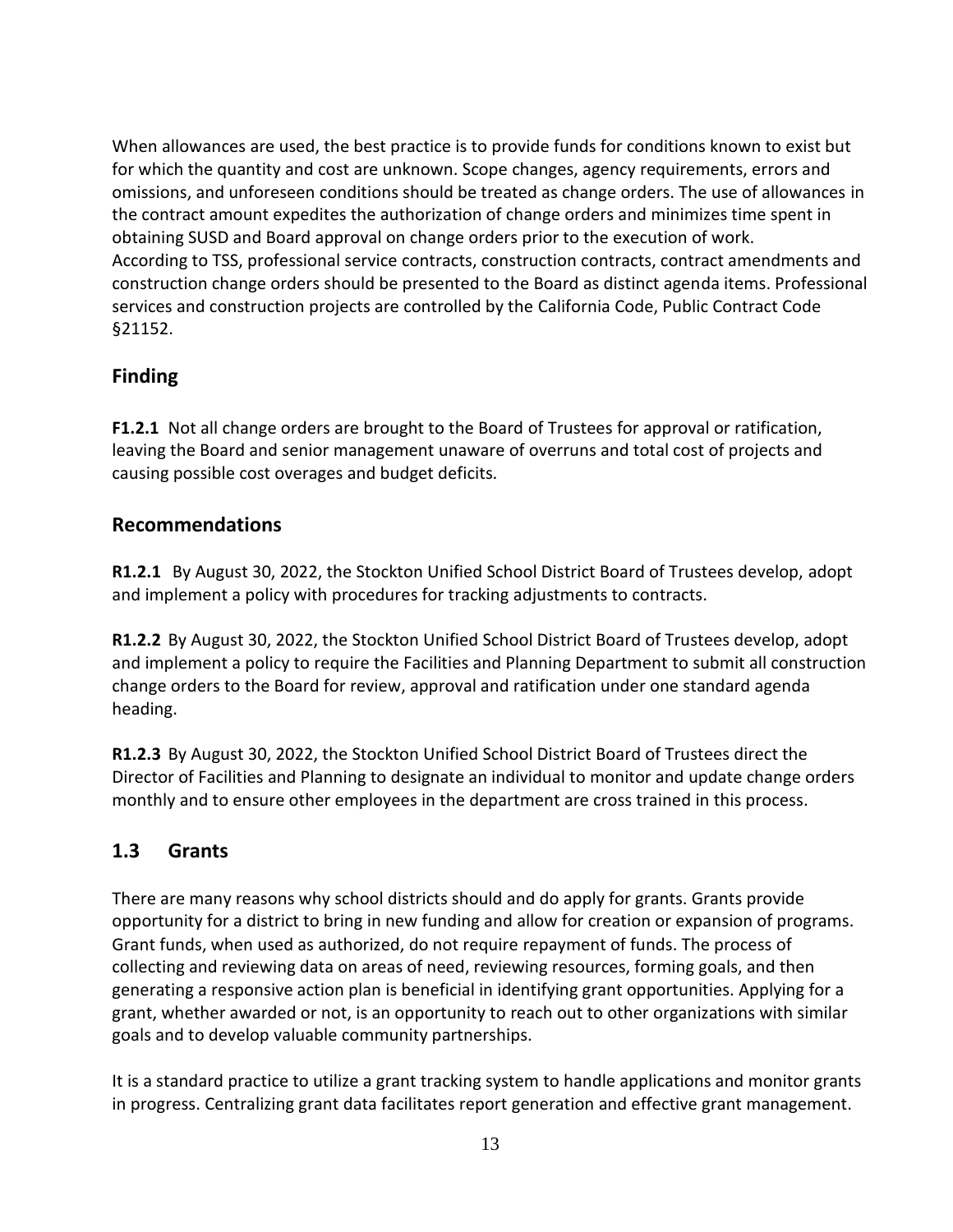Grant management can identify key performance indicators and generate standardized reports to maintain compliance with the terms of the grant.

Until the February 20, 2021 District reorganization, SUSD grants were overseen by the Grant Development Office (GDO). The GDO played a key role in assisting and supporting sites and/or departments in the acquisition of grant funding to improve student achievement, enhance professional development and advance District goals. The GDO's primary responsibilities included researching grant opportunities, preparing proposals for public and private sources, providing technical assistance in grant development and performing the technical and analytical work needed to ensure compliant program implementation. The loss of the GDO following the reorganization created numerous concerns. This loss has caused department staff, directors and teachers to write and submit grant proposals with little to no guidance. Frequently, District leadership has no knowledge of the submissions. Currently no single individual or department staff oversees SUSD's grant process, resulting in:

- missed opportunities,
- lack of monitoring,
- poor data collection for grants, LCAP and bonds,
- possible misuse of funds, and
- inability to track the progress of grants and compliance with grant terms.

SUSD has not always taken advantage of grant opportunities. A prime example may be found in how SUSD leadership and the Board of Trustees addressed approval of a grant application supporting the conversion from gas/diesel to electric equipment.

The State mandate on electric vehicles requires the entire SUSD bus fleet to be electric by 2040. The mandate requires that SUSD bus purchases be at least 25% electric from 2023-2025 and then 50% in 2026-2028. All purchases starting in 2029 must be electric.

The savings on fuel costs can be significant. For example, the use of electric buses by Modesto City Schools is expected to save their District over \$250,000 per year in fuel costs (April 2022). In addition to the cost savings, there are health benefits to be achieved by accelerating the conversion to electric power as mandated by the State. According to the California Energy Commission, in California nearly 50% of greenhouse gas emissions come from the transportation sector. The California South Coast Air Quality Management District recently estimated that nearly 71% of the cancer risk from air pollutants in the area is associated with diesel emissions. One study showed that a child riding inside a diesel school bus may be exposed to as much as four times the level of diesel exhaust as someone riding in a car ahead of it. Diesel school buses also pollute neighborhoods and school yards, releasing particulate matter pollution, toxic air pollutants, and heat-trapping carbon dioxide. Diesel fumes from idling school buses exacerbate asthma, allergies and chronic bronchitis and contribute to a compromised immune system. These effects are worse in children because they breathe at a faster rate than adults and have been shown to have a direct effect on absenteeism.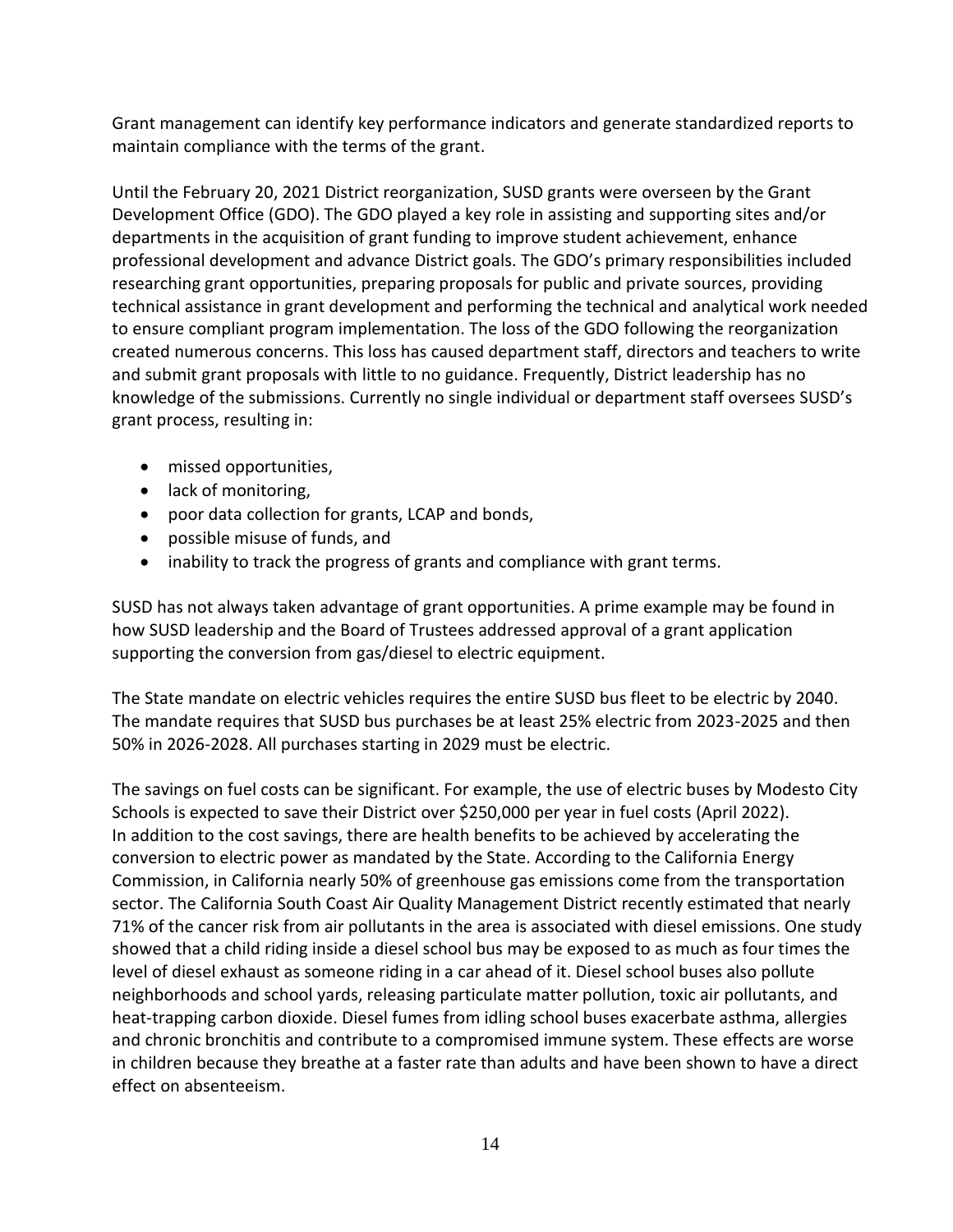The Rebuilding American Infrastructure Sustainability & Equity (RAISE) grant for conversion to electric buses was for up to \$7 million and required SUSD to add matching funds of \$2 million over a three-year period.

At the June 30, 2021, Board meeting, SUSD staff recommended approval for submission of application for the \$7 million RAISE grant (BAI 8.1). The agenda item was prepared by the CBO and reviewed by the Superintendent. The agenda item specified that General Funds would be used as the source for the matching funds, although department staff had indicated federal guidelines permitted the use of ESSER funds. In discussion prior to Trustees voting, the Superintendent twice clarified that General Funds would be the funding source; the Superintendent also reminded the Board that the General Fund is "where we have most of our gaps," a reference to the anticipated budget shortfall. There was no need to use General Funds for the grant application. Contrary to the staff recommendation, the Board voted against applying for the grant, thus missing an opportunity to leverage one-time ESSER funds to address the mandate for conversion to electric vehicles.

## **Findings**

**F1.3.1** The elimination of the Stockton Unified School District Grant Development Office in a February 2021 District reorganization resulted in grants no longer being monitored by a specific department or individual, risking additional and unnecessary spending from the General Fund.

**F1.3.2** Stockton Unified School District does not identify and pursue all grant opportunities due to a lack of coordinated leadership, potentially resulting in unnecessary spending from the General Fund, contributing to a budget shortfall and missing opportunities for additional funding for the benefit of the students.

## **Recommendations**

**R1.3.1** By December 30, 2022, the Stockton Unified School District Board of Trustees reinstate the Grant Development Office to identify grant opportunities and apply for and monitor all grant applications. Reinstatement of the Grant Development Office will facilitate project and cost management.

**R1.3.2** By December 30, 2022, the Stockton Unified School District Board of Trustees approve the reinstatement of a grant writer position within the Grant Development Office to explore grant opportunities for programs, facilities and services to assist in minimizing the risk of a Stockton Unified School District budget deficit.

# **1.4 Purchasing Inconsistencies**

There are three primary means by which goods and services may be purchased: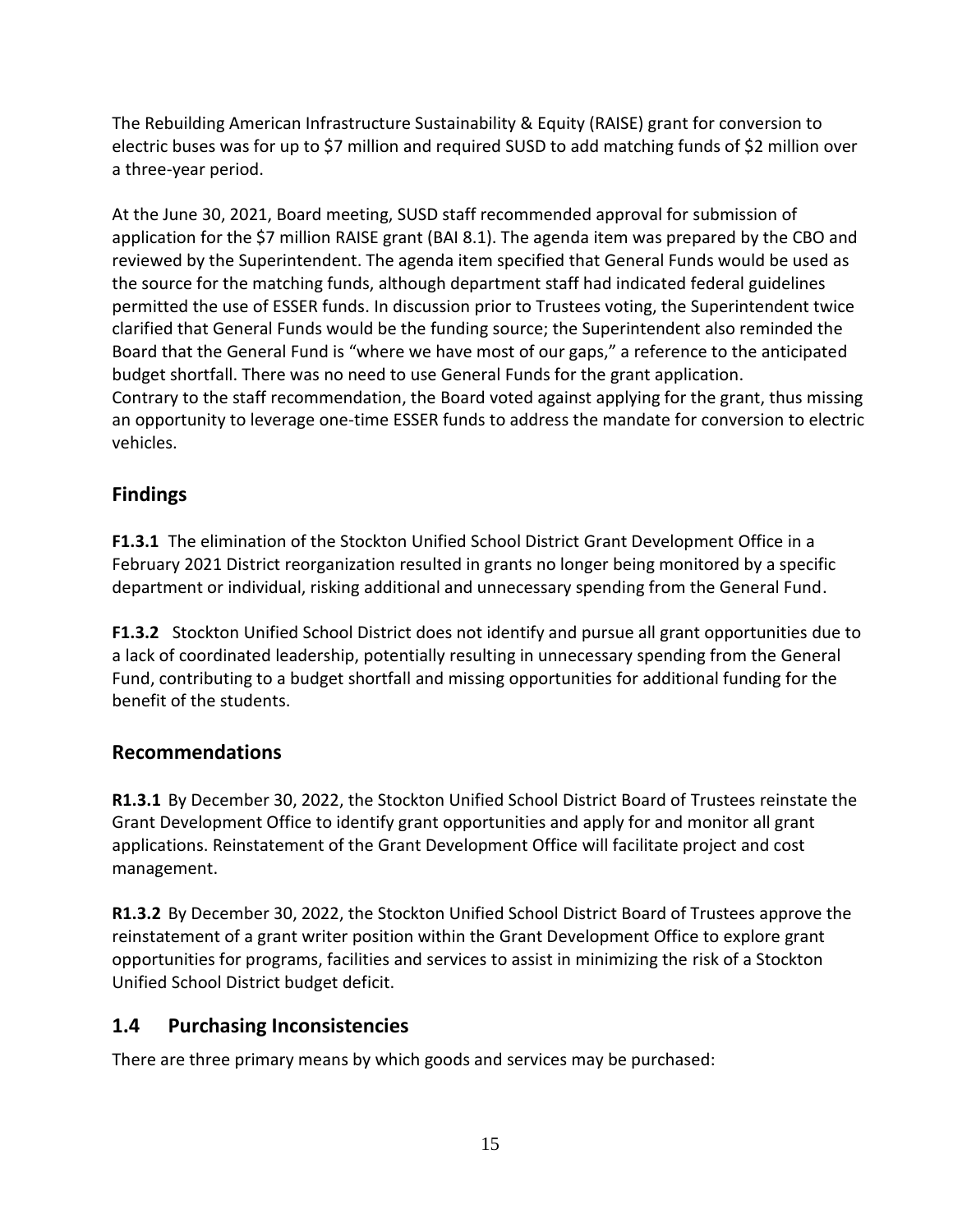- IFB: An Invitation for Bid, also called an invitation to bid or sealed bid, is a call to contractors to submit a bid for a specific product or service.
- RFQ: A Request for Qualifications usually refers to the **pre-qualification stage** of the procurement process. Only those proponents who successfully respond to the RFQ and meet the qualification criteria will be included in the subsequent Request for Proposals (RFP) solicitation process.
- RFP: A Request for Proposal is a business document that announces a project, describes it, and solicits detailed proposals from **qualified** contractors to complete it.

SUSD School Bid Guidelines and Exceptions, published October 26, 2021, states both an IFB and RFP are used in the District purchasing process. The use of an RFQ is not mentioned in that document; however, a pre-qualification process is being utilized for the Arthur Coleman Jr. Administrative Complex Renovations Project. While basic steps are listed for both IFB and RFP, it is difficult to locate these steps as they are listed in Bid Guidelines but not in Purchasing Policies. Use of these documents reflect an inconsistency in policies and procedures.

### **Request for Proposal Process**

The use of an RFP is considered a best practice in the procurement process by the California Association of School Business Officers (CASBO). RFP notices are published in local media and on appropriate websites. Responses to the RFP detail the specifics of the purchase or project including work to be done, products to be furnished, time requirement, cost and any contingency provisions. Through the RFP process, vendors offer an array of potential solutions and prices. The organization evaluates the competing solutions, picking the one that best provides for the business need. In accordance with CASBO best practices, consistent use of an RFP, regardless of dollar amount, can lead to better solutions.

In March 2021, SUSD hired FCMAT to conduct a review of the District's budget and District-selected Facility Department projects. This FCMAT report states it is a best practice to procure professional services through a qualifications-based selection process. Besides an RFP, the process should also include the use of a Request for Qualifications (RFQ). FCMAT noted, "The district is not consistent in its use of a qualifications-based selection process. The district recently hired a firm to provide a financial management and bond accounting and reporting system, including installation, set up, training and monthly consulting services. FCMAT found no evidence of a qualifications-based selection process for these services. The district did not follow its policies that require the completion of a Consultant Utilization Form, which provides information on qualifications, reasons for needing the service, and funding source."

The District's Board Policy 3600 requires use of the Consultant Utilization Form (Appendix C) for all non-instructional consultants. The form is to be included in all Board agenda items recommending use of a consultant.

FCMAT found little evidence of a qualifications-based selection process for consultant services. FCMAT also found the District did not consistently follow its own policy requiring the completion of the Consultant Utilization Form. For example, a completed Consultant Utilization Form was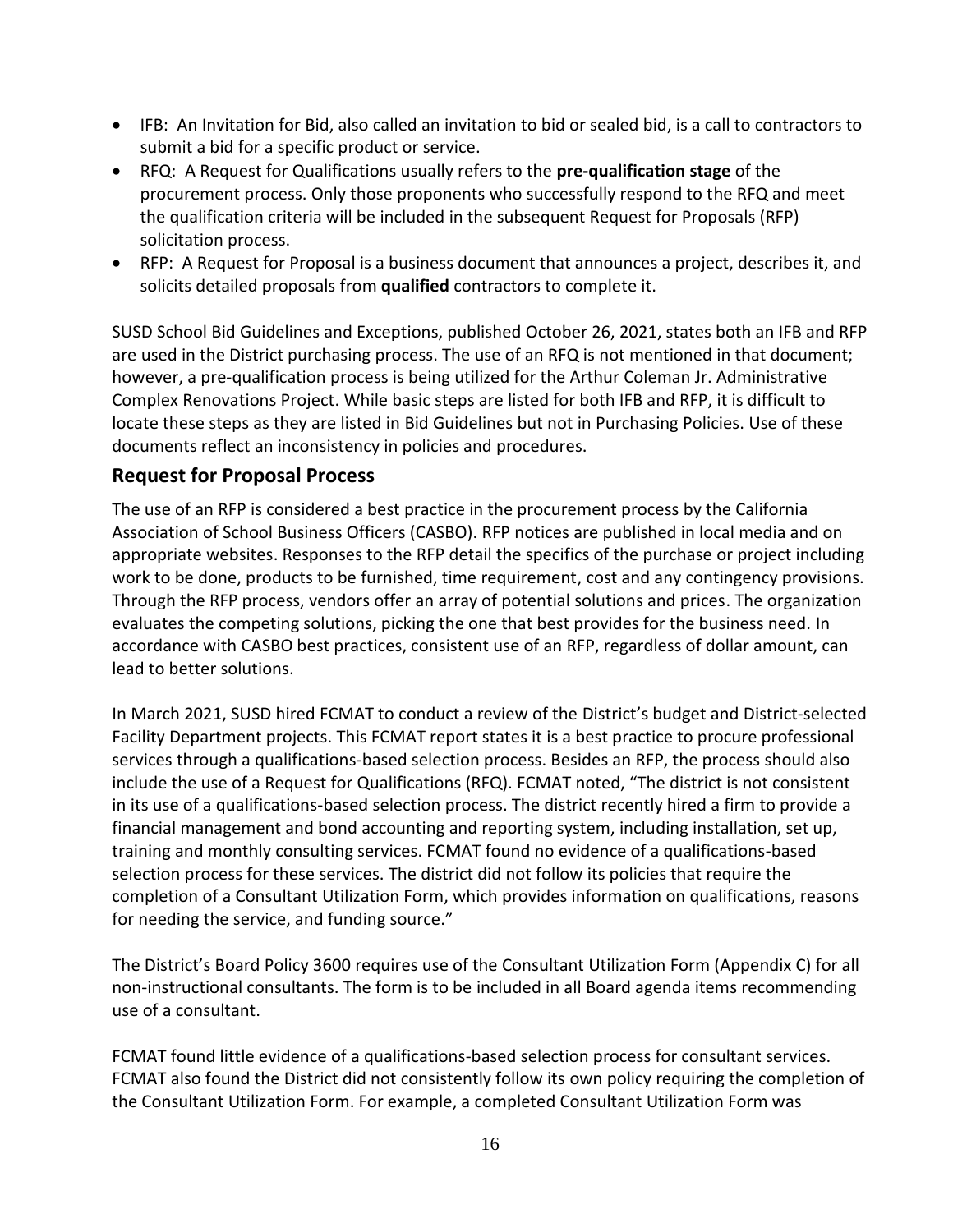included in the Board agenda item regarding approval of TSS services. However, there is no evidence that a qualifications-based selection process was employed for these services.

Neither SUSD Board Policy 3310−Purchasing Procedures (BP3310) nor Administrative Regulation 3310 – Purchasing Procedures identify the procedures or use of an RFQ or RFP for purchasing products and services. BP 3310 states, "The Superintendent or designee shall maintain effective purchasing procedures in order to ensure that maximum value is received for money spent."

On February 1, 2022, the District revised the SUSD Districtwide Purchasing Guidelines. The Guidelines stipulate the formal bid threshold for 2022 to be \$99,100. Therefore, purchases of more than \$99,100 require an RFP and formal bidding process, but no explanation of RFP procedures is included in the Purchasing Guidelines.

Another SUSD document, School Bid Guidelines and Exceptions, published October 26, 2021, states both an IFB and an RFP are used in the District purchasing process. While basic steps are listed for both IFB and RFP, it is difficult to locate these steps as they are listed in bid guidelines but not in purchasing policies. These documents reflect an inconsistency in policies and procedures.

### **Alliance/IAQ**

At the January 12, 2021, Board meeting a Trustee introduced Alliance Building Solutions, Inc. as a vendor presenting on UVC disinfectant technology. The same Trustee suggested that the vendor be considered as a provider of that technology. The practice of a trustee recommending a vendor is unusual and may be considered or perceived as a conflict of interest. Furthermore, the initial Alliance proposal states, "In **working with your team**, we have been able to develop a customized sanitation strategy through analyzing the following...," indicating potential evidence that the contractor was provided preconstruction or consulting services related to the project. As the terms and conditions (Section 2.2.3 Board and Staff Communications) of the RFP state, "Under no circumstances may any member of the District or any staff member, other than the contact permitted in Section 1.6, be contacted during this RFP process, by any entity intending to submit a response to this RFP. Failure to comply with the request will result in **disqualification**."

At the Superintendent's request, RFP No. 1047 was issued March 1, 2021, for "Ultraviolet Germicidal Irradiation." The need for RFP No. 1047 had not been established. Systems and equipment already in place at SUSD sites had been tested and found to be effective against viruses and germs. No RFQ for RFP No. 1047 was issued. Alliance responded but was unable to meet the specifications of the RFP. Staff was directed to extend the submission deadline and revise the specifics.

When the staff reviewed vendors responding to the revised RFP, only one vendor was recommended for award of contract: Aerapy Solutions. With only one vendor meeting the criteria, staff recommended that all bids be rejected. A new RFP was prepared with revised specifications. On May 4, 2021, SUSD issued RFP No. 1051, the new RFP for "Ultraviolet Germicidal Irradiation." Two vendors were recommended for advancing to the Board for consideration and possible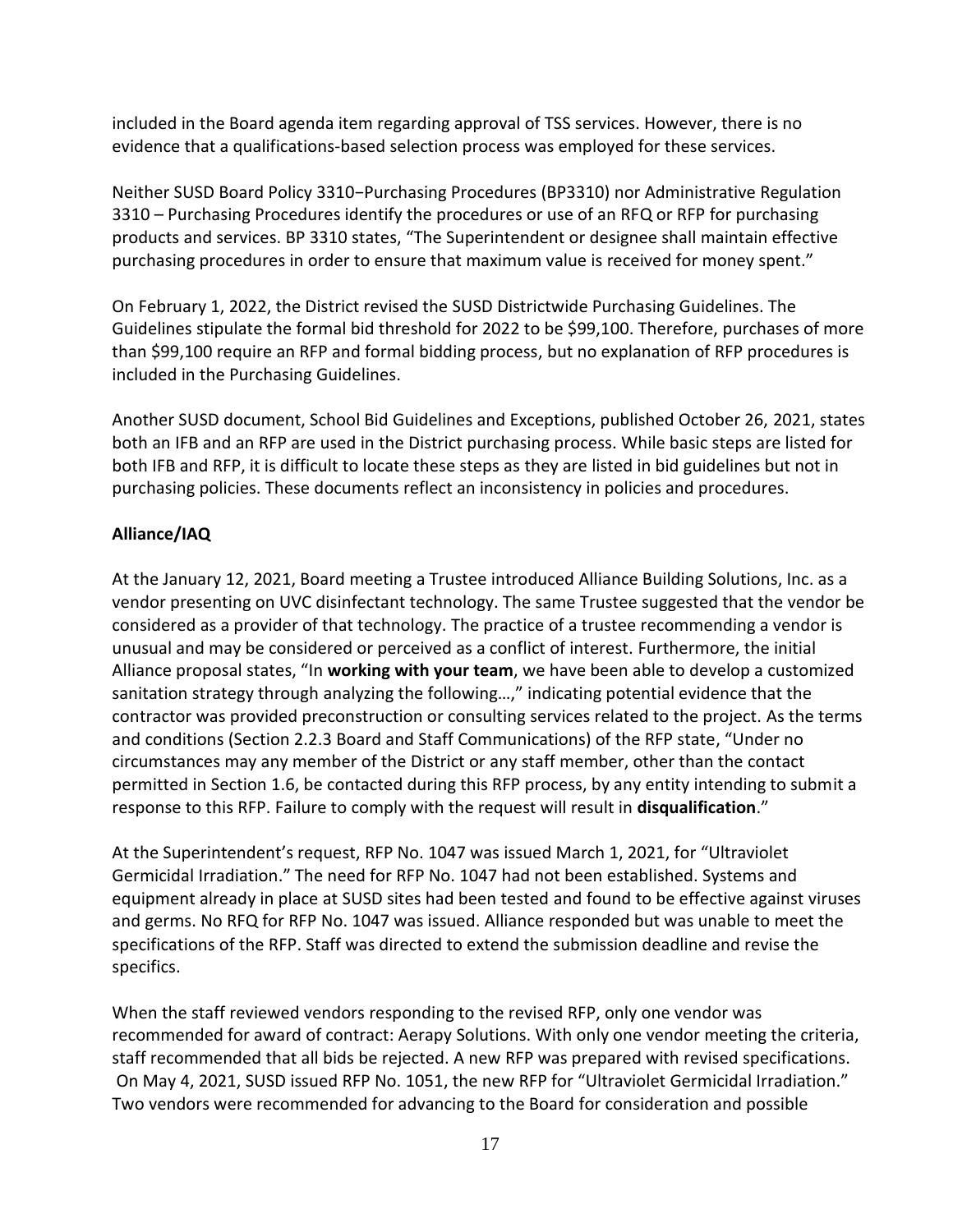approval: Aerapy LLC and Pacific Metro Electric. Alliance was noted as "nonresponsive" and, therefore, not eligible for consideration.

An addendum was attached to RFP No. 1051 and again published to invite proposals; Alliance was again "nonresponsive," but a new vendor, IAQ Distribution Inc., responded to the RFP. IAQ is a subsidiary of Alliance, the company that presented to the Board in January and failed to meet the criteria for consideration three times. With the change to the RFP, staff recommended two vendors, Aerapy LLC and Cello Lighting, to advance to the Board; IAQ Distribution Inc. was not recommended.

The Superintendent subsequently requested a pool of five vendors to make presentations to the Board. Staff produced a scoring summary for each of the five vendors. IAQ scored the lowest with 97.41 out of 150 points.A Special Board Meeting was held July 14, 2021. BAI 6.1 was for approval of a vendor to supply a UVC disinfection system. Each vendor made a five-minute presentation to the Board. After the presentations, the Board President moved to approve IAQ's proposal for a \$7.3 million agreement. The motion carried. Minutes for this meeting have not been approved nor posted, but a recording of the meeting is available.

At the August 10, 2021, Board meeting, a motion to approve the contract with IAQ passed. Minutes for this meeting have not been approved nor posted, but a recording of the meeting is available. Terms of payment stated that IAQ could invoice SUSD for 50% of the contract value within 10 days of signing the contract. Documents show that SUSD paid IAQ \$2.9 million in August 2021. A May 26, 2022, search of the California Secretary of State website shows no listing of IAQ as registered to conduct business in California. The estimated delivery and installation schedule for the UVC units indicate a start date of October 25, 2021, and a completion date of January 24, 2022. However, installation did not begin until January 17, 2022, and was halted late March 2022 pending the resolution of IAQ's registration status and possible labor violations. At the time of this report, 1,400 of the 2,000 units ordered had been delivered; only 802 had been installed.

### **Legal Services**

Board Bylaw 9124 states, "When the district is seeking legal advice or representation, the Superintendent or designee shall initiate an RFP to advertise and solicit proposals for legal services. The Board may also contract for temporary, specialized legal services without initiating an RFP when a majority of the Board determines that the **unique** demands of a particular issue or emergency situation so requires…." The District consistently does not use the RFP process, and the Board does not engage in discussion of justification to circumvent BB9124. The 2020-2021 Grand Jury Report also highlighted this concern relating to the selection process for legal services: "There was no RFP, no acceptance of multiple proposals, no interviews, and no scoring rubric. The contract was approved at a public meeting as required by law, however, according to public statements by some board members, they had not been informed of the details, and had not seen the contract before the special meeting."

### **El Concilio**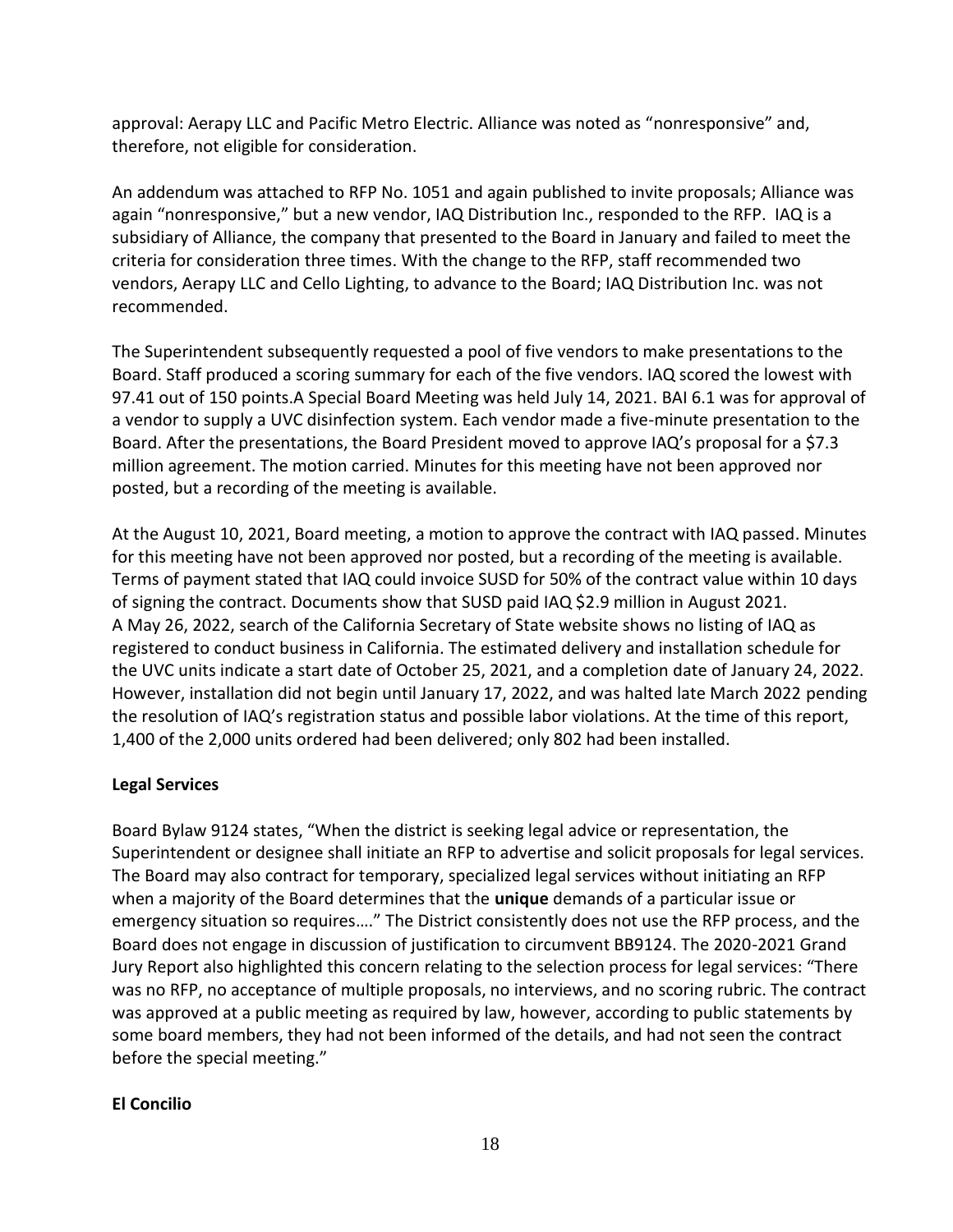RFP No. 1066 for expanded learning activities was issued on February 22, 2022. Proposals were due March 11, 2022. The April 12, 2022, SUSD BAI 14.1 listed a pool of vendors for approval. The only information provided was the scoring summary matrix completed by staff for the four vendors in the pool:

| <b>Supplier</b> | <b>Total Points</b> | <b>Proposed Plan</b><br>$(30 \text{ pts})$ | <b>Vendor</b><br><b>Capabilities (30</b><br>pts) | <b>Financial Proposal</b><br>$(40 \text{ pts})$ |
|-----------------|---------------------|--------------------------------------------|--------------------------------------------------|-------------------------------------------------|
| Concilio        | 76.5                | 29.5                                       | 224.5 (sic)                                      | 22.5                                            |
| Carnegie        | 90.5                | 30                                         | 28.75                                            | 31.75                                           |
| <b>UOP</b>      | 87                  | 30                                         | 28.75                                            | 28.75                                           |
| <b>EDMO</b>     | 83.25               | 26.75                                      | 27                                               | 29.5                                            |

April 12, 2022, SUSD BAI 14.1

The BAI lacked any attachments of the program proposals such as descriptions of the programs and/or services and costs. The scoring matrix showed El Concilio as the lowest in two categories, Vendor Capabilities and Financial Proposal, and as the lowest in Total Points. The Board voted to approve the pool of vendors.

The April 26, 2022, BAI 6.38 requested approval of a Memorandum of Understanding (MOU) with El Concilio. The amount of the contract was \$18,000−\$500,000 with \$18,000 per group of 20 students and one staff member. Attachments included the original proposal and a document referred to as the MOU.

Six community members spoke regarding this item. All six spoke against approval, citing numerous concerns:

- the need to negotiate with SUSD bargaining units;
- paying for repairing/retrofitting the former site of the Stockton Boys & Girls Club site at 303 Olympic Circle, Stockton, California;
- the question of ownership of items purchased for the programs once the program "goes away";
- El Concilio's links to charter schools and charter school associations; and
- a possible Trustee conflict of interest.

Some Trustees also voiced concerns regarding the Olympic Circle site, the possible need to negotiate with District bargaining units, a preference for "in house" programs, and possible elimination of current SUSD after-school facilitators.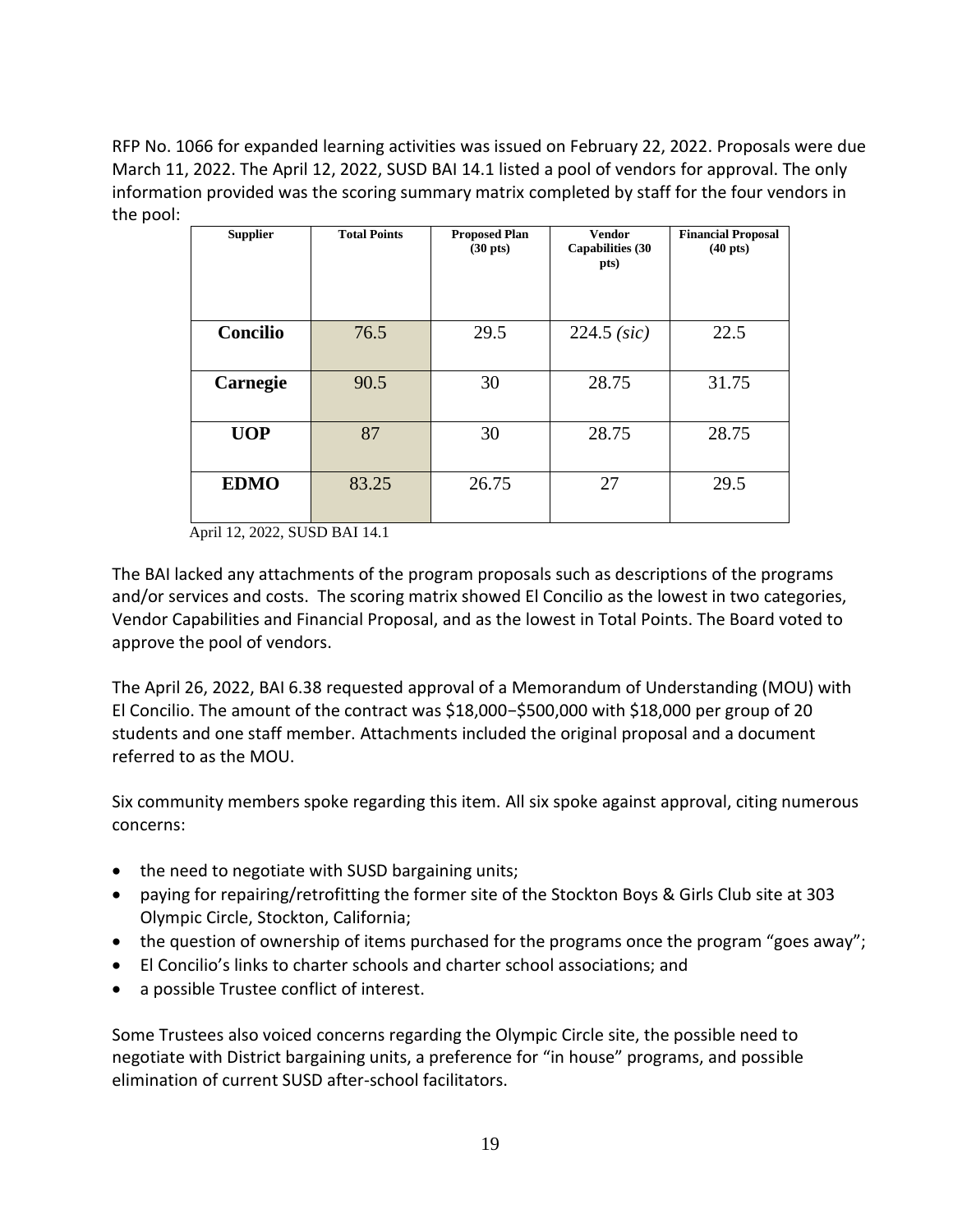The District administrator who approved the recommendation of the agreement with El Concilio noted, "in the spirit of our LCAP 3…, it was desired to give El Concilio an opportunity to revise the MOU." A Trustee mentioned that the same consideration should be given to other vendors. The motion to approve the MOU with El Concilio failed on a tie vote.

El Concilio's original proposal listed the location of 303 Olympic Circle at least three times: as the El Concilio Community Resource and Education Center for SUSD, as the location of some of the afterschool programs and services, and as the site for the summer day camp. The proposal stated that the site needs "minimal repairs and maintenance." The proposed annual budget of \$8.2 million included the yearly rental of 303 Olympic Circle at \$120,000. An additional \$239,250, a one-time expenditure for start-up costs, was requested with approximately \$30,000 for the following improvements:

- alarm and security setup,
- facility repair and painting,
- gym floor repair and refinishing,
- electrical upgrades,
- door and lock re-key,
- clean up and garbage removal, and
- phone and internet installation.

Another \$45,635 was requested for purchase of equipment (25 computers and peripherals, TV monitors, pool and ping pong tables, and furniture).

An SUSD addendum to El Concilio's proposal stated, "The contractor must be able to cover all costs of operation. No start-up funds or advanced payments will be provided." Witnesses confirmed that providers must be ready to deliver proposed services, a standard practice expectation.

The next Board meeting, May 10, 2022, included BAI 6.48 for approval of a new MOU with El Concilio to provide enrichment activities; no other pool-approved vendor was brought to the Board for consideration. The MOU was vague and incomplete, lacking any mention of staff qualifications, daily schedule, hours of service, staff to student ratios, or projected number of students to be served. In the public comment portion of the meeting, at least 12 community members spoke against approval of the MOU with El Concilio; no speaker voiced support. A Trustee mentioned that SUSD had received a cease-and-desist letter from California School Employees Association regarding approval of El Concilio proposals and asked why the Board was even discussing approval. No details of the cease-and-desist were shared. The Board approved the MOU with El Concilio.

### **Findings**

**F1.4.1** Stockton Unified School District's purchasing policies and procedures are not clearly defined, allowing for deviation from California Association of School Business Officers best practices by the Business Services Department.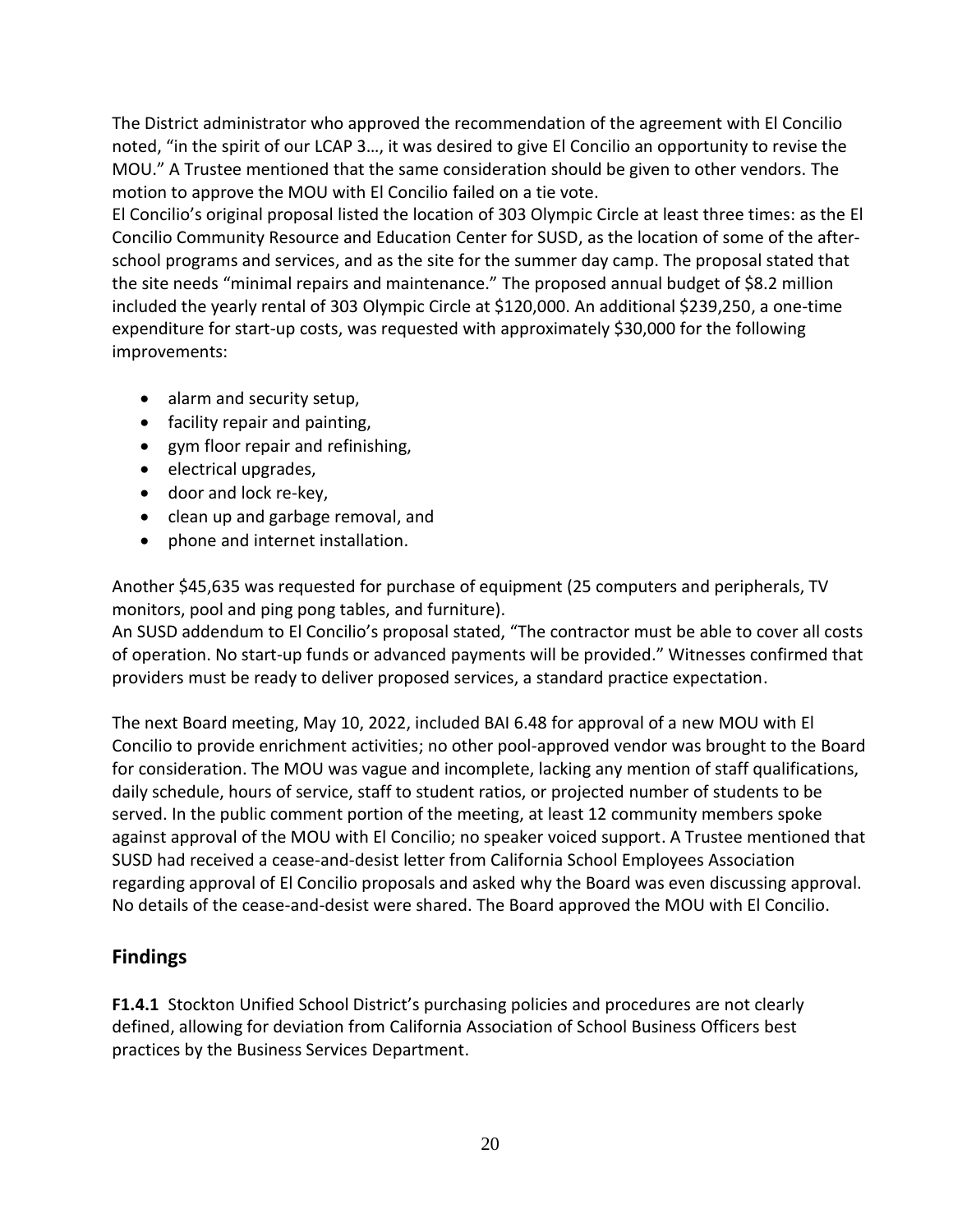**F1.4.2** Stockton Unified School District's purchasing policies and procedures are not clearly defined, causing inaccurate evaluations of actual cost and delivery of products and services.

**F1.4.3** Stockton Unified School District is inconsistent in use of Invitation for Bid, Request for Qualifications and Request for Proposal, resulting in providers not being strategically vetted and thereby allowing opportunity for misuse of funds and/or malfeasance.

**F1.4.4** Stockton Unified School District inconsistently uses a Request for Proposal for legal services as required by Board Bylaw 9124, potentially resulting in greater costs for legal services.

**F1.4.5** The Board of Trustees routinely disregards Stockton Unified School District staff recommendation and analysis of Request for Proposals, potentially causing the hiring of lesser qualified and/or more costly vendors.

## **Recommendations**

**R1.4.1** By September 30, 2022, Stockton Unified School District Board of Trustees develop, adopt, and implement a revised Board Purchasing Policy 3310 to include clear policies and procedures for use of Invitation for Bid, Request for Qualifications and Request for Proposal.

**R1.4.2** By November 1, 2022, Stockton Unified School District Board of Trustees develop, adopt, and implement a training program and training schedule for administration, department heads and purchasing staff on the use of Invitation for Bid, Request for Qualifications and Request for Proposal.

**R1.4.3** By September 30, 2022, Stockton Unified School District Board of Trustees publicly agree through a Board resolution to adhere to Board Bylaw 9124 by requiring a Request for Proposal for all legal services.

**R1.4.4** By September 30, 2022, Stockton Unified School District Board of Trustees publicly agree, through a Board resolution, to require and consider staff recommendations and scoring matrixes prior to voting on any Request for Proposal.

**R1.4.5** By September 30, 2022, The Board of Trustees pass a resolution affirming Board Policy 3310, SUSD Districtwide Purchasing Guidelines, and Administrative Regulation 3310 and direct the Superintendent to follow these Policies, Guidelines and Regulations.

# **1.5 Legal Services Billing**

SUSD uses several legal firms for litigation, investigations, Board services and miscellaneous legal services. According to the American Bar Association, the first two best practices for legal billing of services are "be descriptive and avoid block billing." ABA best practices recommend that invoices include the actual service performed, by whom (e.g., clerk, paralegal, lawyer), for how long and at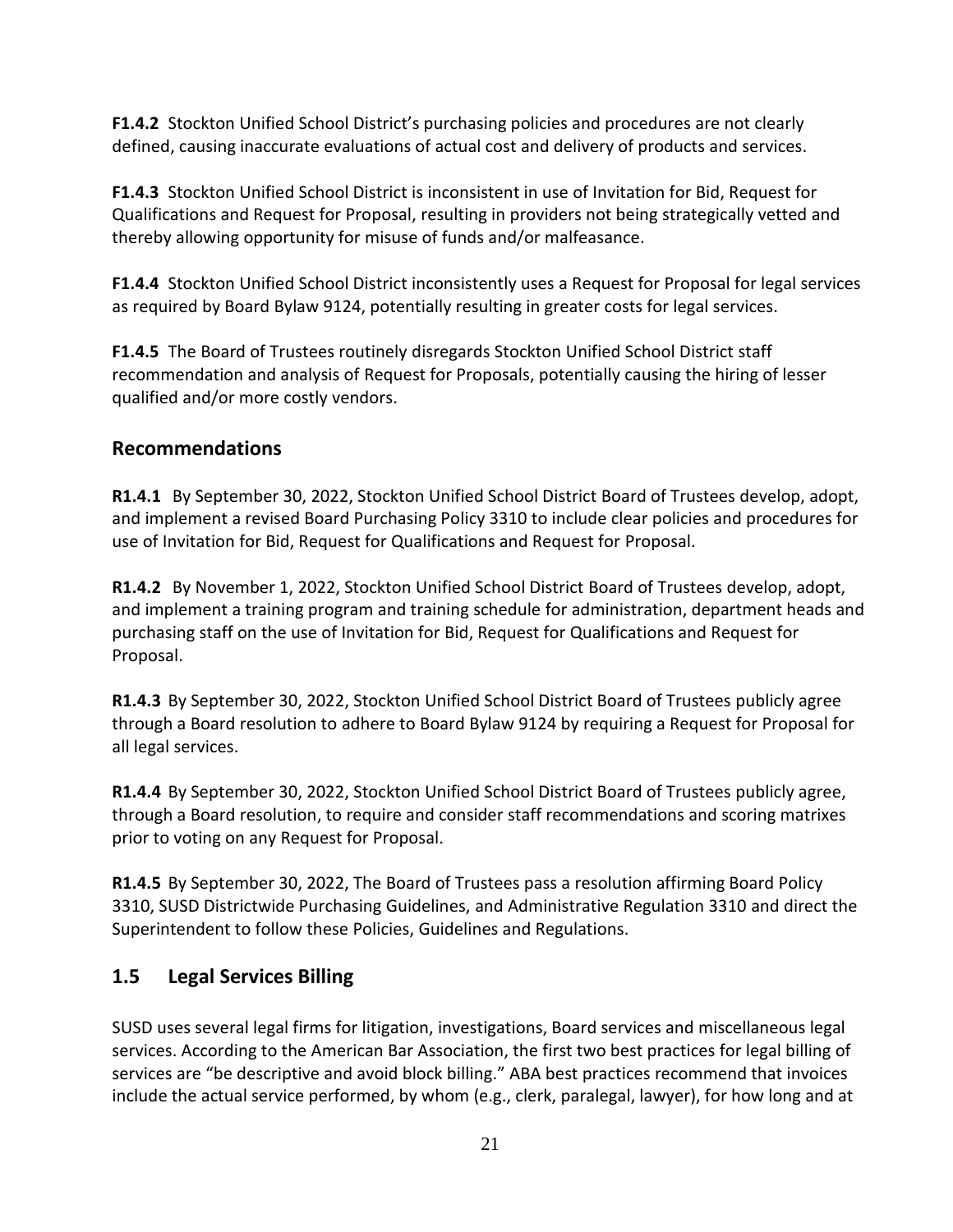what monetary rate. SUSD invoices for legal services lack such details and provide only an accounting code and total dollar amount.

A review of legal contracts and invoices for SUSD over the past year shows that since July 1, 2021, the District has contracted with six firms for legal services. Invoices from those six firms cover the 10-month period from July 1, 2021, to April 30, 2022, and total \$1.2 million. It is reasonable to project that legal costs could reach a total of \$1.4 million by June 30, 2022. For comparison purposes, total legal costs for the fiscal year 2020-2021 were approximately \$900,000. Projected legal costs for the current fiscal year represent an approximate 59% increase over the prior fiscal year.

## **Finding**

**F1.5.1** Lack of detailed billing and incomplete invoices for Board review creates risks of paying for services not received.

## **Recommendation**

**R1.5.1** By October 1, 2022, the Stockton Unified School District Board of Trustees develop, adopt and implement a policy that requires legal firms to provide detailed billing information as prescribed by the American Bar Association.

## **1.6 Consulting Services**

The Grand Jury reviewed SUSD Board meeting agendas and agenda packets from July 1, 2021, to April 12, 2022, to analyze SUSD Consultant Utilization Form and Agreement to Furnish Consultant Services (Appendix C). Over 160 forms were reviewed and analyzed. Approximately 35% contained only the total amount of compensation with no terms of how or when payment would be made. Many of the remaining 65% lacked clear terms for when invoices would be submitted and when payment would be made.

SUSD staff and management routinely prepare and submit for Board approval agreements that lack clear specifications as to when and how invoices will be submitted and how payment will be made. Many consultant forms are incomplete, lack terms of payment, do not indicate other less expensive options or do not include a clear statement of potential impact on the District. Specificity regarding how services will be measured is often missing. When a signature is illegible, the identity of the signer is difficult to verify. There is no place on the document for a printed name.

On at least one occasion SUSD paid in full for services not rendered. The agenda for the September 14, 2021, SUSD Board meeting included BAI 11.6 for approval of a service agreement with Educational Consulting Services, Inc. to provide an attendance recovery program (Saturday school). Startup cost was \$150,000 from ESSER funds. The agenda stated a service date of October 1, 2021—June 30, 2022. The agreement was approved by the Board unanimously. Terms of payment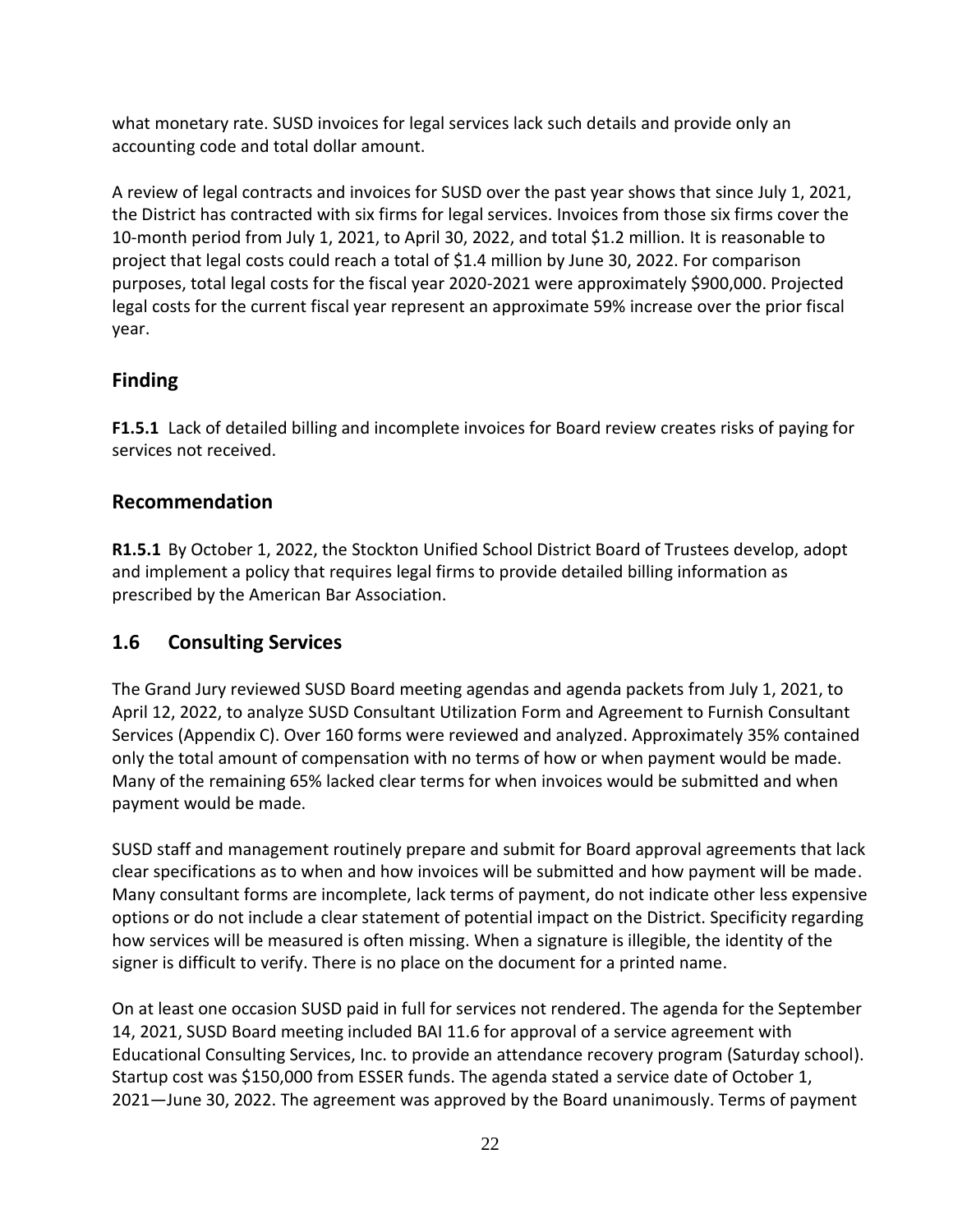listed in an attachment state that the one-time \$150,000 implementation fee would be due no later than 30 days after Board approval.

Ten pages of documents completed by both the consultant and SUSD management contain numerous conflicting statements and omissions. Dates of the service on the agreement vary significantly from those shown on agendas. Omissions on some document pages included the name of the SUSD designee to review and monitor the performance and program, the total amount of funds to be spent, or a response to the availability of any internal or less expensive options.

According to the SUSD BAI 6.14 on December 14, 2021, ECS was paid the full implementation fee of \$150,000 in November 2021. Witnesses confirmed that services from ECS never occurred and indicated that payment to vendors prior to the receipt of service is not appropriate.

## **Findings**

**F1.6.1** Consultant forms are accepted and forwarded to the Board without all sections completed and/or answered appropriately, impairing the Board's ability to make informed decisions.

**F1.6.2** Stockton Unified School District paid at least one consultant for services not delivered, resulting in a misuse of public funds.

## **Recommendation**

**R1.6.1** By October 1, 2022, the Board of Trustees direct the Superintendent to adhere to Stockton Unified School District Board Policy E 3600 and require all Consultant Forms be complete and accurate prior to presentation to the Board.

# **1.7 District Deficit and Risk of Insolvency**

Per the FCMAT Work Study presented to the Board of Trustees on February 8, 2022:

"The district's 2020-2021 unaudited actuals report shows deficit spending of \$5.8 million in the unrestricted general fund, and the MYFP (Multi Year Financial Projection) developed by FCMAT indicates deficit spending of \$9.9 million in 2022-2023. However, the district has moved many ongoing expenses, including salaries and benefits, into one-time funds."

SUSD will face a significant budget deficit in the 2024-2025 fiscal year. FCMAT estimates that the District is currently spending \$26.3 million per year of ESSER funds on salaries, benefits and services that "**appear to be essential to the organization**."

All one-time funds received from ESSER funding must be spent by January 28, 2025. Once ESSER funds are exhausted, the District will have to rely on recurring funding streams such as taxes, bonds and grants to support district operations.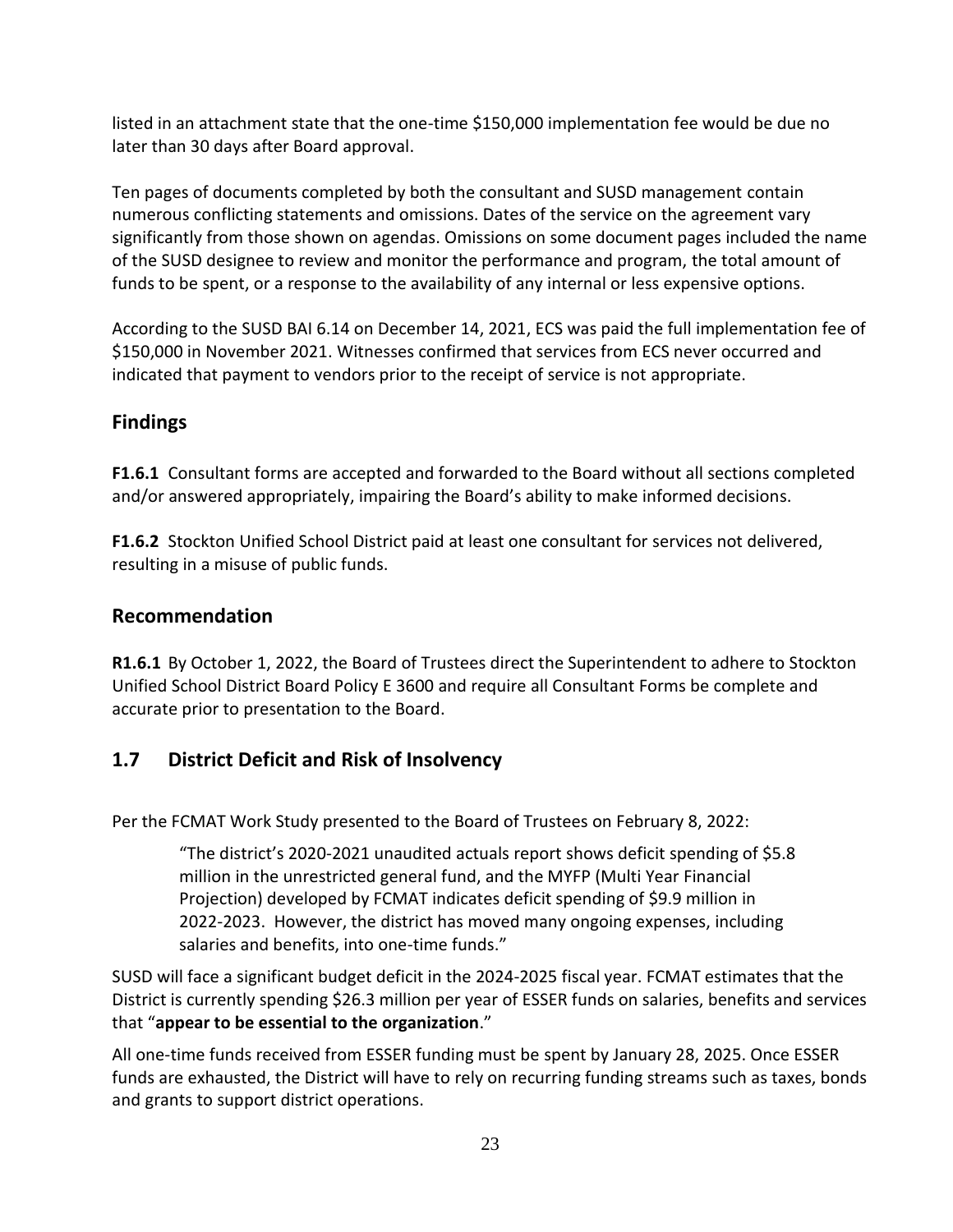There will be a significant budget deficit in fiscal year 2024-2025, although it is unknown what the actual budget deficit might be due to the limitations of the District's accounting system. As noted earlier, the BSD is not staffed to operational levels necessary to insure proper fiscal management.

The District faces other anticipated fiscal challenges that create additional concern:

- decrease in State funding based on average daily attendance,
- potential increases in costs for employee health and welfare benefits, and
- increased employer contributions for pension plans.

### **Findings**

**F1.7.1** Stockton Unified School District current budget projections indicate there will be a budget deficit of more than \$30 million in fiscal year 2024-2025, a deficit which could cause layoffs and elimination or reduction of student programs.

**F1.7.2** Stockton Unified School District has no plan in place to deal with deficit spending, putting Stockton Unified School District at risk of fiscal insolvency.

**F1.7.3** Stockton Unified School District Departments do not have clear operational budgets, decreasing the effectiveness of planning and implementation of student-focused decision making.

**F1.7.4** Stockton Unified School District has no defined and documented plan to pay for essential and on-going costs once one-time funds are depleted or unavailable, increasing the risk of General Fund depletion.

**F1.7.5** Stockton Unified School District has no Multi-Year Financial Projection to monitor the onetime fund expenditures as Stockton Unified School District moves into 2022-2023, potentially causing the projected deficit to occur earlier.

## **Recommendations**

**R1.7.1** By December 1, 2022, the Stockton Unified School District Board of Trustees, in conjunction with the Superintendent, develop, adopt and implement operational budgets that address projected deficit spending for the District and all departments.

**R1.7.2** By October 1, 2022, Stockton Unified School District Board of Trustees develop, adopt and implement a documented plan to identify the essential ongoing costs that are being funded by onetime money and revise the budget to reflect the impact to the General Fund.

# **2.0 Duty of Care**

"In laymen's terms, duty of care stands for the principle that the directors and officers of an association, in making decisions in their official capacities, must act in the same manner as a reasonably prudent person would for themselves under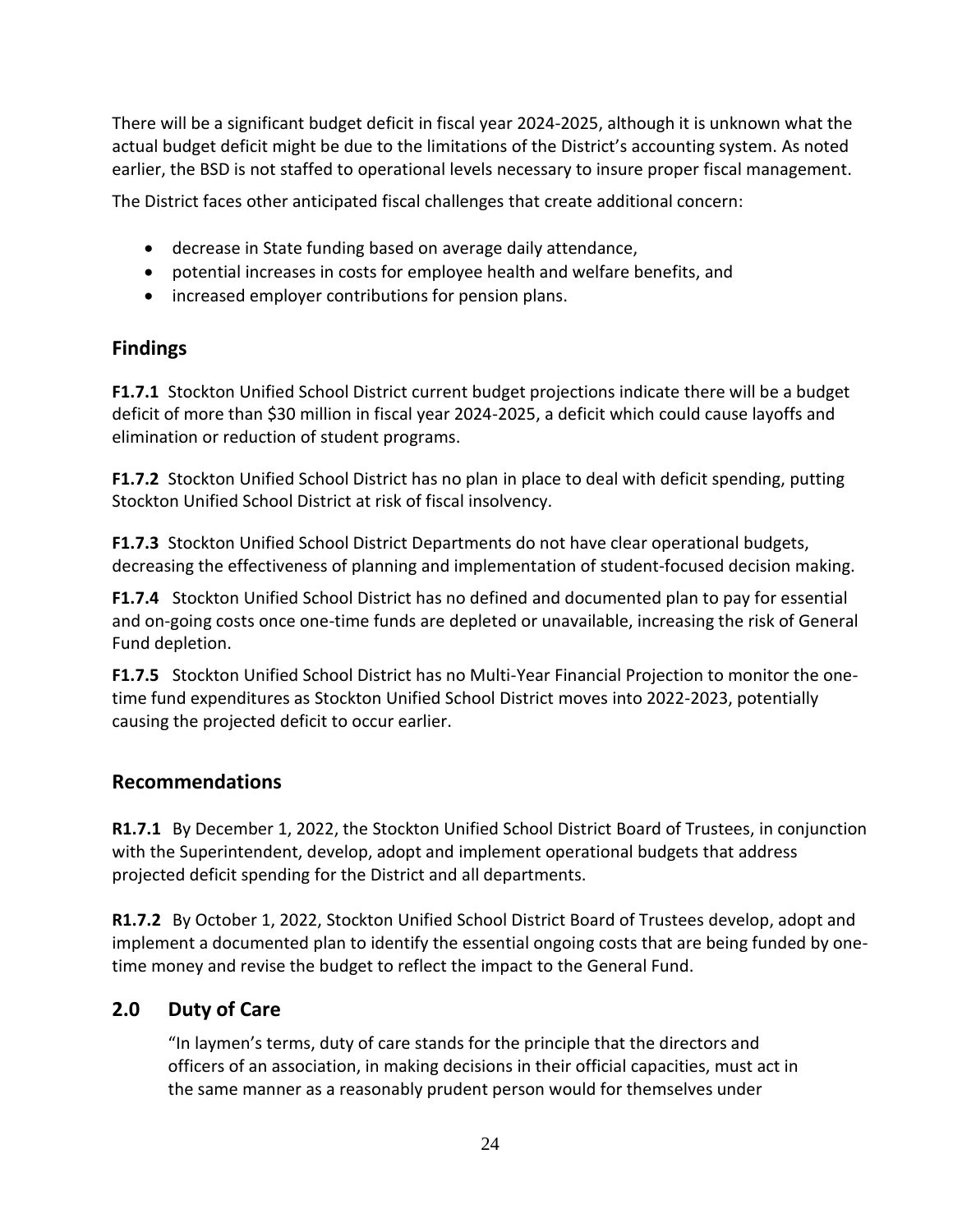similar circumstances. As such, every decision made by the board of directors should be (i) within the confines of the authority granted to the board by an association's governing documents (i.e., Declaration, Article of Incorporation, and/or Bylaws); (ii) made after reviewing all pertinent information and conducting reasonable due diligence; (iii) supported by advice of experts (where appropriate); and (iv) reasonably believed to be in the best interests of the association."

https://www.caidc.org/duty-of-care-and-what-it-really-means-for-board-members/

Numerous Board agenda items from the last two years were reviewed to assess for Board "Duty of Care" proficiency. In some instances, only the RFP scoring matrix was included in the Board agenda with no other supporting documentation. The actual RFP, responses that showed the scope of the work and capabilities of the vendors, and SUSD staff analysis were not always included.

In numerous recordings of SUSD Board meetings where large contracts were awarded, there was minimal, if any, discussion regarding the advantages and disadvantages of the proposed item. In some cases, the discussion was cut short by the Board President or by a point of order. Many of these contracts were included in the agenda as consent items rather than discussion items.

The CSBA offers Masters in Governance Training, described as: "Masters in Governance program equips local education agencies with the knowledge and skills to build and support an effective governance structure." The five-part CSBA Masters in Governance Training consists of:

MIG Course 1: Foundations of Effective Governance | Setting Direction MIG Course 2: Policy & Judicial Review | Student Learning & Achievement MIG Course 3: School Finance MIG Course 4: Human Resources | Collective Bargaining MIG Course 5: Community Relations and Advocacy | Governance Integration.

Review of coursework revealed three Trustees have completed all five MIG courses, three Trustees have completed "some" MIG courses, and one Trustee did not attend the 2021 Brown Act CSBA training or complete any of the five MIG courses.

When asked about multi-million-dollar contracts approved since January 1, 2022, Trustees could not recall how they voted, what the services were, or if it was a one-year or multi-year contract.

### **2.1 Conflict of Interest**

"The PRA (Government Code 87100-87500.1) requires all public agencies, including school districts and county offices of education (COEs), to adopt a conflict-of-interest code and to review that code biannually. The law requires that the conflict-ofinterest code contain three components: 1. An incorporation statement, which states the terms of the code and incorporates relevant Fair Political Practices Commission (FPPC) regulations by reference. 2. Designated positions, which lists the specific positions in the district/COE that make or participate in making governmental decisions. 3. Disclosure categories, which specify the types of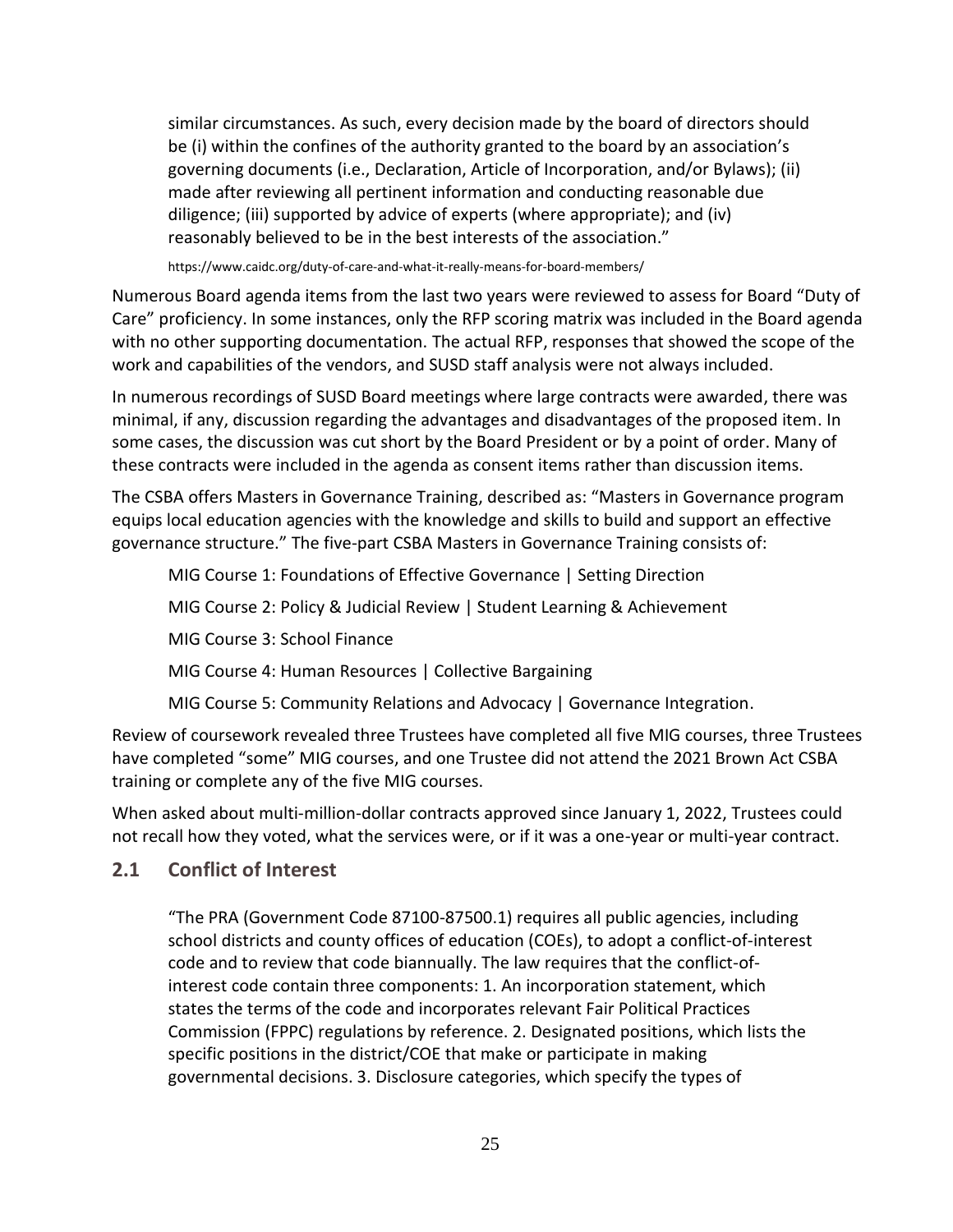investments, income and interests in property that must be disclosed by each person holding a designated position." CSBA Fact Sheet, July 2010

According to BB 9270, "no Board member, district employee, or other person in a designated position shall participate in the making of any decision for the district when the decision will or may be affected by his/her financial, family, or other personal interest or consideration." According to filings on the California Secretary of State website, a Trustee was named as an officer of a local nonprofit board located at 303 Olympic Circle, Stockton, an address cited as a base of operation in the El Concilio proposal. During the Board meeting, the Trustee failed to disclose the perceived conflict of interest or to recuse themselves from the vote regarding the El Concilio MOU and RFP 1066.

## **Findings**

**F2.1** The Stockton Unified School District Board of Trustees has shown disregard for Board Bylaw 9270, Conflict of Interest, contributing to an appearance of impropriety that may diminish the integrity of the District.

**F2.2** Not all Stockton Unified School District Board of Trustee members have completed the California School Board Association Master in Governance training program, leaving them inadequately trained in Board duties and responsibilities.

## **Recommendations**

**R2.1** By October 1, 2022, all members of the Stockton Unified School District Board of Trustees complete all five of the California School Board Association Masters in Governance training courses.

**R2.2** By October 1, 2022, Stockton Unified School District Board of Trustees provide Board members' California School Board Association certifications of completion of Masters in Governance training to the public in accordance with the Freedom of Information Act.

**R2.3** By October 1, 2022, Stockton Unified School District Board of Trustees post Board members' California School Board Association certifications of completion of Masters in Governance training on the District website.

# **3.0 Lack of Transparency**

"Public transparency refers to how well school boards maintain open and honest lines of communication with citizens and keep them informed on decisions that are made in the best interests of the district. From the perspective of school boards of directors, the public is always watching and waiting to see how well they uphold their responsibilities of governance and oversight. In this position, school boards are expected to be as open as possible concerning board discussions and any decisions that will be made on behalf of the district. Especially because school boards determine and oversee initiatives focused around student success, concerned family members and community members are likely to feel untrusting of the district's school board if they suspect that any business is being conducted behind closed doors."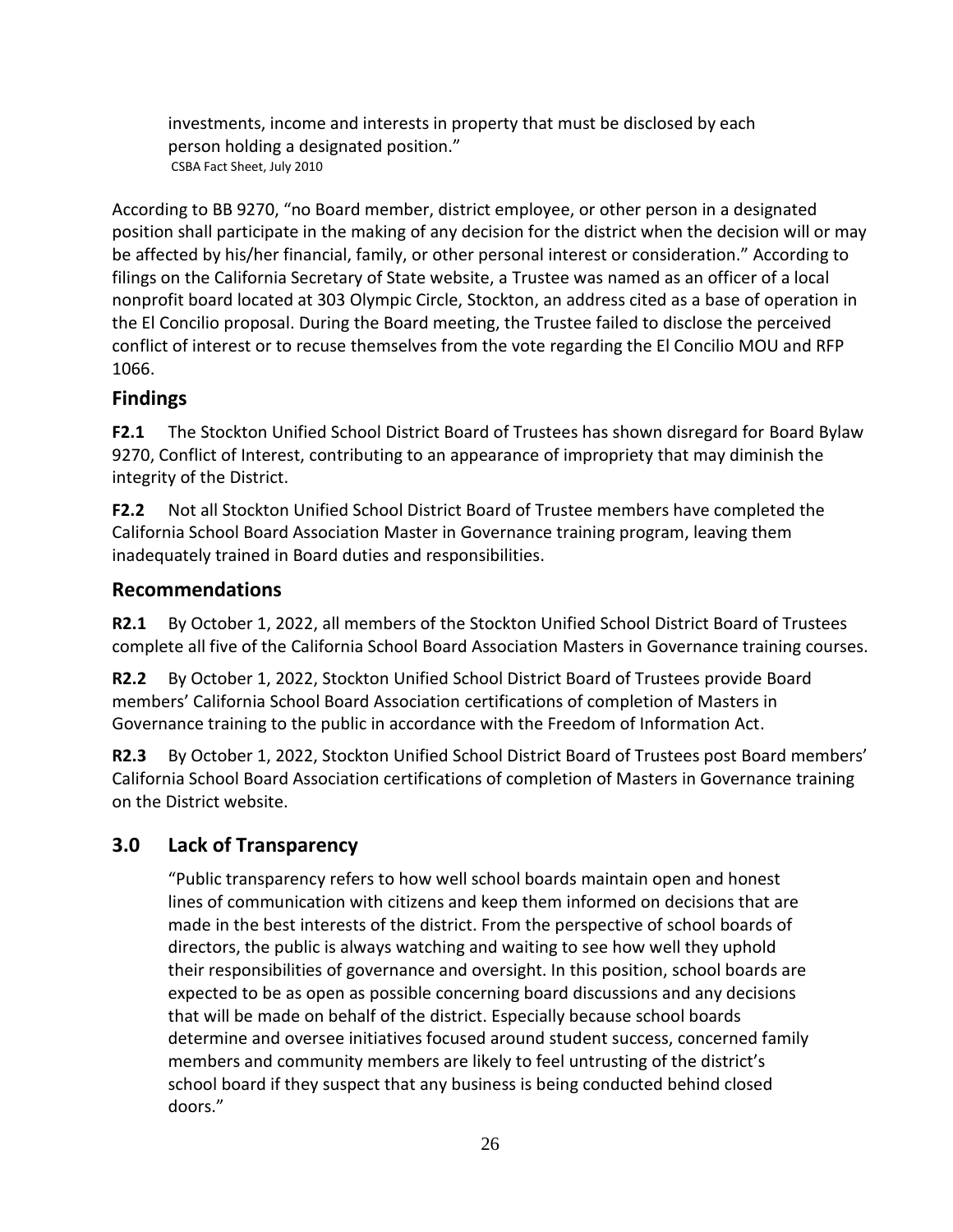https://www.diligent.com/insights/public-transparency-key-school-boards/

SUSD receives public money; Trustees should hold themselves to the highest standard and expectation of transparency. There are difficulties reviewing Board actions because many Board meeting minutes are not publicly posted (Appendix D). According to Ed Code §35145a, "Minutes shall be taken at all of those meetings, recording all actions taken by the governing board. The minutes are public records and shall be available to the public." Furthermore, as SUSD BB 9324 states, "The Governing Board recognizes that maintaining accurate minutes of Board meetings helps foster public trust in Board governance and provides a record of Board actions for use by district staff and the public." A comparison of Board minutes from the other 13 school districts in San Joaquin County to those of SUSD shows the SUSD Board minutes are not as comprehensive as all other County school districts. SUSD minutes include no general discussion regarding Trustee activity while all other districts' minutes do. Additionally, not all SUSD Board minutes have been approved and/or posted for public review (Appendix D). SUSD did not fully comply with this Grand Jury's subpoena for specific Board minutes and recordings.

On another occasion, a requested recording of the October 26, 2021, Board meeting was not available due to "technical difficulties." A link was provided to the Grand Jury to listen to the recorded meeting; however, it was only available in Spanish. The Grand Jury utilized the services of a Certified Court interpreter. The interpreter was unable to accurately translate the recording due to the SUSD translators' inability to identify who was speaking, the topic discussed and any Board action taken. While a transcript of the Board meeting was produced in English by a Certified Court interpreter, the SUSD Spanish translation made it difficult to understand.

The 2022 FCMAT report, cites similar difficulty in obtaining relevant documents:

"FCMAT requested but did not receive district documentation for all funding sources, so the team made some assumptions regarding revenues based on information found on the CDE website, analysis of prior year receipts, and district budget amounts." FCMAT SUSD Final Report 2022, page 9

Compared to similarly sized California school districts surveyed, only SUSD continued in a remote meeting format throughout 2021. It was not until April of 2022 that the Board of Trustees returned to in-person meetings. Board meetings are Zoom recorded and made available at a later date on YouTube, but livestreaming is no longer available.

## **Findings**

**F3.1** Lack of Stockton Unified School District Board of Trustee meeting minutes posted publicly and/or timely per Board Bylaw 9324, Minutes and Recordings, and Ed Code §35145a creates diminished public awareness of the actions of the Board of Trustees.

**F3.2** The absence of general discussion in Board minutes diminishes Board accountability and public transparency, leaving District constituents ill-informed of District issues that could have adverse effects on the students.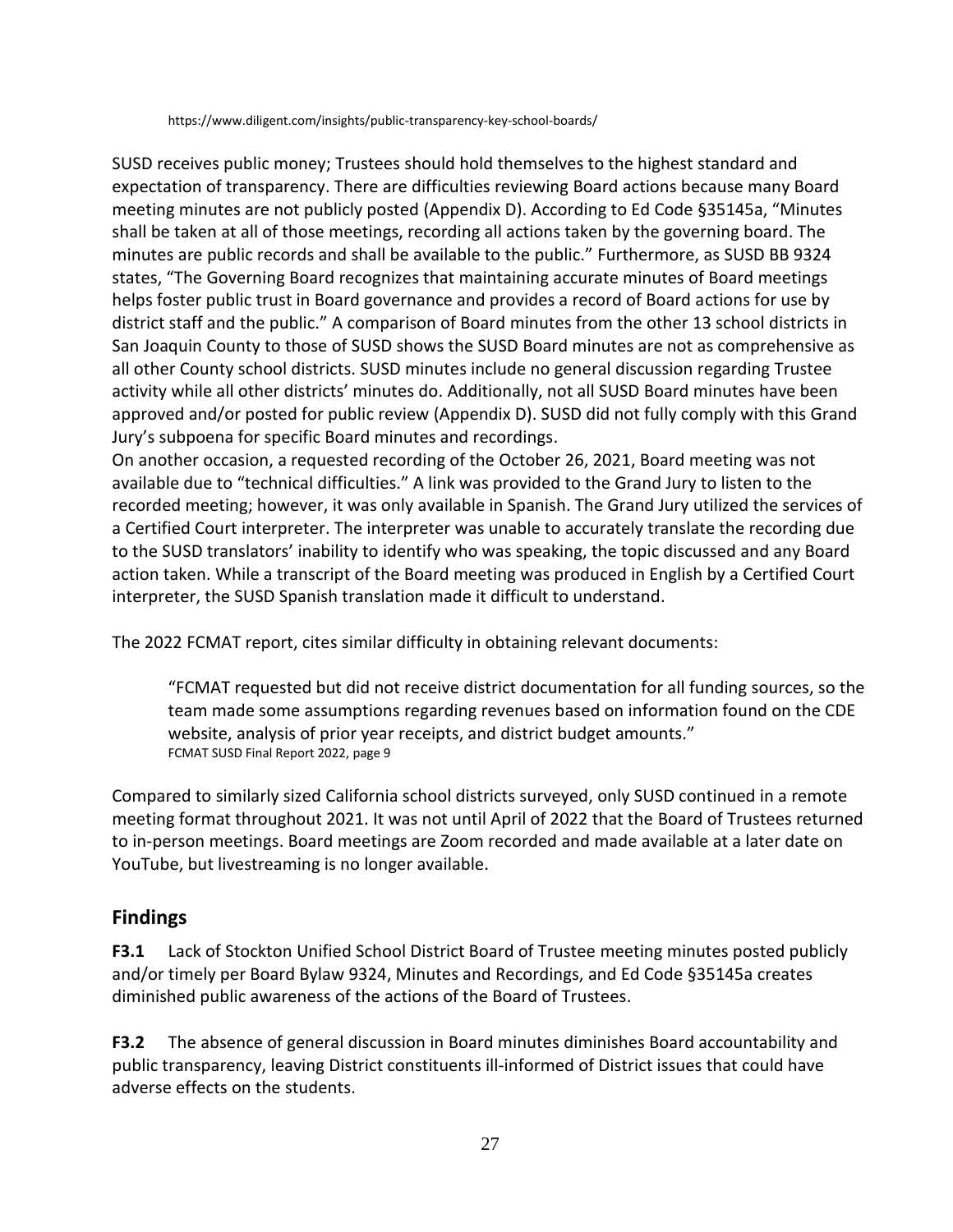**F3.3** Board agenda packets are often missing important information, a violation of Board Bylaw 9324, Agenda/Meeting Materials, contributing to ill-informed decision making which could adversely impact students and constituents.

**F3.4** Lack of public discussion on Board agenda items creates an appearance of business being conducted "behind closed doors" and fosters mistrust among District staff and constituents.

**F3.5** Lack of certified translators for Board meetings causes inaccurate and nontransparent translations of public meetings.

### **Recommendations**

**R3.1** By September 1, 2022, Stockton Unified School District Board of Trustees agendize and approve Board minutes at the following Board meeting to optimize public information and transparency in accordance with Board Bylaw 9324.

**R3.2** By September 1, 2022, Stockton Unified School District Board of Trustees amend Board Bylaw 9324 Minutes and Recordings, to require posting Board minutes on the Stockton Unified School District website within 30 days of Board meetings to optimize transparency.

**R3.3** By August 15, 2022, Stockton Unified School District Board of Trustees follow Board Bylaw 9324.2 by including a summary of Board discussion in meeting minutes.

**R3.4** By August 15, 2022, Stockton Unified School District Board of Trustees adhere to Board Bylaw BB 9322 Agendas/Meeting Materials and direct the Superintendent to ensure all Board agenda packets have completed forms, with no blank spaces or incomplete details and information.

**R3.5** By October 1, 2022, Stockton Unified School District Board of Trustees utilize professional services of a certified Spanish translator for all Board meetings to insure accurate translation of all public meetings. This will ensure transparency.

**R3.6** By November 1, 2022, the Stockton Unified School District Board of Trustees, during a public meeting, discuss each finding and recommendation of this full Grand Jury report as a separate Board agenda discussion item.

## **Conclusion**

With deficits approaching \$30 million per year by fiscal year 2024-2025, the financial forecast for Stockton Unified School District is dire. Expenses that would normally be paid with ongoing funding sources are instead being covered by one-time ESSER funds; many of these expenses will continue once the limited-time funding expires in 2024. Grants, which can be a valuable tool in implementing key projects, are not being managed appropriately. Leadership and staff with the experience to address these critical issues are departing the District, necessitating the hiring of outside consultants to cover essential duties and train Business Services staff. The District has yet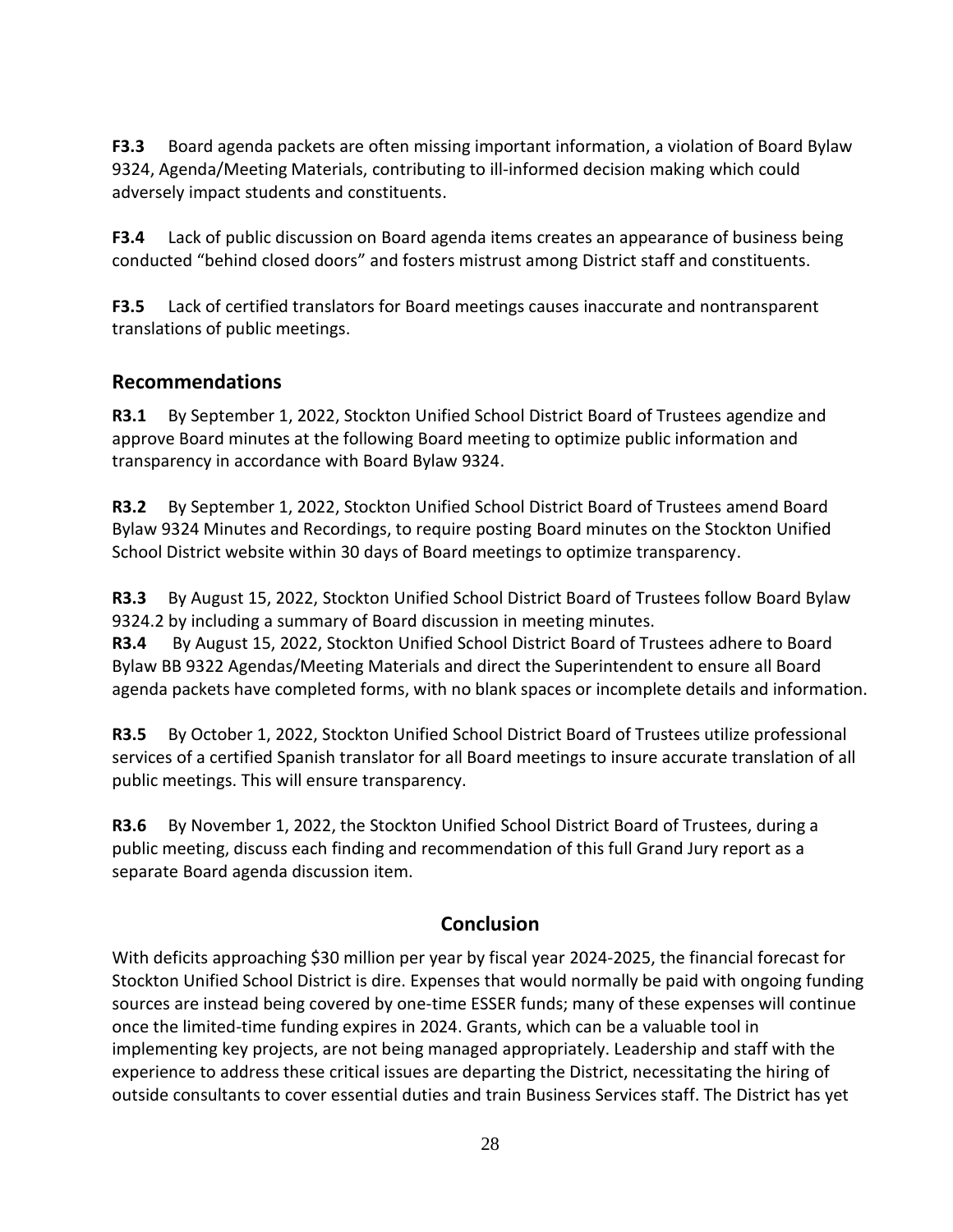to develop a master plan that indicates how the combined ESSER funds totaling \$241.5 million will be spent by 2024 and a master plan that addresses the challenge of the projected deficits.

The Board of Trustees, who are charged with the responsibility to make decisions in the best interest of the District, community, and students, often makes crucial decisions with minimal data, knowledge and consideration. A lack of transparency and apparent conflicts of interest exist. District, State and federal guidelines and policies are regularly overlooked. These multiple failures reduce District staff and public trust and confidence in the District.

At a time when SUSD is considering a bond measure for the November 2022 ballot, addressing the above issues promptly and decisively is essential.

The Stockton Unified School District Board of Trustees, in conjunction with the Superintendent and administration, must make difficult decisions and implement stringent policies and procedures to prevent deficit spending from rendering the District fiscally insolvent. According to FCMAT, the AB139 Extraordinary Audit will be completed in 12-18 months. If the results of the Extraordinary Audit indicate financial mismanagement, misuse of funds or insolvency, the result could place SUSD in State receivership administered by the San Joaquin County Office of Education. Receivership could include the termination of the Superintendent and suspension of the Board of Trustees as a decision-making body.

One-time funding can temporarily mask an ongoing operational deficit. The Board of Trustees needs to remove this mask, demonstrate genuine duty of care and proactively confront the challenges of managing the District with only ongoing funding sources. In order to best serve the students and families of the District, Stockton Unified School District must prepare for critical financial issues now and in the future.

### **Disclaimers**

Grand Jury reports are based on documentary evidence and the testimony of sworn or admonished witnesses, not on conjecture or opinion. However, the Grand Jury is precluded by law from disclosing such evidence except upon the specific approval of the Presiding Judge of the Superior Court, or another judge appointed by the Presiding Judge (Penal Code Section 911. 924.1 (a) and 929). Similarly, the Grand Jury is precluded by law from disclosing the identity of witnesses except upon an order of the court for narrowly defined purposes (Penal Code Sections 924.2 and 929).

This report was issued by the Grand Jury with the exception of one juror who, due to a potential conflict of interest, recused themselves from all parts of the investigations, including interviews, deliberations, and the writing and approval of the report.

### **Response Requirements**

California Penal Code Sections 933 and 933.05 require that specific responses to all findings and recommendations contained in this report be submitted to the Presiding Judge of the San Joaquin County Superior Court within 90 days of receipt of the report.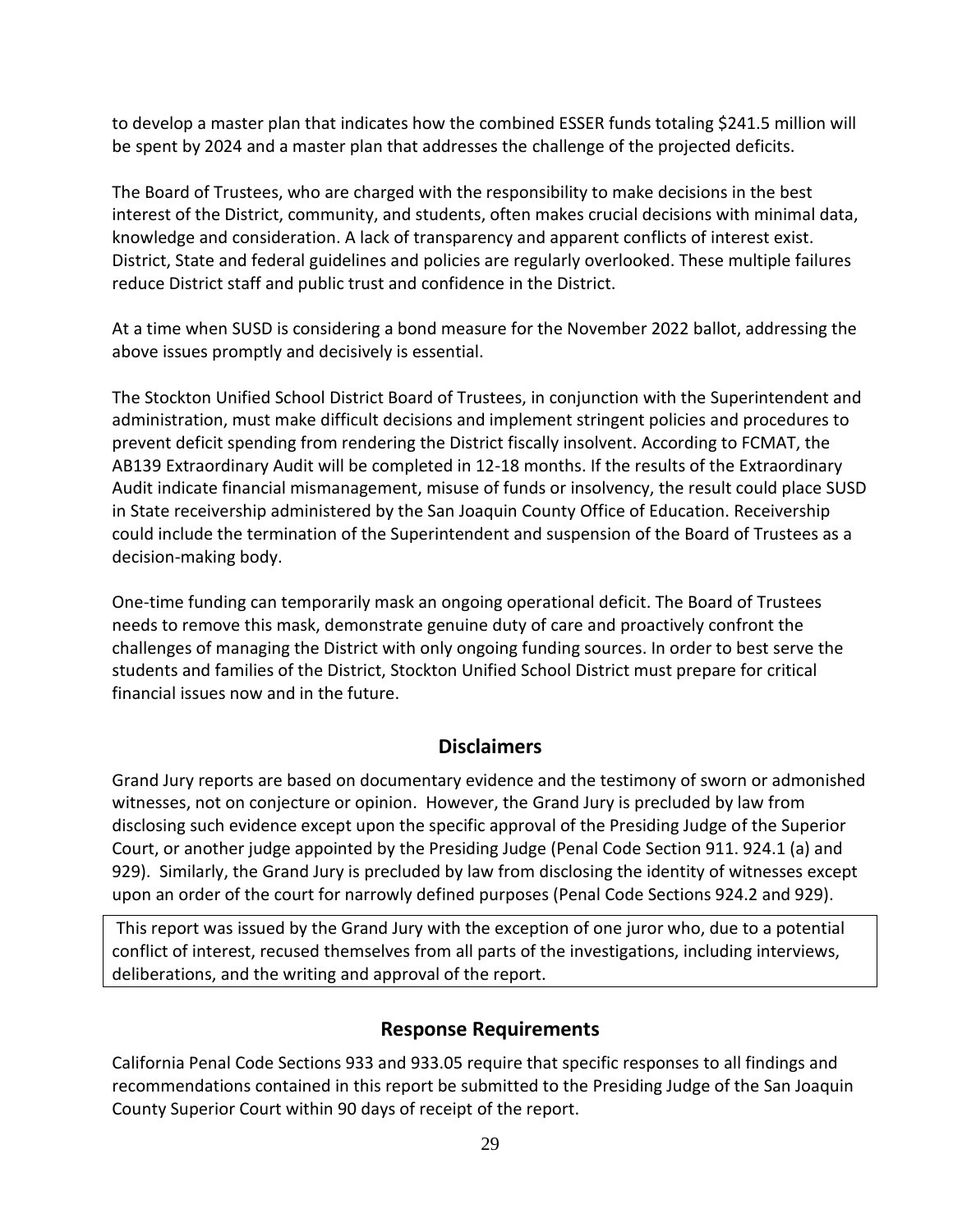Mail or hand deliver a hard copy of the response to:

Honorable Michael D. Coughlan, Presiding Judge San Joaquin County Superior Court 180 E Weber Ave, Suite 1306J Stockton, California 95202

Also, please email a copy of the response to Ms. Trisa Martinez, Staff Secretary to the Grand Jury, at [grandjury@sjcourts.org](mailto:grandjury@sjcourts.org)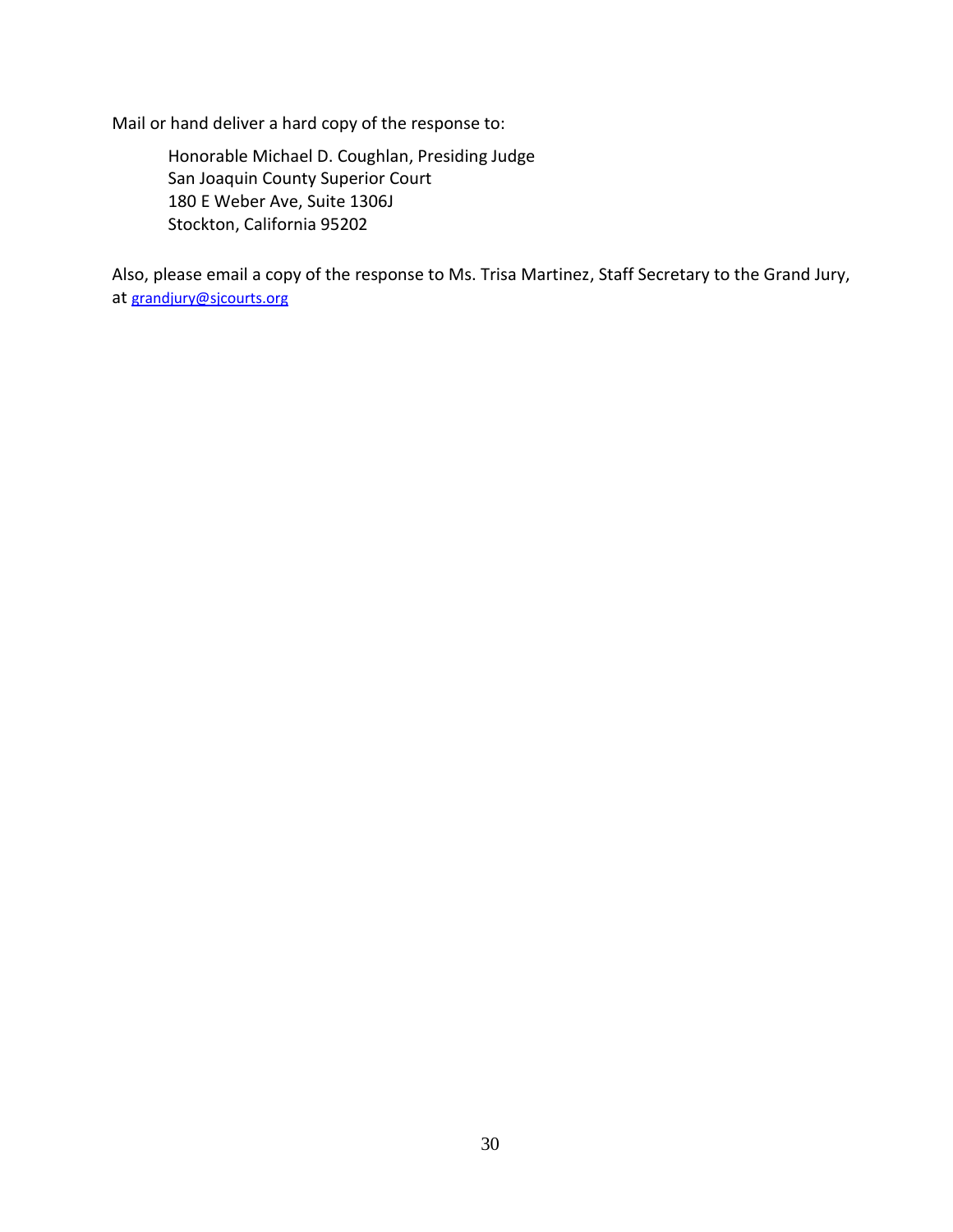### **Appendices**

### **Appendix A: FCMAT Indicators 8/14/2019**

# Indicators of Risk or Potential Insolvency

FOR K-12 LOCAL EDUCATION AGENCIES

The Fiscal Crisis and Management Assistance Team (FCMAT) has compiled the following indicators of risk or potential insolvency based on experience with local education agencies since the inception of AB 1200 in 1991. Although some of the indicators have been on the list since first published, others have been removed or added as changes occurred,such as the evolution in funding models and changes in education and finance policy. These indicators will continue tobe updated over time to ensure they remain relevant and helpful.

Each item listed indicates a lack of function, commitment, or attention to one or more critical elements of an organization's operations, which may eventually contribute to an LEA's insolvency. The existence of any one of the indicators increases risk of potential insolvency and the need for assistance from outside agencies. Lack of attention tothese indicators will eventually lead to financial insolvency and loss of local control.

Identifying issues early is the key to maintaining fiscal health. Diligent multiyear planning will enable a district to better understand its financial objectives and strategies to sustain a high level of fiscal efficiency and overall solvency. A district should consider discussing the indicators regularly and complete a Fiscal Health Risk Analysis (FHRA) annually to assess its own fiscal health risk and progress over time.

## **1. Unreliable Budget Development**

- Budget has been disapproved or conditionally approved by the county office within the last two years
- Unreasonable and/or unclear budget assumptions
- Reliance on prior-year rollover budget method
- Position control data not used
- Local Control Funding Formula (LCFF) revenue not calculated correctly
- Reliance on carryover funds
- One-time sources utilized for ongoing expenditures
- Expenditures described in the LCAP not aligned with the budget

### **2. Insufficient Budget Monitoring or Updates**

- Failure to regularly update budget assumptions
- Negative or three consecutive qualified interim report certifications
- Downgrade of an interim certification by the county superintendent
- "Lack of going concern" designation from the county superintendent
- Actual revenues and expenditures inconsistent with the most current budget
- Budget revisions not posted in the financial system or communicated to the board regularly
- Lack of control or monitoring of total compensation as a percentage of total expenses
- Failure to regularly reconcile balance sheet accounts in the general ledger
- Incomplete responses to criteria and standards variances or deficiencies identified by the county office of education
- Requisitions or purchase orders processed when the budget is insufficient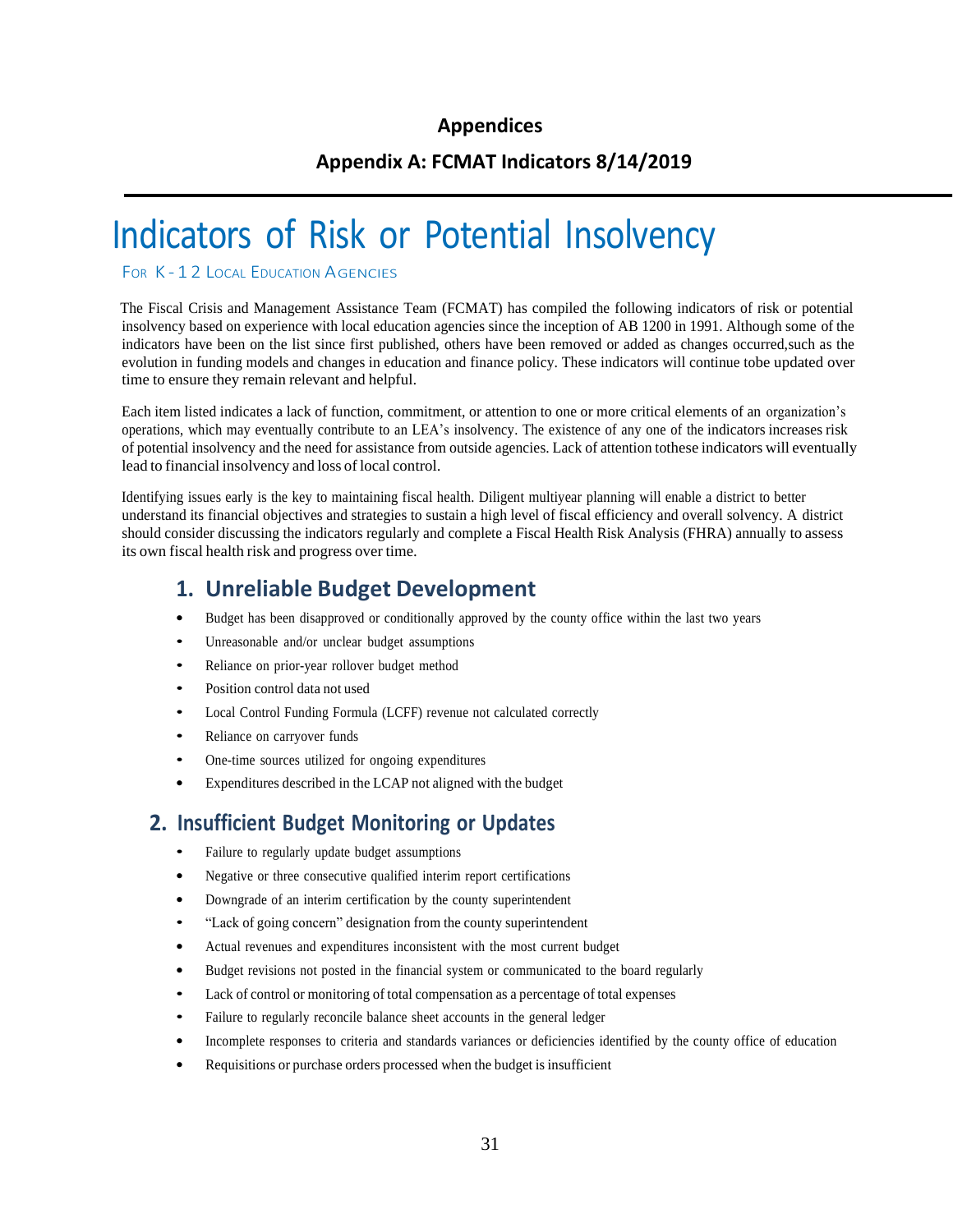## **3. Inadequate Cash Management**

- Failure to reconcile cash accounts monthly
- 18-month cash flow not forecast
- Lack of short-term plan to address cash flow needs
- Noncompliance with Education Code requirements when interfund borrowing is occurring
- Failure to set aside repayment funds when external borrowing is occurring

Lack of communication to the board about the district's cash position (with a clear distinction that cash and fund balance are not the same thing)

## **4. Mismanaged Collective Bargaining Agreements**

- Failure to consider long-term impact of collective bargaining agreements
- Lack of bargaining agreements with all units for several years with no resources identified to cover potential settlements
- Presettlement analysis not conducted thoroughly or timely
- Settlements above the funded cost of living adjustment (COLA)
- Lack of compliance with public disclosure requirements under Government Code Sections 3540.2, 3543.2 and 3547.5 and Education Code Section 42142
- Board approval of collective bargaining agreement is inconsistent with superintendent's and CBO's certification

## **5. Increasing and/or Unplanned Contributions and Transfers**

- Insufficient control and monitoring of contributions and transfers
- Lack of a board approved plan to eliminate, reduce, or control contributions/transfers
- Transfers from the unrestricted general fund not made when needed to cover projected negative fund balances in other funds
- Contributions/transfers to restricted programs and/or other funds not budgeted

### **6. Continuing Deficit Spending**

- Deficit spending in the current or two subsequent fiscal years
- Not having or implementing a board-approved plan to reduce and/or eliminate deficit spending
- Not decreasing deficit spending over the past two fiscal years

## **7. Mismanaged Employee Benefits**

- Actuarial valuation not completed in accordance with Governmental Accounting Standards Board (GASB) requirements to determine the unfunded liability for other post-employment benefits (OPEB)
- Lack of a board adopted plan to fund health and welfare retiree benefit liabilities
- Nonexistence or noncompliance of <sup>a</sup> policy or collectively bargained agreement to limit accrued vacation balances
- No verification and determination of eligibility for benefits for all active and retired employees and dependents in the last five years
- Compensated leave balances not tracked, reconciled and reported

## **8. Inattention to Enrollment and Attendance Reporting**

- Enrollment decreasing and/or unstable
- Enrollment and average daily attendance (ADA) data not monitored and analyzed at least monthly through P2
- Consistently inaccurate data reported through CALPADS and other state reporting
- Enrollment projections and assumptions not based on historical data, industry-standard methods, and other reasonable considerations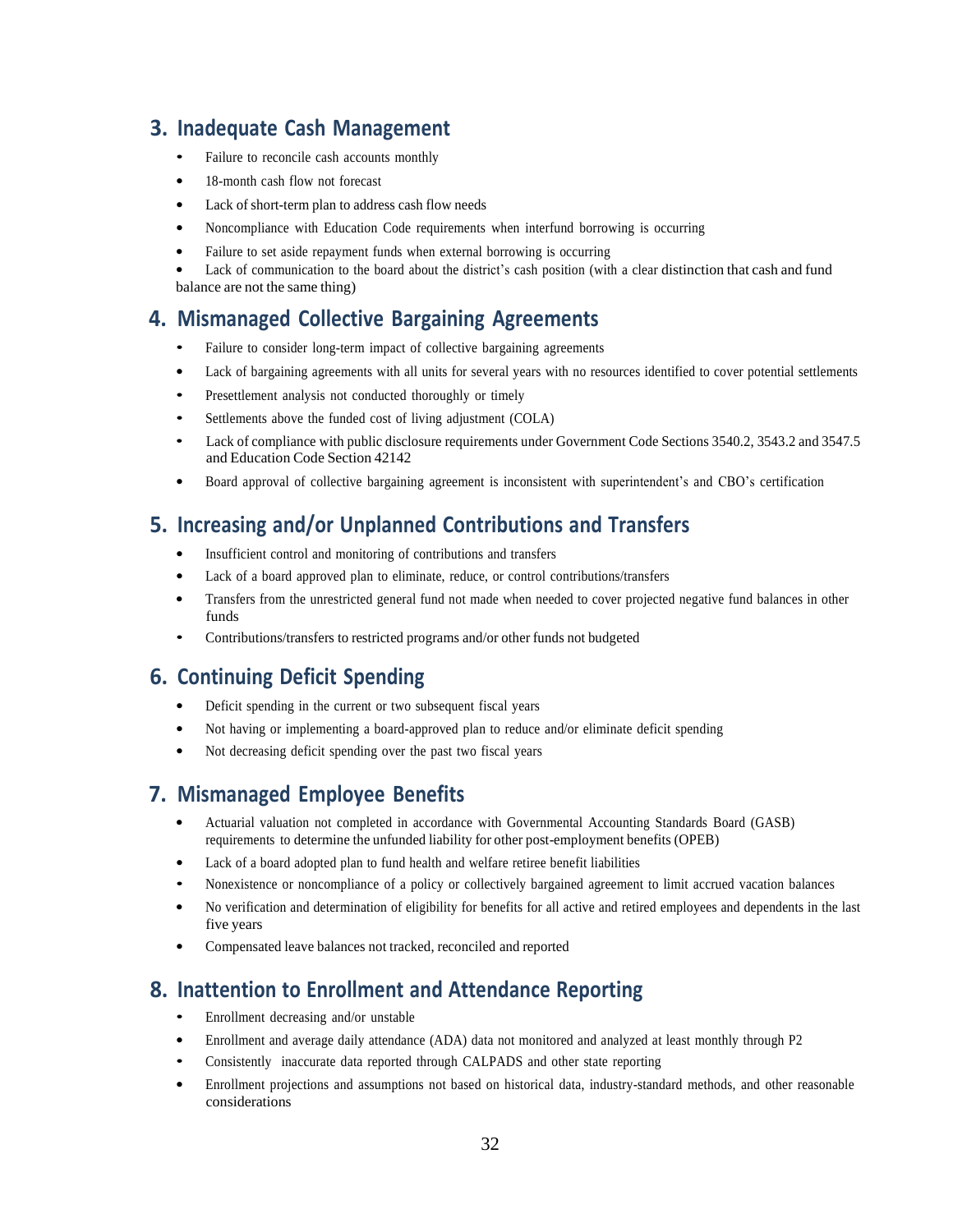- CALPADS data not reviewed and verified by applicable sites and departments and corrected as needed before the report
	- submission deadlines
- Unplanned or unmonitored effects of enrollment losses to charter schools
- Board policy to limit outgoing interdistrict transfers is nonexistent, or policy is not followed

## **9. Decreasing Fund Balance and Reserve for Economic Uncertainty**

- Failure to accurately estimate the ending fund balance
- Failure to maintain the minimum reserve for economic uncertainty
- If unable to maintain the minimum reserve for economic uncertainty, a board-approved plan to restore the minimum reserve for economic uncertainty does not exist
- Projected unrestricted fund balance not stable or not increasing
- Unrestricted fund balance does not include assigned or committed reserves above the recommended reserve level when unfunded or contingent liabilities or one-time costs exist

## **10. Ineffective Internal Controls and Fraud Prevention**

- Lack of controls that limit access to the financial system
- Access and authorization controls to the financial system not reviewed and updated upon employment actions (e.g., resignations, terminations, promotions or demotions) and at least annually
- Duties in accounts payable, accounts receivable, purchasing, contracts, payroll, human resources, associatedstudent body, and warehouse/receiving not segregated, supervised or monitored
- Beginning balances for the new fiscal year not posted and reconciled with the ending balances from the prior fiscal year
- Prior year accruals not reviewed and cleared by first interim
- Suspense accounts not reconciled regularly
- General ledger not reconciled or closed timely
- Inadequate processes and procedures in place to discourage and detect fraud

### **11. Breakdown in Leadership and Communication**

- Uninformed decisions made because the system(s) can't provide key financial and personnel data needed
- Instability in the chief business official or superintendent positions (been with the district less than two years)
- Lack of regular communication between the superintendent and all members of the administrative cabinet
- Timely training on financial management, budget and governance not provided to site and department administrators who are responsible for budget management and decision-making
- Board policies and administrative regulations routinely ignored, not adopted, updated, implemented or communicated to staff
- Micromanagement by board members
- Systems fully or partially controlled by highly influential special interest groups

### **12. Lack of Multiyear Planning**

- Unreasonable and/or unclear multiyear projections that are not aligned with industry standards
- Failure to explain trend analysis
- LCFF calculation not prepared with multiyear considerations
- Financial decisions made without most current multiyear projection in mind
- Detailed information not included when "other adjustments" is used with multiyear projections (line B10)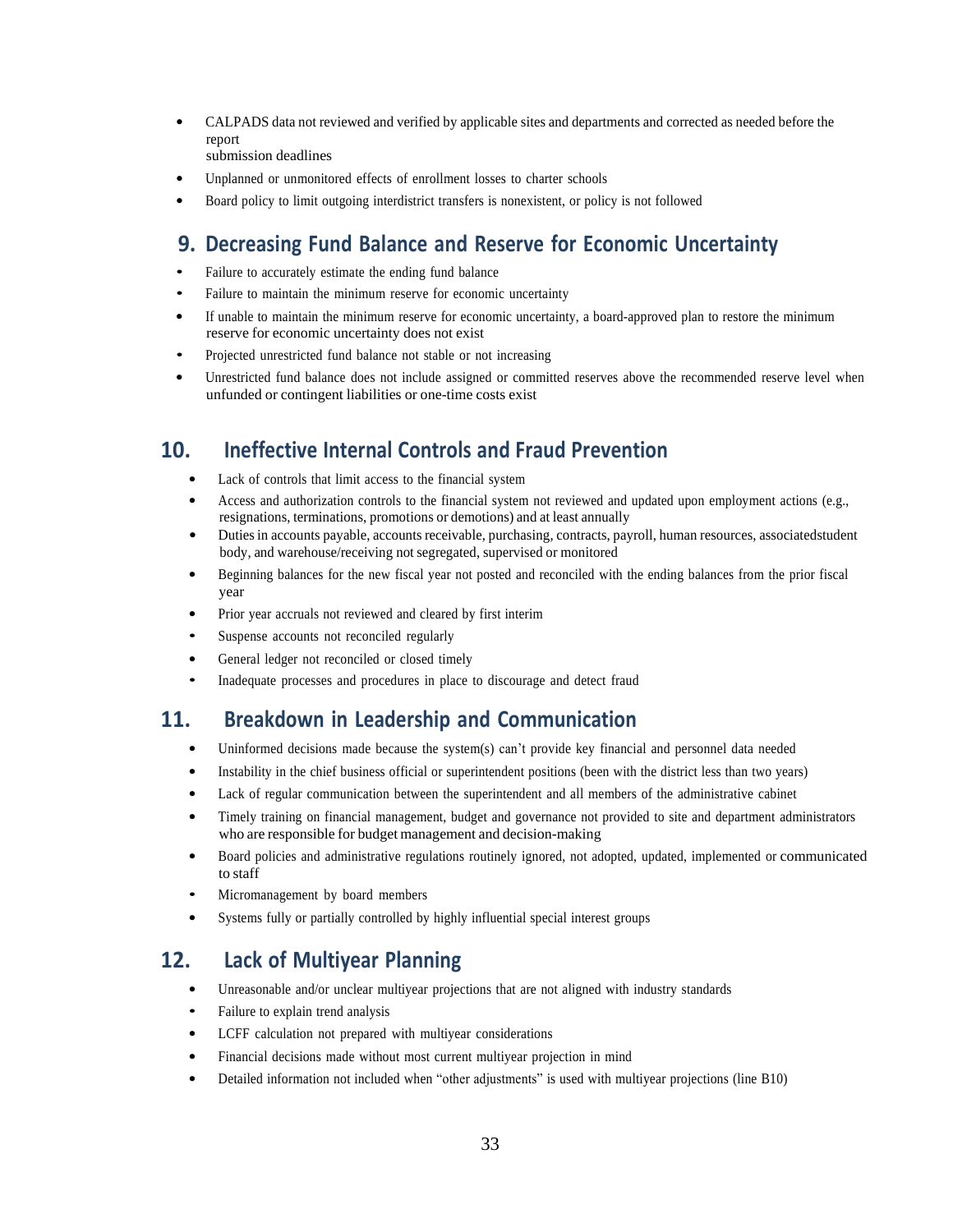# **13. Inattention to Non-Voter-Approved Debt and Risk Management**

- Sources of non-voter-approved debt repayment unstable, unpredictable and from the unrestricted general fund
- Downgrade of credit rating
- Out-of-date actuarial study without a plan to pay for any unfunded liabilities when self-insured
- High levels of non-voter-approved debt (such as COPs, bridge financing, BANS, RANS and others), with total annual debt service payments greater than 2% of the district's unrestricted general fund revenues

# **14. Lack of Position Control**

- Financial and human resources systems not integrated
- Accounting for positions and costs is incomplete
- Staffing not analyzed or adjusted based on staffing ratios and enrollment
- Budget, payroll and position control not reconciled regularly
- Budget source not identified for each new position before the position is authorized by the governing board
- New positions and extra assignments posted before governing board approval
- Staffing ratios for certificated, classified and administrative positions not adopted or followed
- Lack of regular meetings between human resources, payroll and budget to discuss issues and improve processes.

## **15. Related Issues of Concern**

- Failure to produce timely and accurate financial information
- Annual Independent Audit Report contains material apportionment or internal control findings
- Inadequate, undocumented monitoring and oversight of authorized charter schools
- Out-of-date long-range facilities master plan
- Special education costs not monitored, with contribution rate above the statewide average contribution rate
- Special education staffing ratios, class sizes and caseload sizes do not align with statutory requirements and industry standards
- District and the county office of education have different financial systems and lack automated interface



Revised 8-14-2019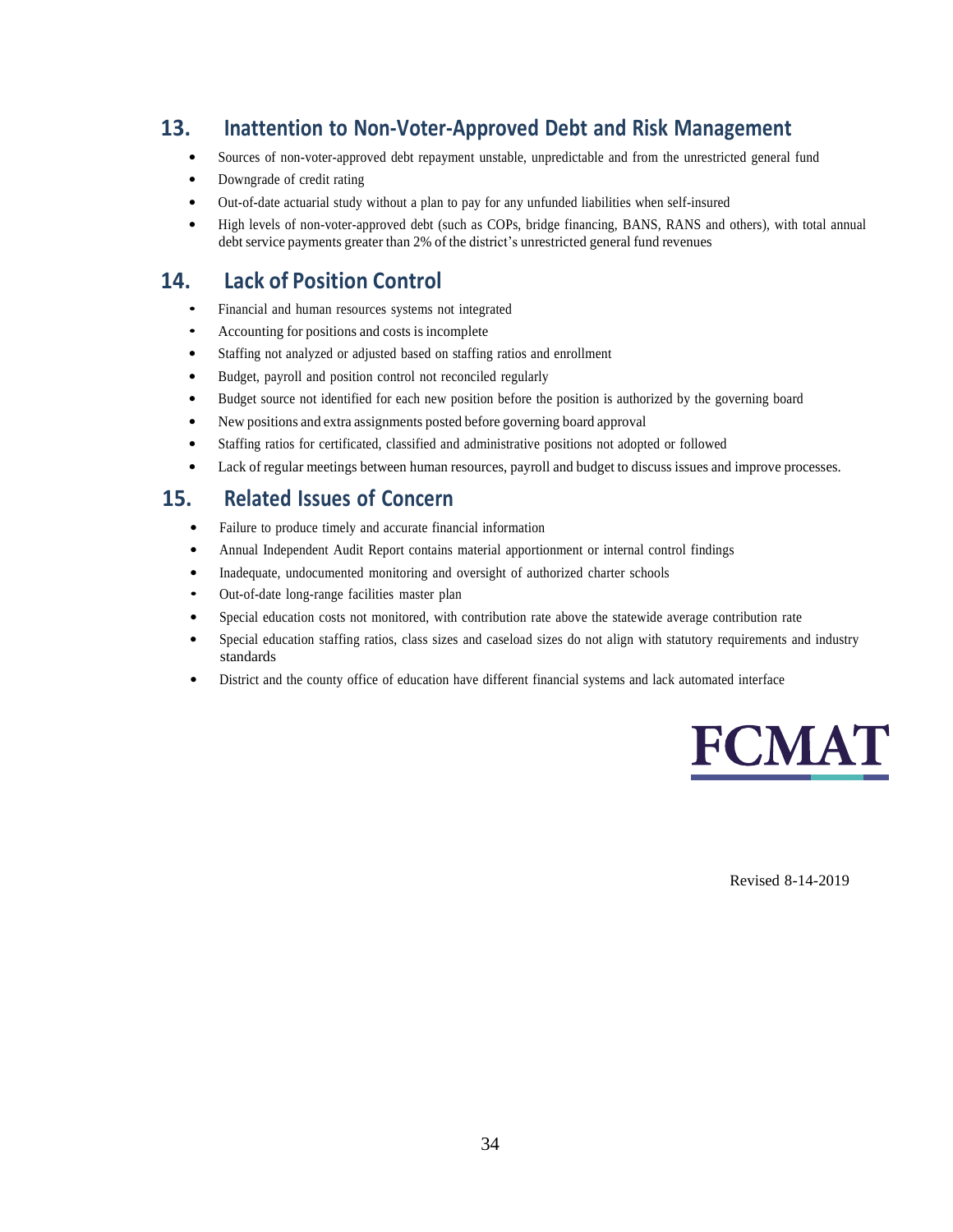### **Appendix B: ESSER funds**

The Elementary and Secondary School Emergency Relief Fund (ESSER) was established as part of the Coronavirus Aid, Relief, and Economic Security (CARES) Act in March 2020. CARES provided direct funding to states and districts to address the impact COVID-19 has had, and continues to have, on elementary and secondary schools across the nation.

The ESSER Fund is the leading source of funding for public elementary and secondary education under each law. As each succeeding law was enacted, the U.S. Department of Education (ED) modified the acronym ESSER to distinguish each fund from the other. Collectively known as ESSER funds.

The Office of Elementary and Secondary Education (https://oese.ed.gov/offices/educationstabilization-fund/elementary-secondary-school-emergency-relief-fund/) clarifies each ESSER phase as:

### ESSER I

On March 27, 2020, Congress set aside approximately \$13.2 billion of the \$30.75 billion allotted to the Education Stabilization Fund through the Coronavirus Aid Relief, and Economic Security (CARES) Act for the Elementary and Secondary School Emergency Relief Fund (ESSER) Fund. The Department awarded these grants to State educational agencies (SEAs) for the purpose of providing local educational agencies (LEAs), including charter schools that are LEAs, with emergency relief funds to address the impact that COVID-19 has had, and continues to have, on elementary and secondary schools across the Nation. ESSER Fund awards to SEAs are in the same proportion as each State received funds under Part A of Title I of the Elementary and Secondary Education Act of 1965, as amended, in fiscal year 2019.

ESSER II

The Coronavirus Response and Relief Supplemental Appropriations (CRRSA) Act, 2021, was signed into law on December 27, 2020, and provided an additional \$54.3 billion for the Elementary and Secondary School Emergency Relief (ESSER II) Fund. ESSER II Fund awards to SEAs are in the same proportion as each State received funds under Part A of Title I of the Elementary and Secondary Education Act of 1965, as amended, in fiscal year 2020.

### American Rescue Plan (ARP) ESSER (III)

On Thursday, March 11, 2021, the American Rescue Plan (ARP) Act was signed into law. It was an unprecedented \$1.9 trillion package of assistance measures, including \$122 billion for the ARP Elementary and Secondary School Emergency Relief (ARP ESSER) Fund. Funds are provided to SEAs and LEAs to help safely reopen and sustain the same operation of schools and address the impact of the coronavirus pandemic on the Nation's students. ARP ESSER Fund awards to SEAs are in the same proportion as each State received funds under Part A of Title I of the Elementary and Secondary Education Act of 1965, as amended, in fiscal year 2020.

https://oese.ed.gov/offices/education-stabilization-fund/elementary-secondary-school-emergency-relief-fund/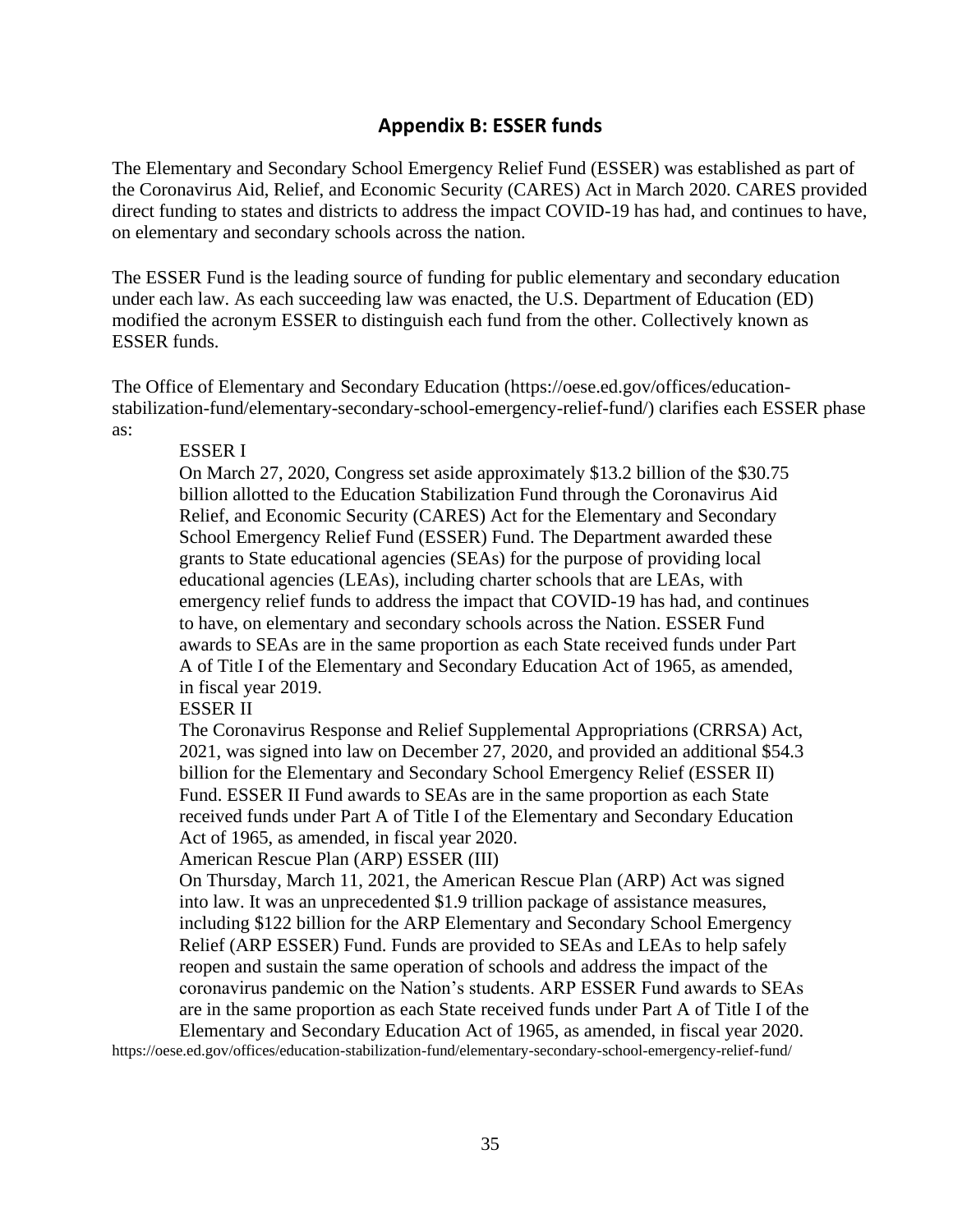|                            | <b>CARES/ESSERI</b>                                                                                                                                                                                                                                                                                                                                                                                                         | <b>CRRSA / ESSER II</b>                                                                                                                                     | <b>ARP / ESSER III</b> |
|----------------------------|-----------------------------------------------------------------------------------------------------------------------------------------------------------------------------------------------------------------------------------------------------------------------------------------------------------------------------------------------------------------------------------------------------------------------------|-------------------------------------------------------------------------------------------------------------------------------------------------------------|------------------------|
| Funding for K-12           | \$13.2 billion                                                                                                                                                                                                                                                                                                                                                                                                              | \$54.3 billion                                                                                                                                              | \$123 billion          |
| <b>Obligation Deadline</b> | September 2022                                                                                                                                                                                                                                                                                                                                                                                                              | September 2023                                                                                                                                              | September 2024         |
| <b>Uses</b>                | Summer learning<br>Providing mental health<br>services<br><b>Educational technology</b><br>including hardware and<br>software<br>Activities to address the<br>unique needs of various<br>subgroups, including<br>students with disabilities,<br><b>BIPOC students, English</b><br>learners, as well as<br>students experiencing<br>homeless, low income, or<br>in foster care<br>Preparedness and<br>continuity of services | Same as CARES plus:<br>Activities to address "learning loss"<br>Preparing schools for reopening<br>Projects to improve air quality in school buildings<br>٠ |                        |

ESSER funds can be used in a variety of ways as long as the use addresses the impact of COVID-19. While all three funds can be used for things like hiring new staff, avoiding layoffs and implementing strategies that address the **public health crisis.** There are some additional nuances that were added to the terms for ESSER II and ESSER III. These include:

- accelerating learning recovery,
- facilitating remote learning,
- prepping for reopening,
- testing for reopening,
- improving air quality in schools,
- maintaining health and safety and
- building new protocols to meet CDC guidance.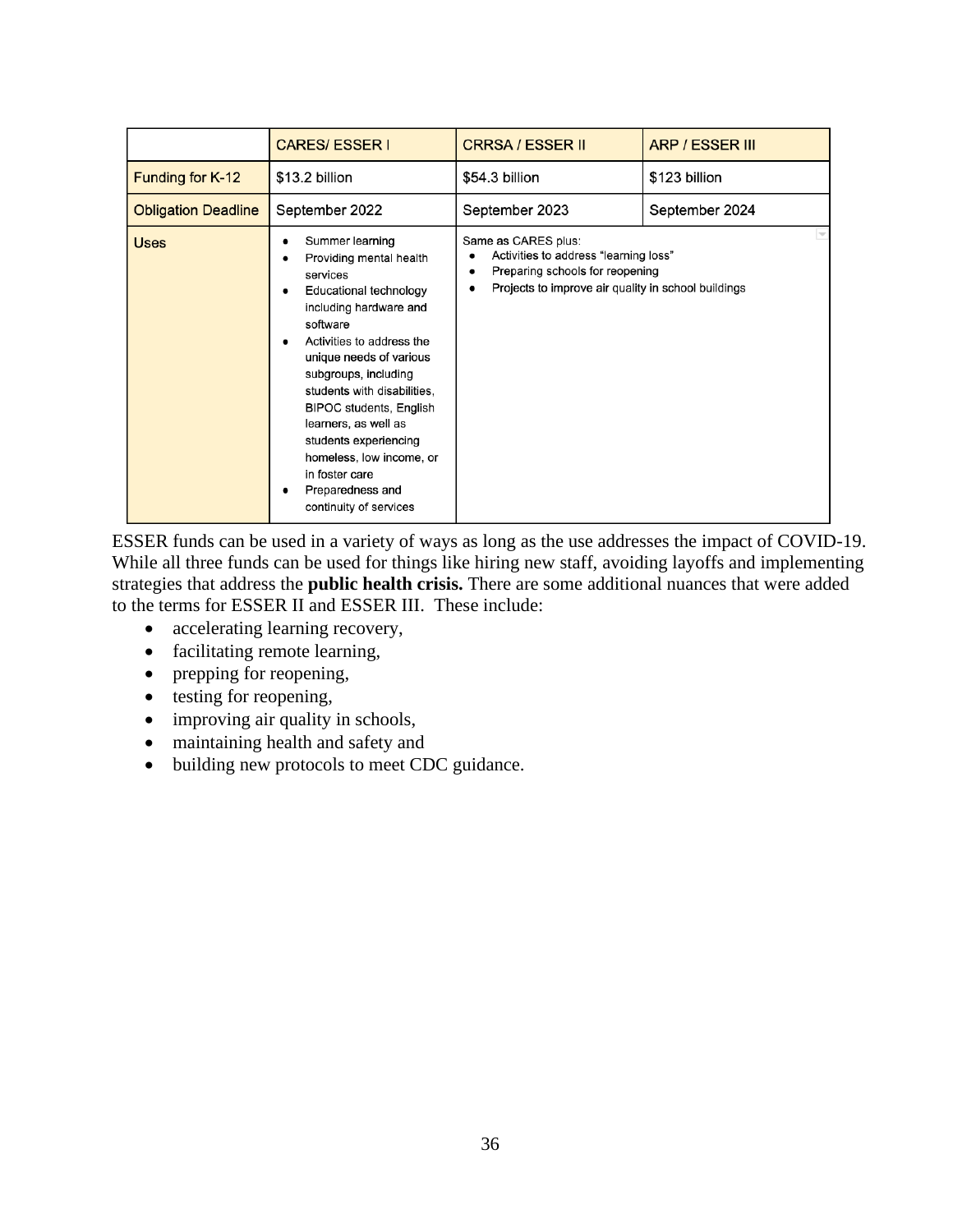### **Appendix C: Consultant Forms**



*BOARD POLICY*

E 3600 Adopted: 06/12/07 Page 1 of 2

### **Business and Noninstructional Operations Consultants**

### **CONSULTANT UTILIZATION FORM**

The following form is to be utilized by all non-instructional Consultants. The form is divided into two sections. Section #1 is to be utilized by the Consultant, and Section #2 by the District designees.

### Section #1

To provide consultant services to the Stockton Unified School District, all potential noninstructional Consultants must first provide the District's \_\_\_\_\_\_\_\_\_\_\_\_\_\_\_\_\_\_\_\_Office with the following information. The information may be provided below or attached hereto.

\_\_\_\_\_\_\_\_\_\_\_\_\_\_\_\_\_\_\_\_\_\_\_\_\_\_\_\_\_\_\_\_\_\_\_\_\_\_\_\_\_\_\_\_\_\_\_\_\_\_\_\_\_\_\_\_\_\_\_\_\_\_\_\_\_\_\_\_\_\_\_ \_\_\_\_\_\_\_\_\_\_\_\_\_\_\_\_\_\_\_\_\_\_\_\_\_\_\_\_\_\_\_\_\_\_\_\_\_\_\_\_\_\_\_\_\_\_\_\_\_\_\_\_\_\_\_\_\_\_\_\_\_\_\_\_\_\_\_\_\_\_\_

- 1. Name of Consultant and all individuals employed by Consultant.
- 2. Were you or any employee of or independent contractor affiliated with your organization ever an employee of the District? If so, when and in what capacity?

\_\_\_\_\_\_\_\_\_\_\_\_\_\_\_\_\_\_\_\_\_\_\_\_\_\_\_\_\_\_\_\_\_\_\_\_\_\_\_\_\_\_\_\_\_\_\_\_\_\_\_\_\_\_\_\_\_\_\_\_\_\_\_\_\_\_\_\_\_\_ \_\_\_\_\_\_\_\_\_\_\_\_\_\_\_\_\_\_\_\_\_\_\_\_\_\_\_\_\_\_\_\_\_\_\_\_\_\_\_\_\_\_\_\_\_\_\_\_\_\_\_\_\_\_\_\_\_\_\_\_\_\_\_\_\_\_\_\_\_\_\_

 $\overline{\phantom{a}}$  , and the contribution of the contribution of the contribution of the contribution of the contribution of the contribution of the contribution of the contribution of the contribution of the contribution of the

 $\overline{\phantom{a}}$  , and the contribution of the contribution of the contribution of the contribution of the contribution of the contribution of the contribution of the contribution of the contribution of the contribution of the

 $\overline{\phantom{a}}$  , and the contract of the contract of the contract of the contract of the contract of the contract of the contract of the contract of the contract of the contract of the contract of the contract of the contrac

 \_\_\_\_\_\_\_\_\_\_\_\_\_\_\_\_\_\_\_\_\_\_\_\_\_\_\_\_\_\_\_\_\_\_\_\_\_\_\_\_\_\_\_\_\_\_\_\_\_\_\_\_\_\_\_\_\_\_\_\_\_\_\_\_\_\_\_\_\_\_\_ \_\_\_\_\_\_\_\_\_\_\_\_\_\_\_\_\_\_\_\_\_\_\_\_\_\_\_\_\_\_\_\_\_\_\_\_\_\_\_\_\_\_\_\_\_\_\_\_\_\_\_\_\_\_\_\_\_\_\_\_\_\_\_\_\_\_\_\_\_\_\_

\_\_\_\_\_\_\_\_\_\_\_\_\_\_\_\_\_\_\_\_\_\_\_\_\_\_\_\_\_\_\_\_\_\_\_\_\_\_\_\_\_\_\_\_\_\_\_\_\_\_\_\_\_\_\_\_\_\_\_\_\_\_\_\_\_\_\_\_\_\_\_\_

- 3. Describe the purpose and goal of the services to be provided.
- 4. Provide documentation and references of similar work.
- 5. Describe how the quality of services to be provided are to be measured.

Signature of Potential Consultant Date

*STOCKTON UNIFIED SCHOOL DISTRICT 701 North Madison Street, Stockton, California 95202-1687*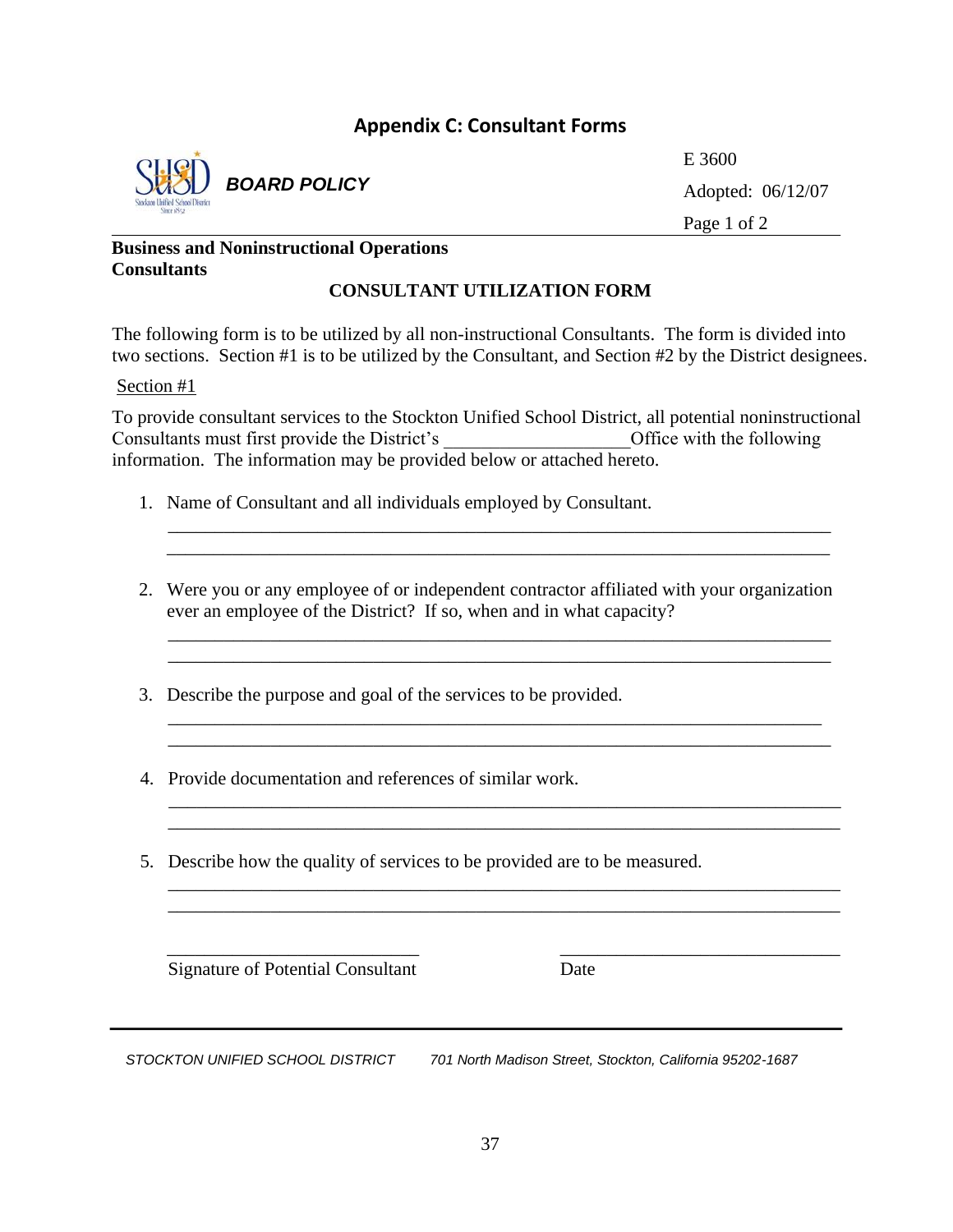

E 3600 Adopted: 06/12/07 Page 2 of 2

### **Business and Noninstructional Operations Consultants**

### Section #2

The following information must be provided to ensure that the potential Consultant's services comport with District needs.

1. Identify the source and amount of District funds to be utilized to pay for the services.

\_\_\_\_\_\_\_\_\_\_\_\_\_\_\_\_\_\_\_\_\_\_\_\_\_\_\_\_\_\_\_\_\_\_\_\_\_\_\_\_\_\_\_\_\_\_\_\_\_\_\_\_\_\_\_\_\_\_\_\_\_\_\_\_\_\_\_\_\_\_\_\_

\_\_\_\_\_\_\_\_\_\_\_\_\_\_\_\_\_\_\_\_\_\_\_\_\_\_\_\_\_\_\_\_\_\_\_\_\_\_\_\_\_\_\_\_\_\_\_\_\_\_\_\_\_\_\_\_\_\_\_\_\_\_\_\_\_\_\_\_\_\_\_\_

\_\_\_\_\_\_\_\_\_\_\_\_\_\_\_\_\_\_\_\_\_\_\_\_\_\_\_\_\_\_\_\_\_\_\_\_\_\_\_\_\_\_\_\_\_\_\_\_\_\_\_\_\_\_\_\_\_\_\_\_\_\_\_\_\_\_\_\_\_\_\_\_ \_\_\_\_\_\_\_\_\_\_\_\_\_\_\_\_\_\_\_\_\_\_\_\_\_\_\_\_\_\_\_\_\_\_\_\_\_\_\_\_\_\_\_\_\_\_\_\_\_\_\_\_\_\_\_\_\_\_\_\_\_\_\_\_\_\_\_\_\_\_\_\_

- 2. Identify the term of the contract and what, if any, internal or less expensive options are available.
- 3. Identify what, if any, enduring skills and knowledge are to be gained and how services will be measured.

\_\_\_\_\_\_\_\_\_\_\_\_\_\_\_\_\_\_\_\_\_\_\_\_\_\_\_\_\_\_\_\_\_\_\_\_\_\_\_\_\_\_\_\_\_\_\_\_\_\_\_\_\_\_\_\_\_\_\_\_\_\_\_\_\_\_\_\_\_\_\_\_ \_\_\_\_\_\_\_\_\_\_\_\_\_\_\_\_\_\_\_\_\_\_\_\_\_\_\_\_\_\_\_\_\_\_\_\_\_\_\_\_\_\_\_\_\_\_\_\_\_\_\_\_\_\_\_\_\_\_\_\_\_\_\_\_\_\_\_\_\_\_\_\_

- 4. Identify the impact of the Consultant on the District.
- 5. Identify the stakeholders, if any, who provided input with regard to the Consultant and identify who from the District reviewed and recommended the Consultant.

\_\_\_\_\_\_\_\_\_\_\_\_\_\_\_\_\_\_\_\_\_\_\_\_\_\_\_\_\_\_\_\_\_\_\_\_\_\_\_\_\_\_\_\_\_\_\_\_\_\_\_\_\_\_\_\_\_\_\_\_\_\_\_\_\_\_\_\_\_\_\_\_ \_\_\_\_\_\_\_\_\_\_\_\_\_\_\_\_\_\_\_\_\_\_\_\_\_\_\_\_\_\_\_\_\_\_\_\_\_\_\_\_\_\_\_\_\_\_\_\_\_\_\_\_\_\_\_\_\_\_\_\_\_\_\_\_\_\_\_\_\_\_\_\_ \_\_\_\_\_\_\_\_\_\_\_\_\_\_\_\_\_\_\_\_\_\_\_\_\_\_\_\_\_\_\_\_\_\_\_\_\_\_\_\_\_\_\_\_\_\_\_\_\_\_\_\_\_\_\_\_\_\_\_\_\_\_\_\_\_\_\_\_\_\_\_\_

\_\_\_\_\_\_\_\_\_\_\_\_\_\_\_\_\_\_\_\_\_\_\_\_\_\_\_ \_\_\_\_\_\_\_\_\_\_\_\_\_\_\_\_\_\_\_\_\_\_\_\_\_\_\_\_\_\_

Signature of District Reviewer Date

*STOCKTON UNIFIED SCHOOL DISTRICT 701 North Madison Street, Stockton, California 95202-1687*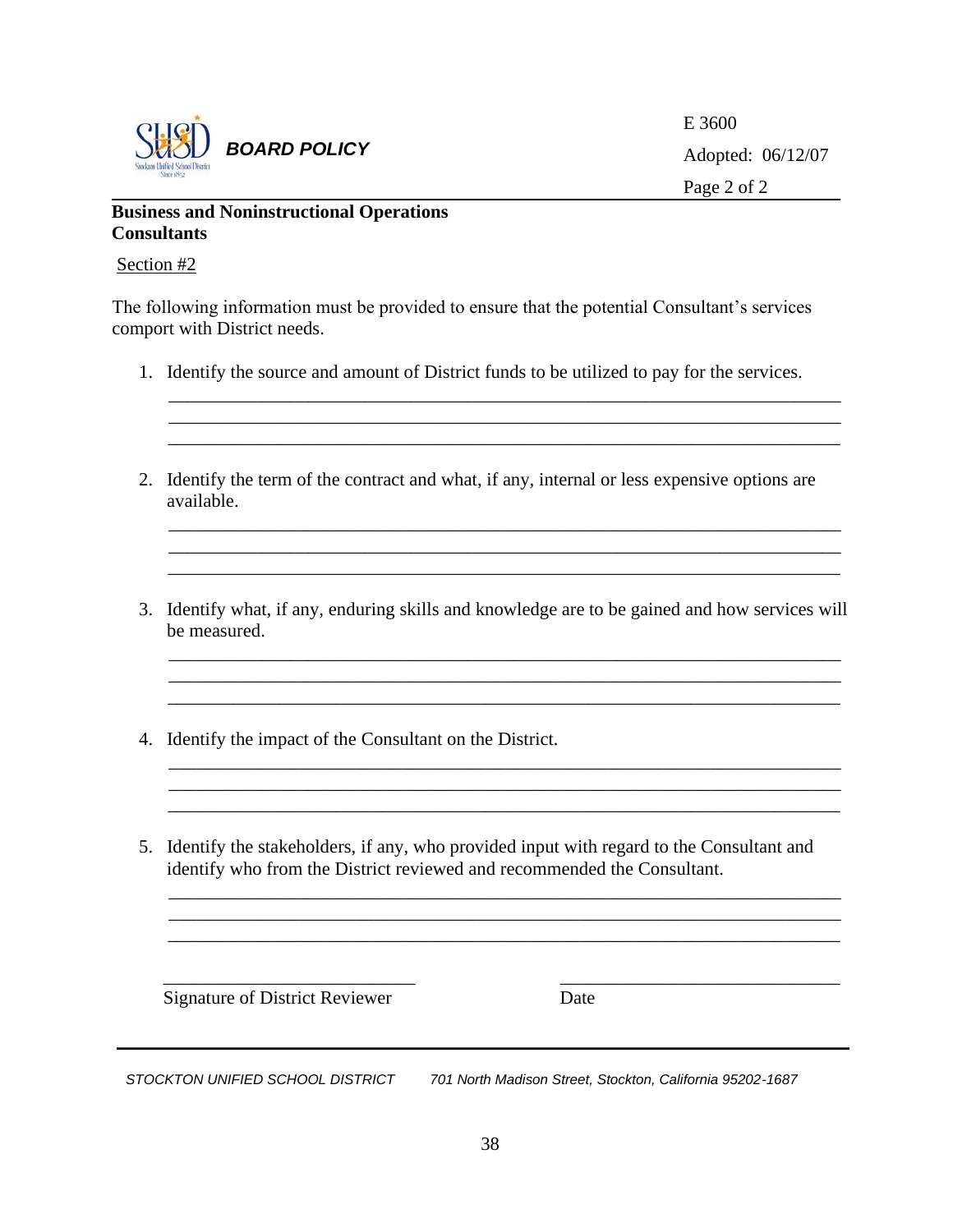

Requisition No. Date of Board Approval\_ Consent Item No.\_\_\_\_\_\_\_\_\_\_\_

Please attach a copy of approved Board Agenda Item.

# **STOCKTON UNIFIED SCHOOL DISTRICT**

 Division of Business Administration 701 N. Madison Street, Stockton, California 95202

# **AGREEMENT TO FURNISH CONSULTANT SERVICES**

PURSUANT TO GOVERNMENT CODE SECTION 53060, Stockton Unified School District, hereinafter called the District, has need of the specialized services  $of$   $\_$ 

\_\_\_\_\_\_\_\_\_\_\_\_\_\_\_\_\_\_\_\_\_\_\_\_\_\_\_\_\_\_\_\_\_\_\_\_\_\_\_\_\_\_\_\_\_\_\_\_\_\_\_\_ an independent contractor,

hereinafter called CONSULTANT, for the period specified herein, according the following terms and conditions.

\_\_\_\_\_\_\_\_\_\_\_\_\_\_\_\_\_\_\_\_\_\_\_\_\_\_\_\_\_\_\_\_\_\_\_\_\_\_\_\_\_\_\_\_\_\_\_\_\_\_\_\_\_\_\_\_\_\_\_\_\_\_\_\_\_\_\_\_\_\_\_\_\_\_\_\_\_\_\_\_\_

\_\_\_\_\_\_\_\_\_\_\_\_\_\_\_\_\_\_\_\_\_\_\_\_\_\_\_\_\_\_\_\_\_\_\_ shall be, for the purpose of this agreement, an

independent contractor, and shall not be deemed an employee of the DISTRICT for any purpose.

I. TERM 1. The effective dates of the agreement are from \_\_\_\_\_\_\_\_\_\_\_\_\_\_\_\_\_\_ to

\_\_\_\_\_\_\_\_\_\_\_\_\_\_\_\_\_\_\_\_\_\_\_\_\_\_\_\_\_\_\_\_\_\_\_\_\_\_\_\_\_\_\_\_\_\_\_\_\_\_\_\_\_\_\_.

- 2. The first day of service shall be
- II. SERVICE TO BE PERFORMED CONSULTANT shall

 $\overline{\phantom{a}}$ 

 $\overline{\phantom{a}}$ 

\_\_\_\_\_\_\_

\_\_\_\_\_\_\_\_\_\_\_\_\_\_\_\_\_\_.

### III. MANNER OF PERFORMANCE

CONSULTANT shall perform all services(s) required in a competent and professional manner under the direction of

\_\_\_\_\_\_\_\_\_\_\_\_\_\_\_\_\_\_\_\_\_\_\_\_\_\_\_\_\_\_\_\_\_\_\_\_\_\_\_\_\_\_\_\_\_\_\_\_\_\_\_\_\_\_\_\_\_\_\_\_\_\_\_\_\_\_\_\_\_\_\_\_\_\_\_

\_\_\_\_\_\_\_\_\_\_\_\_\_\_\_\_\_\_\_\_\_\_\_\_\_\_\_\_\_\_\_\_\_\_\_\_\_\_\_\_\_\_\_\_\_\_\_\_\_\_\_\_\_\_\_\_\_\_\_\_\_\_\_\_\_\_\_\_\_\_\_\_\_\_\_

\_\_\_\_\_\_\_\_\_\_\_\_\_\_\_\_\_\_\_\_\_\_\_\_\_\_\_\_\_\_\_\_\_\_\_\_\_\_\_\_\_\_\_\_\_\_\_\_\_\_\_\_\_\_\_\_\_\_\_\_\_\_\_\_\_\_\_\_\_\_\_\_\_\_ who shall review and evaluate CONSULTANT'S performance and determine the final acceptance of the end product to be produced under the term of this agreement.

IV. PLACE OF PERFORMANCE CONSULTANT shall render service(s) described in Article II at: \_\_\_\_\_\_\_\_\_\_\_\_\_\_\_\_\_\_\_\_\_\_\_\_\_\_\_\_\_\_\_\_\_\_\_\_\_\_\_\_\_\_\_\_\_\_\_\_\_\_\_\_\_\_\_\_\_\_\_\_\_\_\_\_\_\_\_\_\_\_\_\_\_\_\_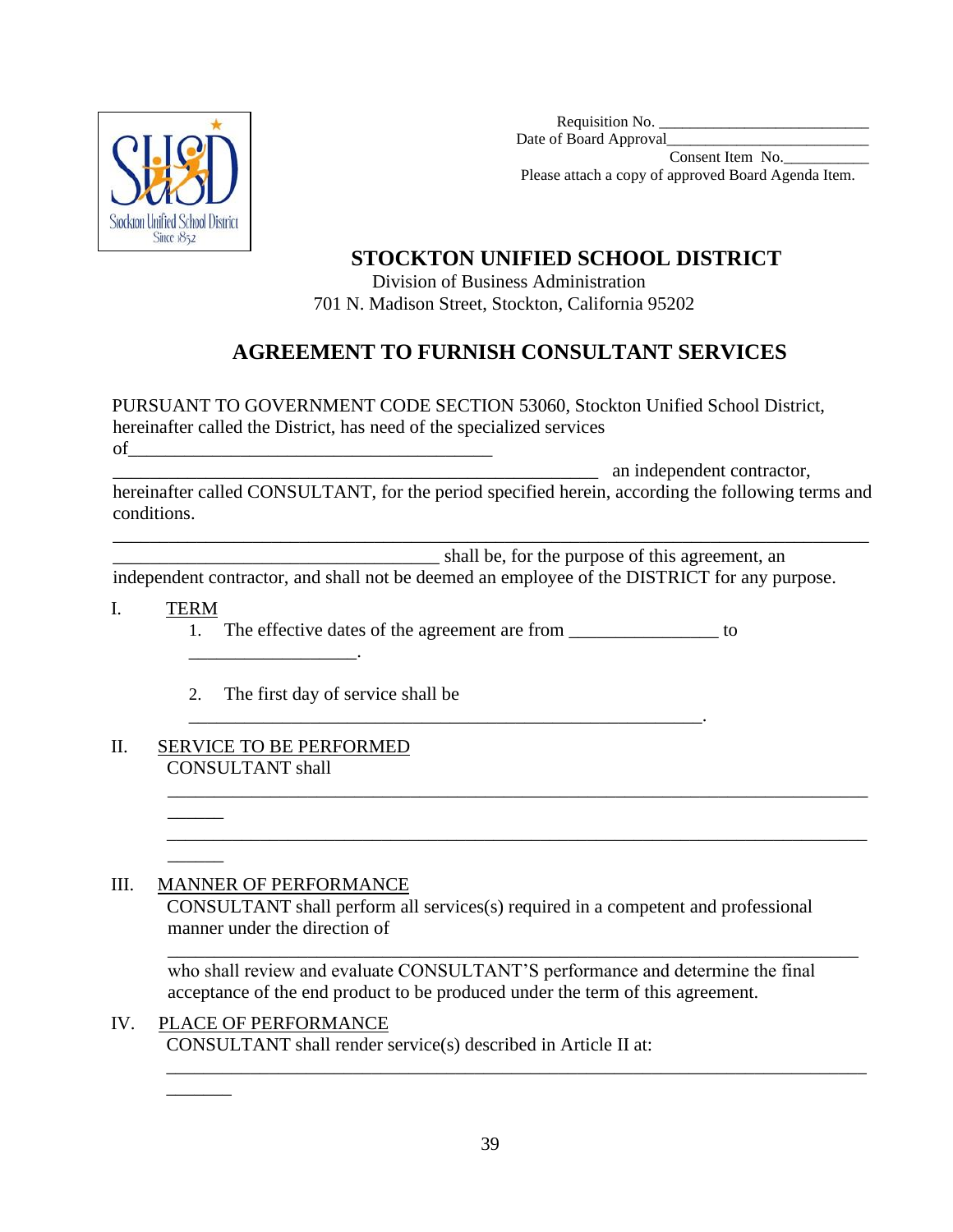### V. SUPPLIES AND EQUIPMENT

DISTRICT may provide such supplies and equipment as shown herein for the convenience of CONSULTANT and such accommodation shall not operate as an indicia of employment. CONSULTANT shall have access to and use of the following supplies and equipment owned by the DISTRICT for the purpose of performance of the services described in Article II:

\_\_\_\_\_\_\_\_\_\_\_\_\_\_\_\_\_\_\_\_\_\_\_\_\_\_\_\_\_\_\_\_\_\_\_\_\_\_\_\_\_\_\_\_\_\_\_\_\_\_\_\_\_\_\_\_\_\_\_\_\_\_\_\_\_\_\_\_\_\_\_\_\_\_\_ \_\_\_\_\_\_\_\_\_\_\_\_\_\_\_\_\_\_\_\_\_\_\_\_\_\_\_\_\_\_\_\_\_\_\_\_\_\_\_\_\_\_\_\_\_\_\_\_\_\_\_\_\_\_\_\_\_\_\_\_\_\_\_\_\_\_\_\_\_\_\_\_\_\_\_

1. CONSULTANT agrees to use ordinary care to safeguard and maintain equipment or supplies listed above and shall not permit the use thereof by any other person, or in any manner which is inconsistent with the designed uses therefore, and shall be held accountable for loss, damage or destruction arising within this clause.

### VI. COMPENSATION

 $\overline{\phantom{a}}$ 

\_\_\_\_\_\_\_\_\_\_\_\_

1. CONSULTANT shall be compensated (rate-term, i.e., hourly, etc.)

2. A day of compensable service is the equivalent of  $\Box$ 

hour(s) a day 3. Service requiring less than a full day of service shall be compensated at the fractional equivalent of per diem rate for the hours or work performed.

\_\_\_\_\_\_\_\_\_\_\_\_\_\_\_\_\_\_\_\_\_\_\_\_\_\_\_\_\_\_\_\_\_\_\_\_\_\_\_\_\_\_\_\_\_\_\_\_\_\_\_\_\_\_\_\_\_\_\_\_\_\_\_\_\_\_\_\_\_\_\_\_

- 4. Consultant shall submit with invoices for payment, accurate records of all costs, disbursements and receipts, with respect to work performed under this agreement.
- 5. Payment shall be upon presentation of invoice properly completed and submitted by the CONSULTANT.
- 6. CONSULTANT shall be allowed and authorized to incur and shall be reimbursed for the following personal expenses attendant to the performance of services as described in Article II:

\_\_\_\_\_\_\_\_\_\_\_\_\_\_\_\_\_\_\_\_\_\_\_\_\_\_\_\_\_\_\_\_\_\_\_\_\_\_\_\_\_\_\_\_\_\_\_\_\_\_\_\_\_\_\_\_\_\_\_\_\_\_\_\_\_\_\_\_\_\_\_\_\_\_\_

\_\_\_\_\_\_\_\_\_\_\_\_\_\_\_\_\_\_\_\_\_\_\_\_\_\_\_\_\_\_\_\_\_\_\_\_\_\_\_\_\_\_\_\_\_\_\_\_\_\_\_\_\_\_\_\_\_\_\_\_\_\_\_\_\_\_\_\_\_\_\_\_\_\_\_\_\_\_\_\_

7. Total compensation shall not exceed \$

### VII. WARRANTY

\_\_\_\_\_

Consultant warrants that it had the expertise or has experts available to help in the preparation of services as set forth in Article II in a manner consistent with generally accepted standards of CONSULTANT'S profession. CONSULTANT further warrants that he/she will perform said services in a legal-adequate manner in conformance with all applicable federal, state and local laws and guidelines.

### VIII. CHANGES

The DISTRICT or CONSULTANT may, from time to time, request changes in the scope of the service(s) of CONSULTANT to be performed hereunder. Such changes, including any increase or decrease in the amount of CONSULTANT'S compensation and/or changes in the schedule must be authorized in advance by the DISTRICT IN WRITING. Mutually agreed changes shall be incorporated in written amendments to the agreement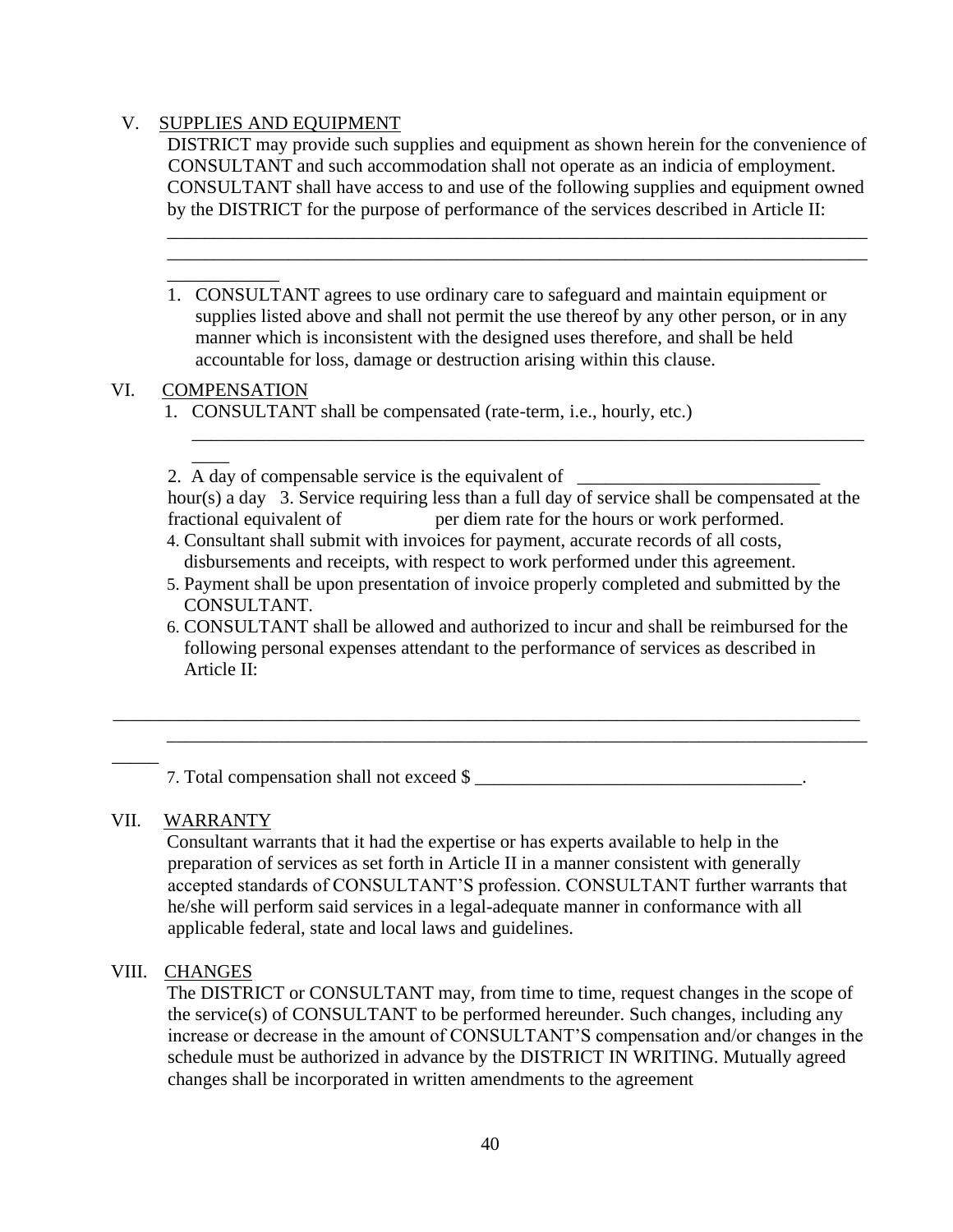### IX. LIABILITY OF CONSULTANT-NEGLIGENCE

CONSULTANT shall be responsible for performing the work in a safe and skillful manner consistent with generally accepted standards of CONSULTANT'S profession, and shall be liable for its own negligence and the negligent acts of its employees, agents, contractors, and subcontractors. Except as set forth in this agreement, the DISTRICT shall have no right of control over the manner in which the work is to be done but only as to its outcome, and shall not be charged with the responsibility of preventing risk to CONSULTANT or its employees, agents, contractors or subcontractors.

### X. INDEMNITY AND LITIGATION COSTS

CONSULTANT shall indemnify, defend, and hold harmless the DISTRICT, its officers, officials, agents and employees from and against any and all claims, damages, demands, liability, costs, losses, and expenses, including without limitation court costs and reasonable attorneys' fees arising out of or in connection with CONSUILTANT'S performance of work hereunder or its failure to comply with any of its obligations contained in the agreement, except such loss of damage which was caused by the sole negligence or willful misconduct of the DISTRICT.

CONSULTANT shall not commence any work before obtaining and shall maintain in force at all times during the term and performance of this agreement, to the extent required by law, the policies of insurance specified below:

1. Workers' Compensation Insurance (see Exhibit 1).

\_\_\_\_\_\_\_\_\_\_\_\_\_\_\_\_\_\_\_\_\_\_\_\_\_\_\_\_.

2. Comprehensive General Liability Insurance in the amount of \$

### XI. ASSIGNMENT

This agreement is for personal service(s) to be performed by CONSULTANT and may not be assigned to, sublet to or performed by any person or persons who are not parties hereto except by employees of CONSULTANT whose names and qualifications have been approved by the DISTRICT.

### XII. TERMINATION OF AGREEMENT

1. This Agreement shall terminate on the last day of service(s) as written in Article I except:

(a) DISTRICT may terminate at any time if CONSULTANT does not perform or refuses to perform according to this agreement.

(b) DISTRICT may terminate service(s) of CONSULTANT at any time if, in the professional judgment of the management supervisor named herein, CONSULTANT'S performance is unsatisfactory as to the manner of performance or the product of said performance fails to meet the DISTRICT'S requirements as specified in Article II.

 (c) In the event of early termination CONSULTANT shall be paid for all work or service(s) performed to the date of termination together with an amount for approved expenses due and owing.

2. Upon termination, the DISTRICT shall be entitled to all work created pursuant to this agreement.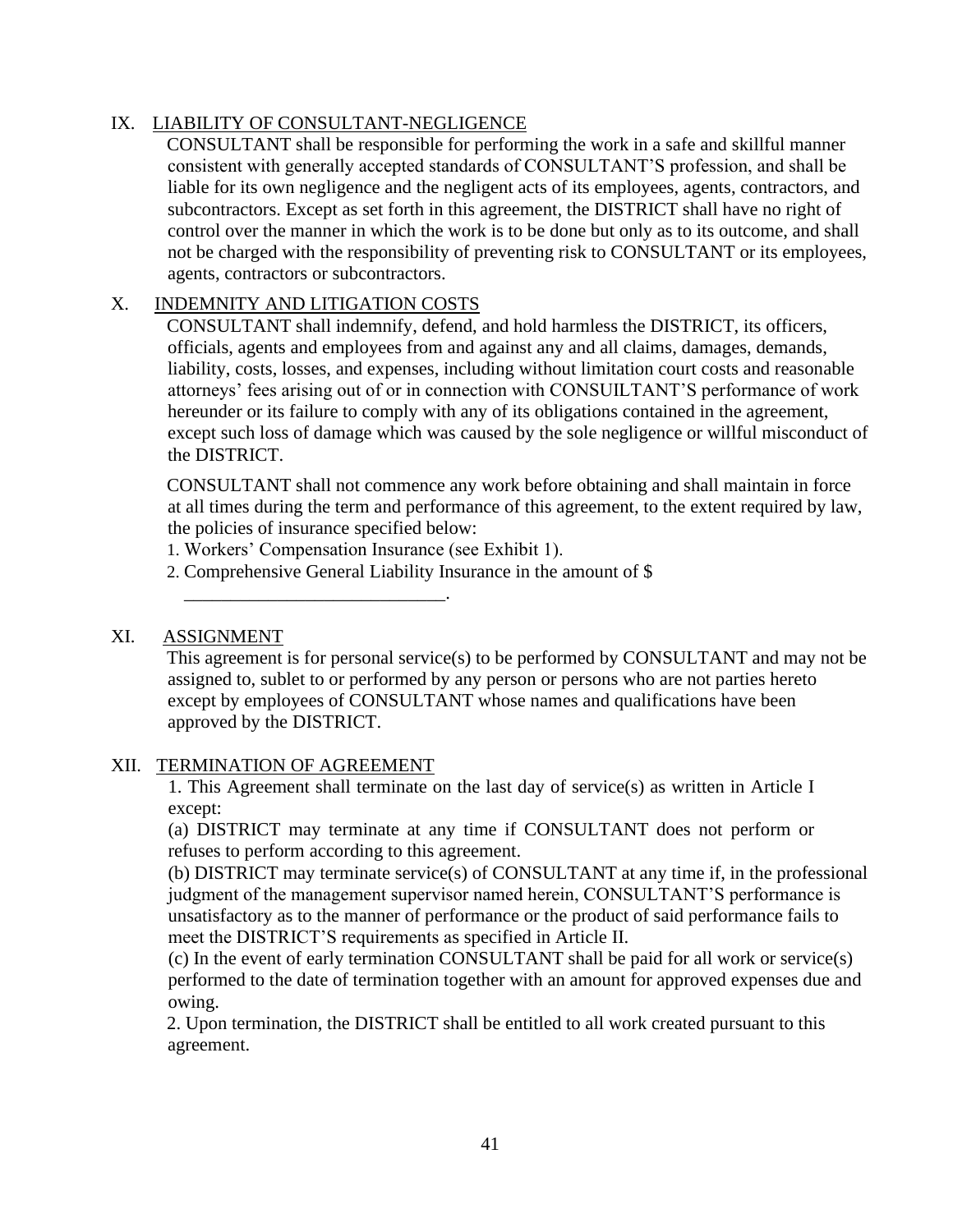### XIII. DISTRICT'S RIGHT OF RETENTION

1. DISTRICT shall become the owner of and entitled to exclusive possession of all records, documents, graphs, photographic or other reproductions of any kind produced in the scope of services performed under this agreement. CONSULTANT shall not have any property right to such materials whatsoever, and no other uses thereof will be permitted except by written permission of the DISTRICT.

2. All the materials prepared or assembled by CONSULTANT pursuant to performance of this Agreement are confidential and CONSULTANT agrees that they shall not be made available to any individual or organization without the prior written approval of the DISTRICT.

### XIV. EXTENSION OF TERM

By mutual consent of the parties hereto the term of service(s) described herein in Article I may be extended by reformation of this agreement and the attachment hereto of an addendum mutually executed setting forth the extended term.

### XV. ENTIRE AGREEMENT

This Agreement and its exhibits constitute the entire agreement between the parties relative to the services specified herein and no modification shall be effective unless and until such modification is evidenced by a writing signed by both parties to this agreement. There are no understandings, agreements, conditions, representations, warranties or promises with respect to this agreement, except those contained in or referred to in the writing.

### **WITNESSETH**

That the parties hereto have agreed, promised and covenanted to perform the obligations herein set forth we have subscribed our names hereto this day of

\_\_\_\_\_\_\_\_\_\_\_\_\_\_\_\_\_\_\_\_\_\_\_\_\_\_\_\_\_\_\_\_\_\_\_\_\_\_\_ at Stockton, County of San Joaquin, State of

California.

| CONSULTANT (1) | CONTRACT OFFICE OF THE STOCKTON UNIFIED |
|----------------|-----------------------------------------|
| Date           | SCHOOL DISTRICT – SAN JOAQUIN COUNTY    |

\_\_\_\_\_\_\_\_\_\_\_\_\_\_\_\_\_\_\_\_\_\_\_\_\_\_\_\_\_\_\_\_\_\_\_\_\_\_\_ Date\_\_\_\_\_\_\_\_\_\_\_\_\_\_\_\_\_\_\_\_\_\_\_\_\_

Social Security Number (2)

(1) Whenever organizational names are used, the authorized signature must include the company title i.e. President.

(2) Whenever organizational names are used, the Employer's IRS Identification Number must be used instead of a Social Security Number.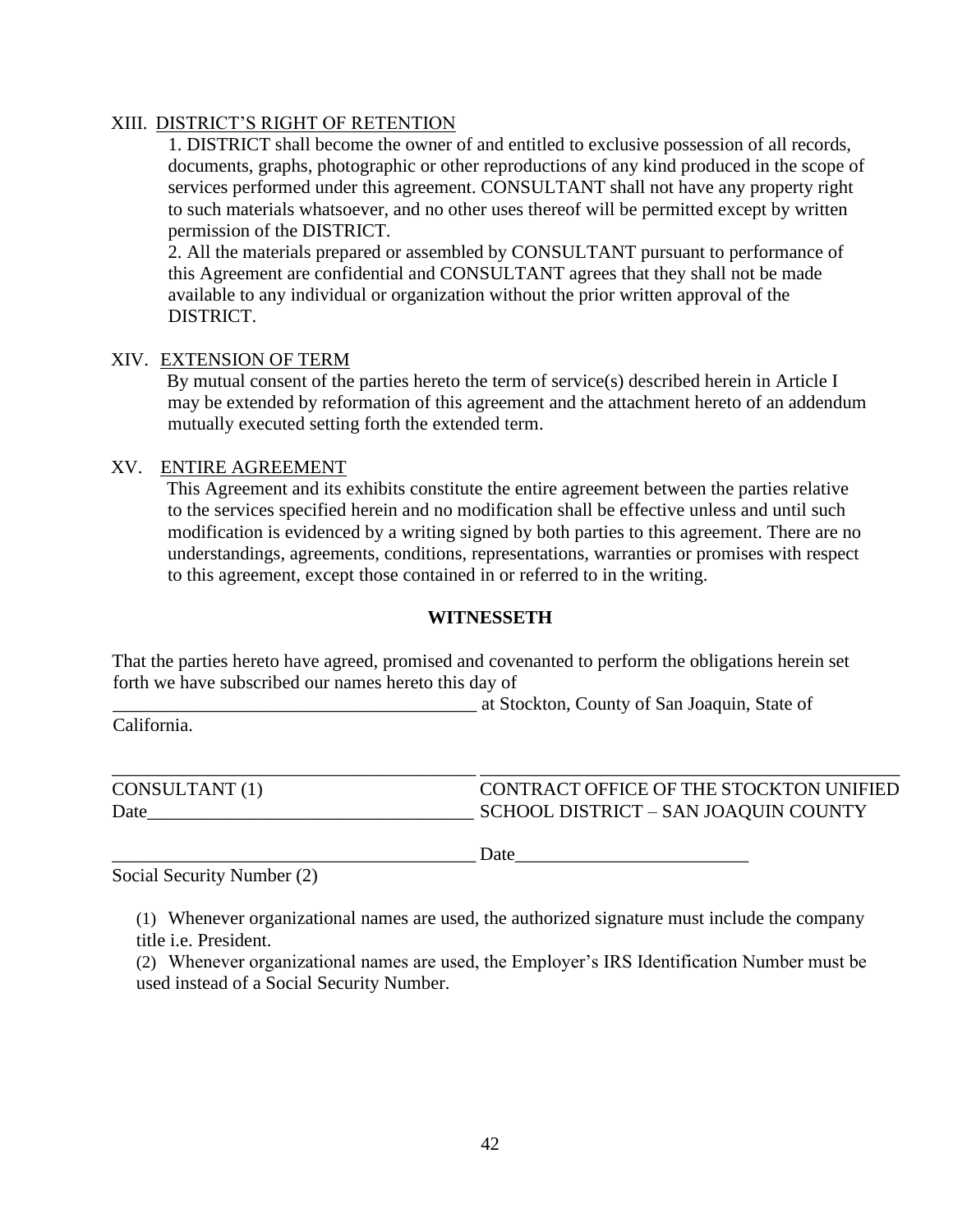### **EXHIBIT 1**  • **CERTIFICATE OF COMPLIANCE WITH LABOR CODE SECTION 3700**

I am aware of the provisions of Section 3700 of the Labor Code, which require every employer to be insured against liability for workers' compensation or to undertake self-insurance in accordance with the provisions of that Code, and I will comply with such provisions before commencing the performance of the work of this contract.

CONSULTANT:

BY:

NAME

TITLE: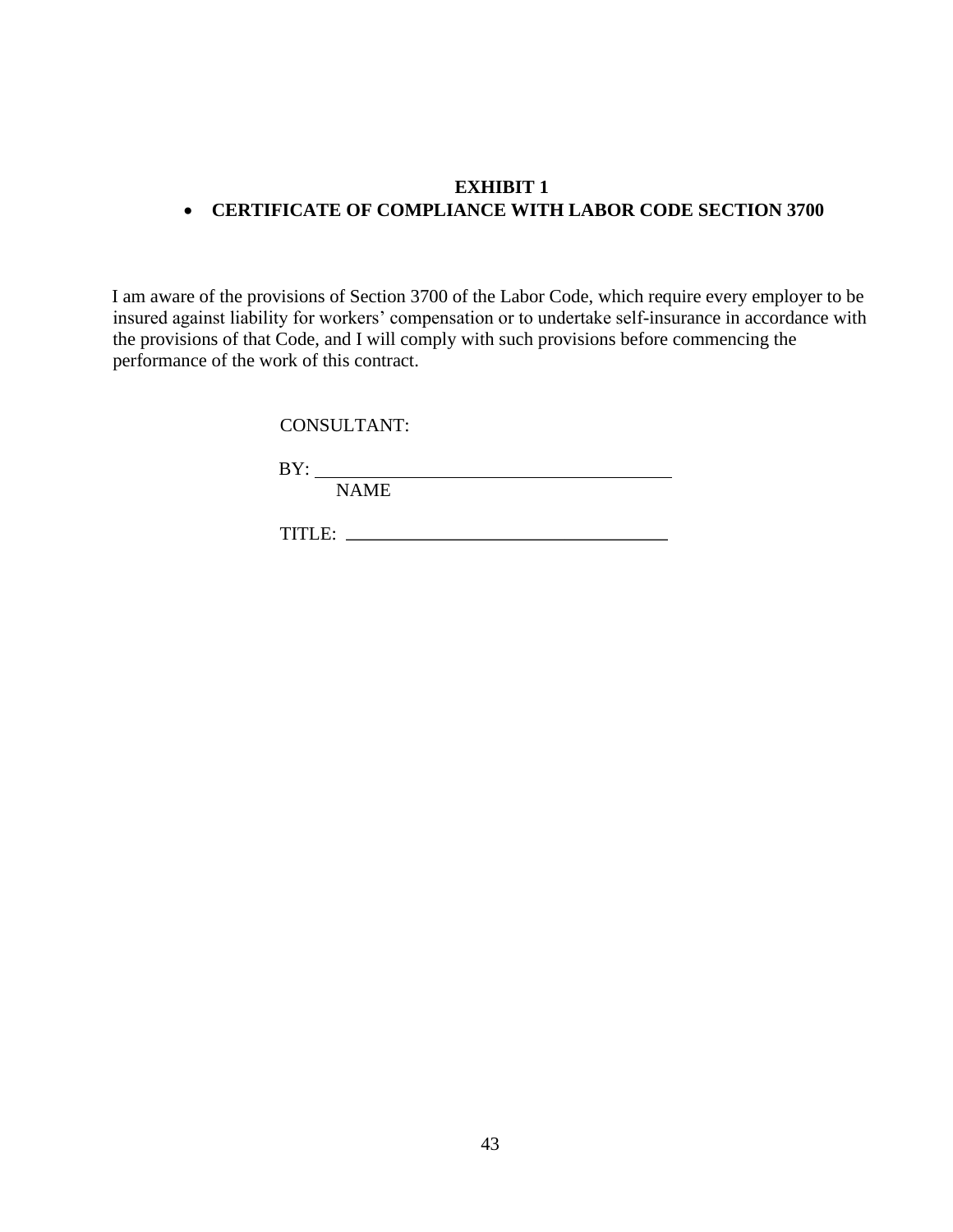| <b>Stockton Unified School District Board Minutes Status</b> |                                    |                         |                          |  |
|--------------------------------------------------------------|------------------------------------|-------------------------|--------------------------|--|
| <b>Board Meeting Date</b>                                    | <b>Meeting Type</b>                | <b>Minutes Approved</b> | <b>Status of Posting</b> |  |
| January 7, 2020                                              | <b>Special Board Meeting</b>       | January 28, 2020        | Yes                      |  |
| January 14, 2020                                             | Regular                            | January 28, 2020        | Yes                      |  |
| January 28, 2020                                             | Regular                            | April 14, 2020          | Yes                      |  |
| February 11, 2020                                            | Regular                            | <b>No</b>               | <b>No</b>                |  |
| February 24, 2020                                            | <b>Special Board Meeting</b>       | March 10, 2020          | <b>No</b>                |  |
| February 25, 2020                                            | Regular                            | April 14, 2020          | <b>No</b>                |  |
| March 10, 2020                                               | Regular                            | April 28, 2020          | Yes                      |  |
| March 26, 2020                                               | <b>Special Board Meeting</b>       | April 14, 2020          | Yes                      |  |
| April 1, 2020                                                | <b>Special Board Meeting</b>       | April 14, 2020          | Yes                      |  |
| April 14, 2020                                               | Regular                            | April 28, 2020          | Yes                      |  |
| April 21, 2020                                               | <b>Special Board Meeting</b>       | April 28, 2020          | Yes                      |  |
| April 28, 2020                                               | Regular                            | <b>No</b>               | <b>No</b>                |  |
| May 12, 2020                                                 | <b>Special Board Meeting</b>       | June 23, 2020           | <b>No</b>                |  |
| May 12, 2020                                                 | Regular                            | June 23, 2020           | Yes                      |  |
| May 15, 2020                                                 | Regular                            | June 9, 2020            | Yes                      |  |
| May 15, 2020                                                 | <b>Special Board Meeting</b>       | June 9, 2020            | Yes                      |  |
| May 26, 2020                                                 | Regular                            | June 9, 2020            | Yes                      |  |
| June 9, 2020                                                 | Regular                            | <b>No</b>               | Yes                      |  |
| June 18, 2020                                                | <b>Special Board Meeting</b>       | <b>No</b>               | <b>No</b>                |  |
| June 23,2020                                                 | Regular                            | <b>No</b>               | <b>No</b>                |  |
| July 2, 2020                                                 | <b>Special Board Study Session</b> | July 28, 2020           | Yes                      |  |
| July 21, 2020                                                | <b>Special Board Meeting</b>       | August 25, 2020         | Yes                      |  |
| July 28, 2020                                                | Regular                            | August 25, 2020         | Yes                      |  |
| August 11, 2020                                              | <b>Special Board Meeting</b>       | August 25, 2020         | Yes                      |  |
| <b>Board Meeting Date</b>                                    | <b>Meeting Type</b>                | <b>Minutes Approved</b> | <b>Status of Posting</b> |  |
| August 25, 2020                                              | Regular                            | <b>No</b>               | Yes                      |  |
| September 15, 2020                                           | Regular                            | October 13, 2020        | Yes                      |  |
| September 22, 2020                                           | <b>Special Board Meeting</b>       | <b>No</b>               | <b>No</b>                |  |
| September 22, 2020                                           | Regular                            | <b>No</b>               | <b>No</b>                |  |
| October 13, 2020                                             | Regular                            | October 27, 2020        | Yes                      |  |

# **Appendix D: School Board Minutes**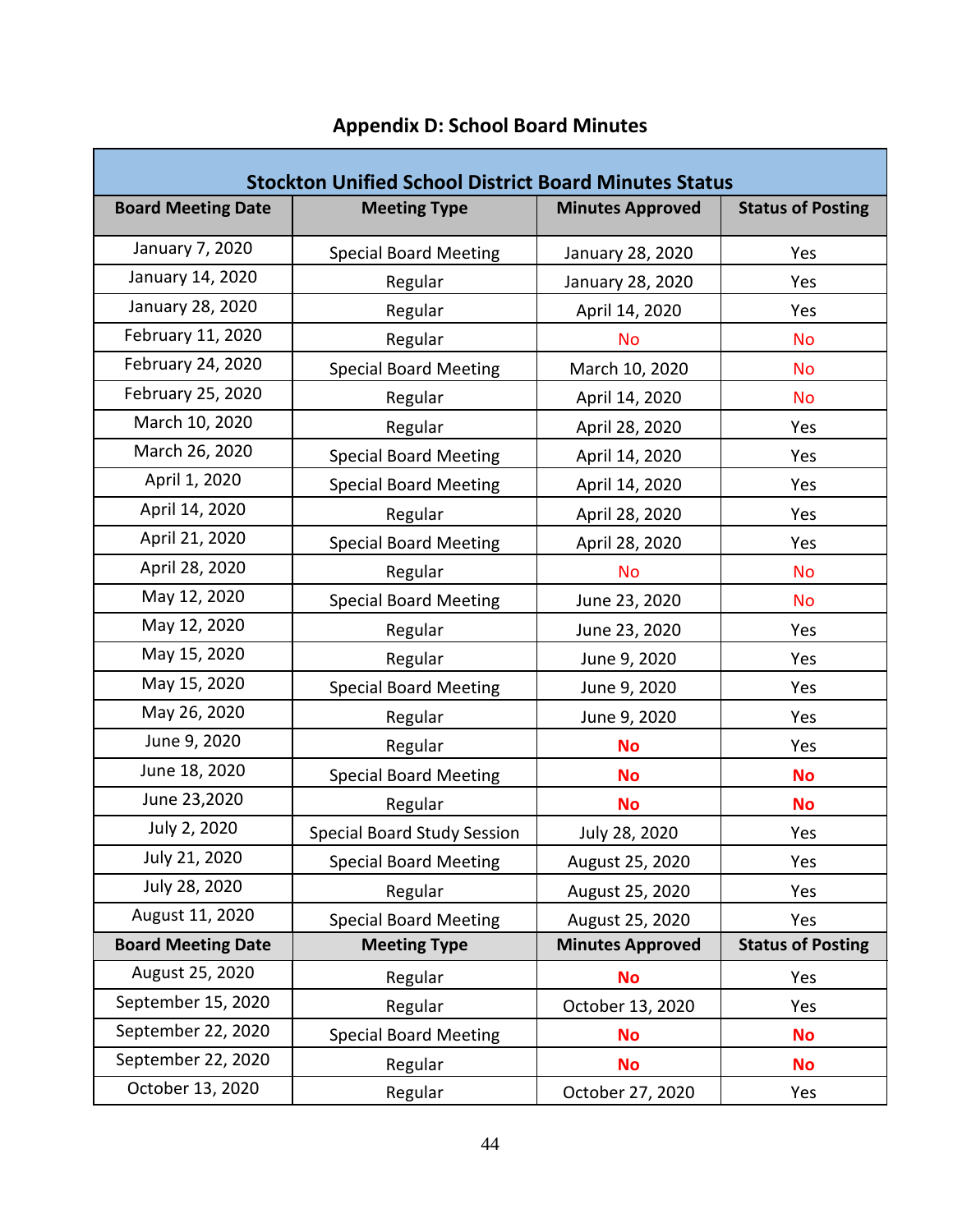| October 27, 2020          | Regular                            | December 15, 2020       | Yes                      |
|---------------------------|------------------------------------|-------------------------|--------------------------|
| November 10, 2020         | Regular                            | December 15, 2020       | Yes                      |
| December 15, 2020         | Regular                            | <b>No</b>               | Yes                      |
| January 7, 2021           | <b>Special Board Meeting</b>       | February 9, 2021        | Yes                      |
| January 12, 2021          | Regular                            | March 23, 2021          | Yes                      |
| January 26, 2021          | Regular                            | February 9, 2021        | Yes                      |
| February 1, 2021          | <b>Special Board Meeting</b>       | February 23, 2021       | Yes                      |
| February 9, 2021          | Regular                            | <b>No</b>               | <b>No</b>                |
| February 23, 2021         | Regular                            | March 13, 2021          | Yes                      |
| March 9, 2021             | Regular                            | March 23, 2021          | Yes                      |
| March 23, 2021            | Regular                            | April 27, 2021          | Yes                      |
| March 30, 2021            | <b>Special Board Meeting</b>       | April 27, 2021          | Yes                      |
| April 13, 2021            | Regular                            | May 11, 2021            | Yes                      |
| April 27, 2021            | <b>Special Board Meeting</b>       | May 11, 2021            | Yes                      |
| April 27, 2021            | Regular                            | Mary 25, 21             | Yes                      |
| May 11, 2021              | Regular                            | May 25, 2021            | Yes                      |
| May 25, 2021              | Regular                            | June 22, 2021           | Yes                      |
| June 8, 2021              | Regular                            | June 22, 2021           | Yes                      |
| June 15, 2021             | <b>Special Board Meeting</b>       | July 27, 2021           | Yes                      |
| June 22, 2021             | Regular                            | <b>No</b>               | <b>No</b>                |
| June 30, 2021             | <b>Special Board Meeting</b>       | August 10, 2021         | Yes                      |
| July 13, 2021             | Regular                            | August 10, 2021         | Yes                      |
| <b>Board Meeting Date</b> | <b>Meeting Type</b>                | <b>Minutes Approved</b> | <b>Status of Posting</b> |
| July 14, 2021             | <b>Special Board Meeting</b>       | <b>No</b>               | <b>No</b>                |
| July 27, 2021             | Regular                            | August 10, 2021         | <b>No</b>                |
| July 30/2021              | <b>Special Board Meeting</b>       | <b>No</b>               | <b>No</b>                |
| August 10, 2021           | Regular                            | <b>No</b>               | <b>No</b>                |
| August 24, 2021           | Regular                            | October 26, 2021        | Yes                      |
| September 14, 2021        | Regular                            | December 12, 2021       | Yes                      |
| September 28, 2021        | Regular                            | <b>No</b>               | <b>No</b>                |
| October 9, 2021           | <b>Special Board Meeting</b>       | October 26, 2021        | Yes                      |
| October 12, 2021          | <b>Special Board Study Session</b> | December 14, 2021       | Yes                      |
| October 12, 2021          | Regular                            | December 14, 2021       | Yes                      |
| October 26, 2021          | <b>Special Board Study Session</b> | December 14, 2021       | Yes                      |